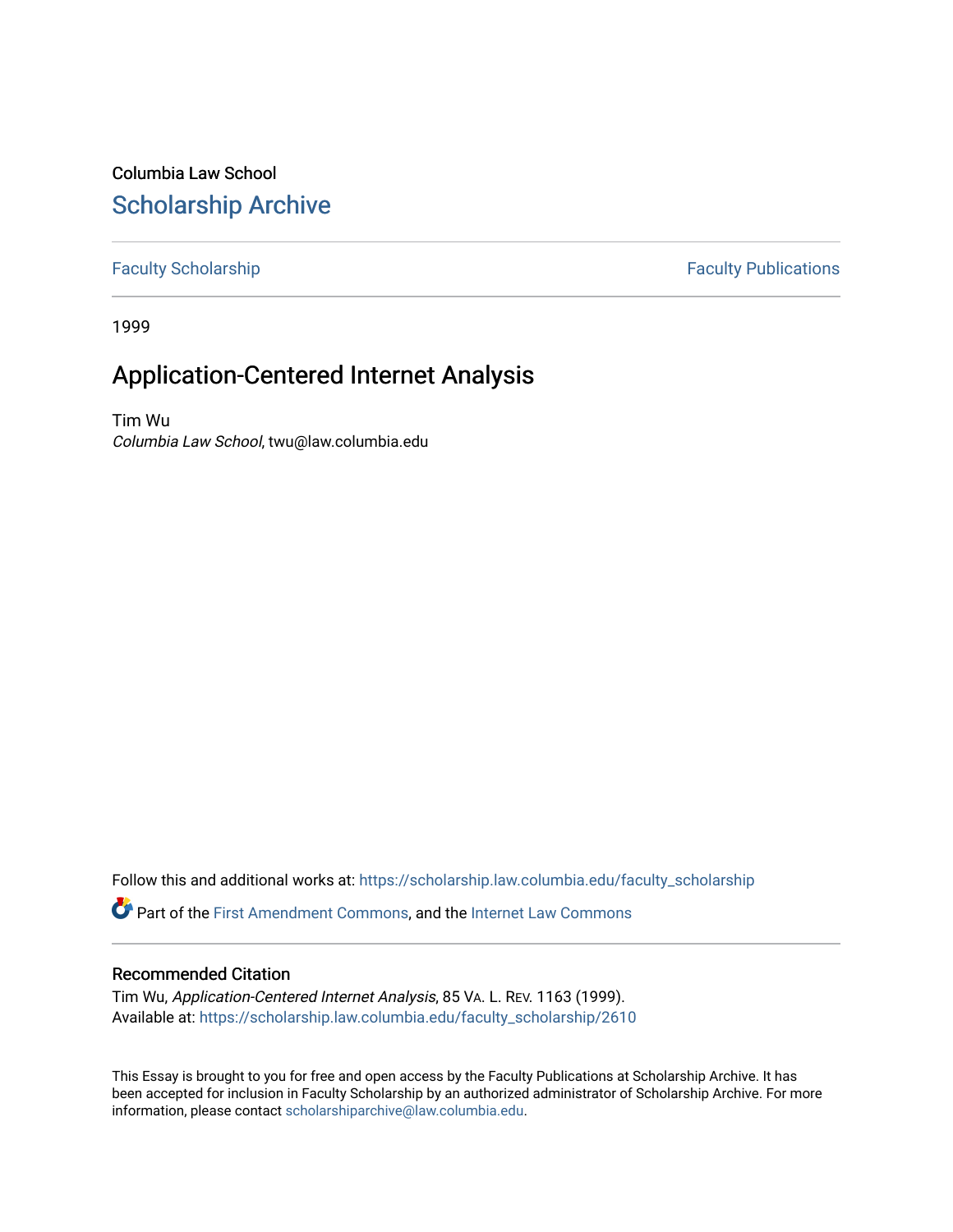# *ESSAY*

## APPLICATION-CENTERED INTERNET ANALYSIS

#### *Timothy Wu\**

**T** HERE is a now-standard debate about law and the Internet. One side asserts that the Internet is so new and different that it calls for new legal approaches, even its own sovereign law. The other side argues that, although it is a new technology, the Internet nonetheless presents familiar legal problems. It is a battle of analogies: One side refers to Cyberspace as a place, while the other essentially equates the Internet and the telephone.

In my view, these two positions are both wrong and right: wrong in their characterization of the Internet as a whole, yet potentially right about particular ways of using the Internet. The real problem is that both sides (and indeed, most legal writing) rely on a singular model of the Internet. They take one way of using the Internet as a proxy for the whole thing and conclude "the Internet this" or "the Internet that."

In earlier times, this simplification worked. Then, the Internet was new and less diverse. But today, most noticeably for purposes of legal analysis, the singular model is failing. In actual usage, on which legal questions usually turn, the Internet does not generalize well. The Internet is only the genus, the application, the species; applications can and do vary dramatically. To the user, the Internet comes in many incarnations-email, the World Wide Web, ICQ,' and more. A singular model of Internet usage has become too small to captufe the dramatic diversity of today's Internet.

**<sup>\*</sup>** Clerk to Justice Stephen Breyer, Supreme Court of the United States, 1999-2000. J.D., Harvard Law School, 1998; B.Sc., McGill University, 1995. The author would like to thank Larry Lessig for providing very helpful feedback and the opportunity to develop these ideas; Israel Friedman, Jack Goldsmith, Richard A. Posner, Eric Posner, Robert Sitkoff, and Polk Wagner for extremely helpful comments and sugges- tions; and the members of the Dirksen Paper Talk Group, where this Essay was first presented.

**I** For a description of ICQ, see infra note 103.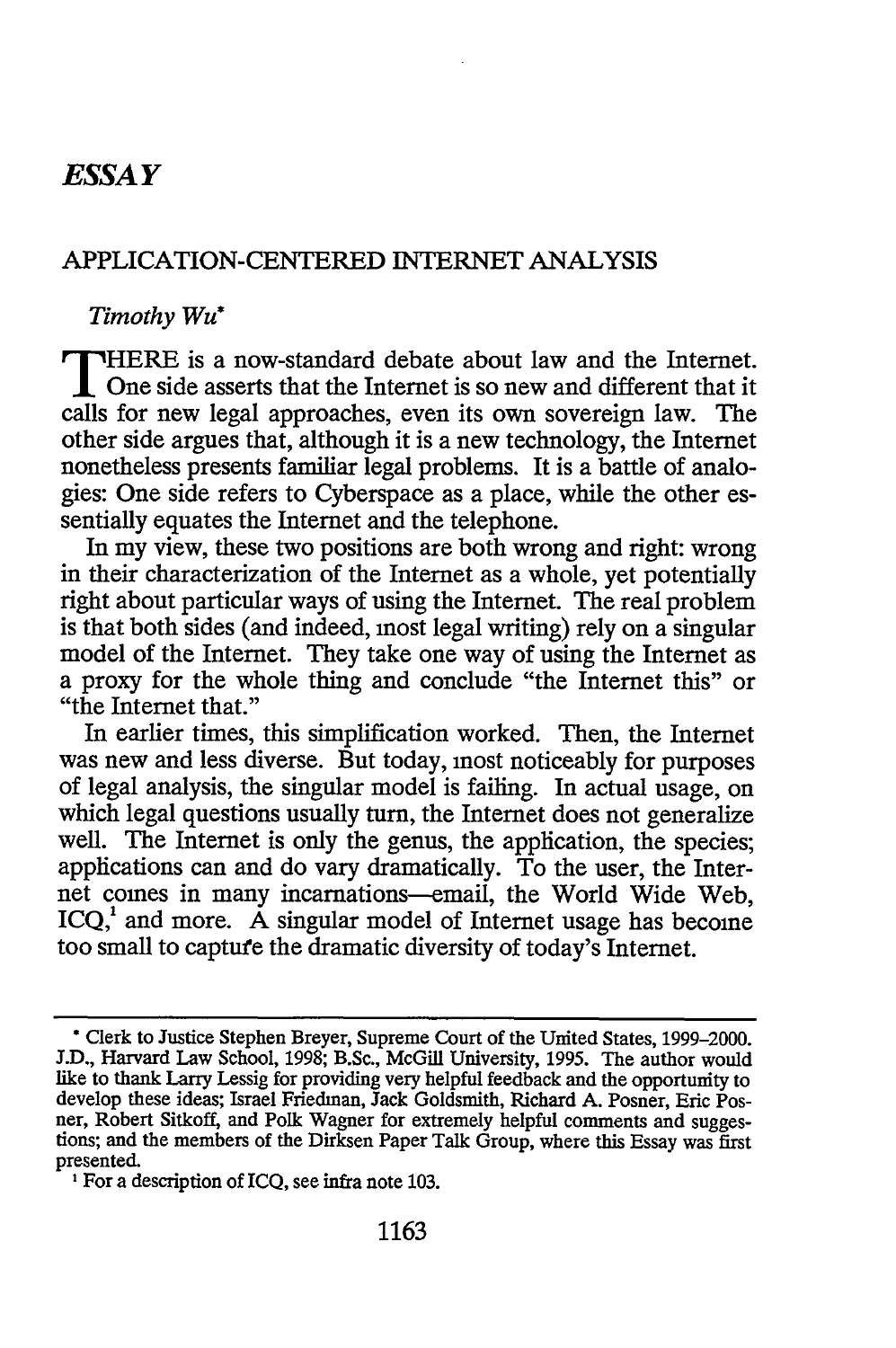Accordingly, I would like to suggest an upgrade. For most purposes, I think we ought to discard the old talk of the Internet as a whole, for the whole Internet is rarely an appropriate level on which to generalize. Instead, legal thinking can better focus on where the variation that is apparent to the user is actually found: the application layer above the Internet's basic protocols. We need, I think, to focus on the user, not on the network, and that means legal analysis that begins with the application.

What's the difference? This seemingly technical point matters because the Internet by its design allows-even encourages-great diversity above a few basic standards. The "end-to-end" design of the Internet delegates the power to code function to the point nearest to the user: the application. As a result, nearly everything that "counts" about the Internet from a legal standpoint is a function of the particular application at issue and *not* of the basic Internet protocols. Since applications actually drive Internet usage, they ought also drive legal analysis of the Internet, yielding nuanced rather than stereotyped results.

The crucial point to understand is that the Internet was expressly designed to put the application in charge. (Importantly, by this I mean the application, broadly conceived-the programs themselves (e.g., email, telnet, browsers, etc.) and their associated protocols; in other words, everything above the basic Internet standards.) The Internet, like many networks, has a layered architecture. That is to say, all the tasks necessary to communicating via network are divided among several functional layers, and the programs residing on these layers cooperate in standardized ways. Applications and their associated protocols occupy a layer above the basic Internet protocols that supervise basic data transmission. And so we can see that the designers of the Internet had a real choice about where to place the functionality of the network-how much freedom to give to the application and how much control to maintain through the low level protocols. The monumental choice-expressed famously as a design principle in Jerome Saltzer, David Reed, and David Clark's "end-to-end" design argument<sup>2</sup>—was to make the basic Internet protocols simple, general,

<sup>&</sup>lt;sup>2</sup> Jerome H. Saltzer et al., End-to-End Arguments in System Design, 2 ACM Transactions in Computer Systems 277 (1984), *reprinted in* Innovations in Internet-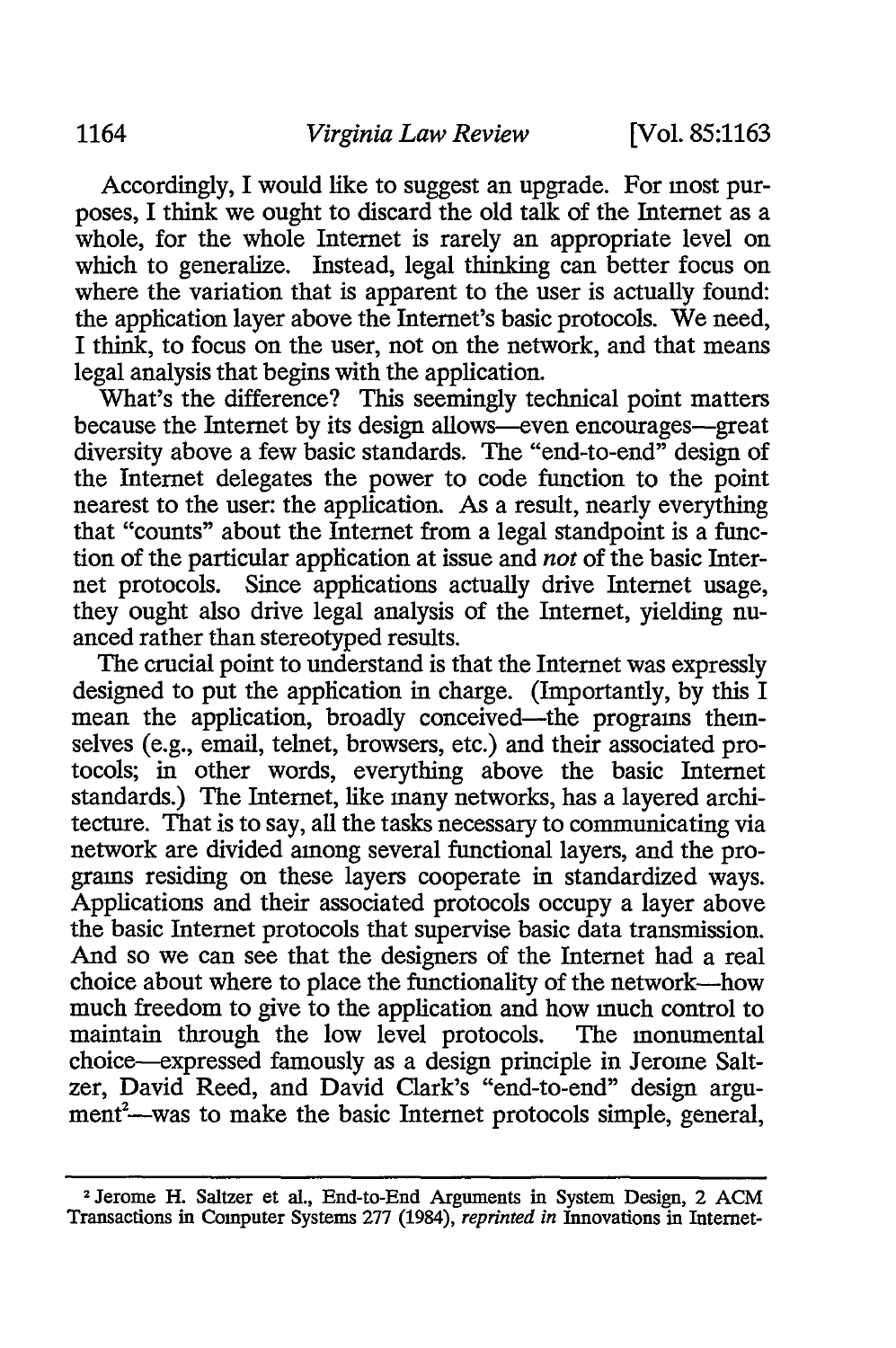and open, leaving the power and functionality in the hands of the application. As a recent comment by the same authors explains, "Moving functions and services upward in a layered design, closer to the application(s) that use them, increases the flexibility and autonomy of the application designer to apply those functions and services to the specific needs of the application."<sup>3</sup> The impact of the end-to-end design principle, embedded in the architecture of the Internet, is crucial to any analysis of the Internet, and legal analysis is no exception.

To understand this point, just think of the "network" of appliances in your home: They all use the same standard of electricity (the basic protocol), but then widely differ in what they offer the user. A television offers something quite different than the power saw, even though both use 110 volts of electricity. This is the result of a deliberate choice. The design of the electricity "network" puts most of the power to decide functionality in the hands of the appliance designer. The Internet, conceptually, is not all that different. Contrast this with the telephone network, where nearly everything that matters about the telephone comes from the basic standards to which all telephones adhere. The difference between these networks is the result of a deliberate and important decision, and one that cannot but have a decisive impact on the legal analysis of any network. The Interlude between Part I and Part II explains these points in greater detail.

<sup>3</sup> David P. Reed et al., Active Networking and End-To-End Arguments, 12 IEEE Network 69,70 (1998).

working 195 (Craig Partridge ed., 1988). "End-to-end" arguments are referred to as such because they recognize that a class of functions can only be completely and correctly implemented by the applications at each end of a network communication; hence, delegation of this function to lower protocols will generally be redundant. Put another way, end-to-end design arguments recognize that building complex functions into lower levels of a network implicitly optimizes the network for one set of uses but may then increase the costs of the network for uses that were unpredictable or unknown at the time the network is designed. The end-to-end design principle is featured prominently in the helpful summary of "Architectural Principles of the Internet" in RFC ("Request for Comments") 1958 (visited July 13, 1999) <http:// www.faqs.org/rfcs/rfc1958.html>; see also infra notes 74-77 and accompanying text (discussing the end-to-end design principle).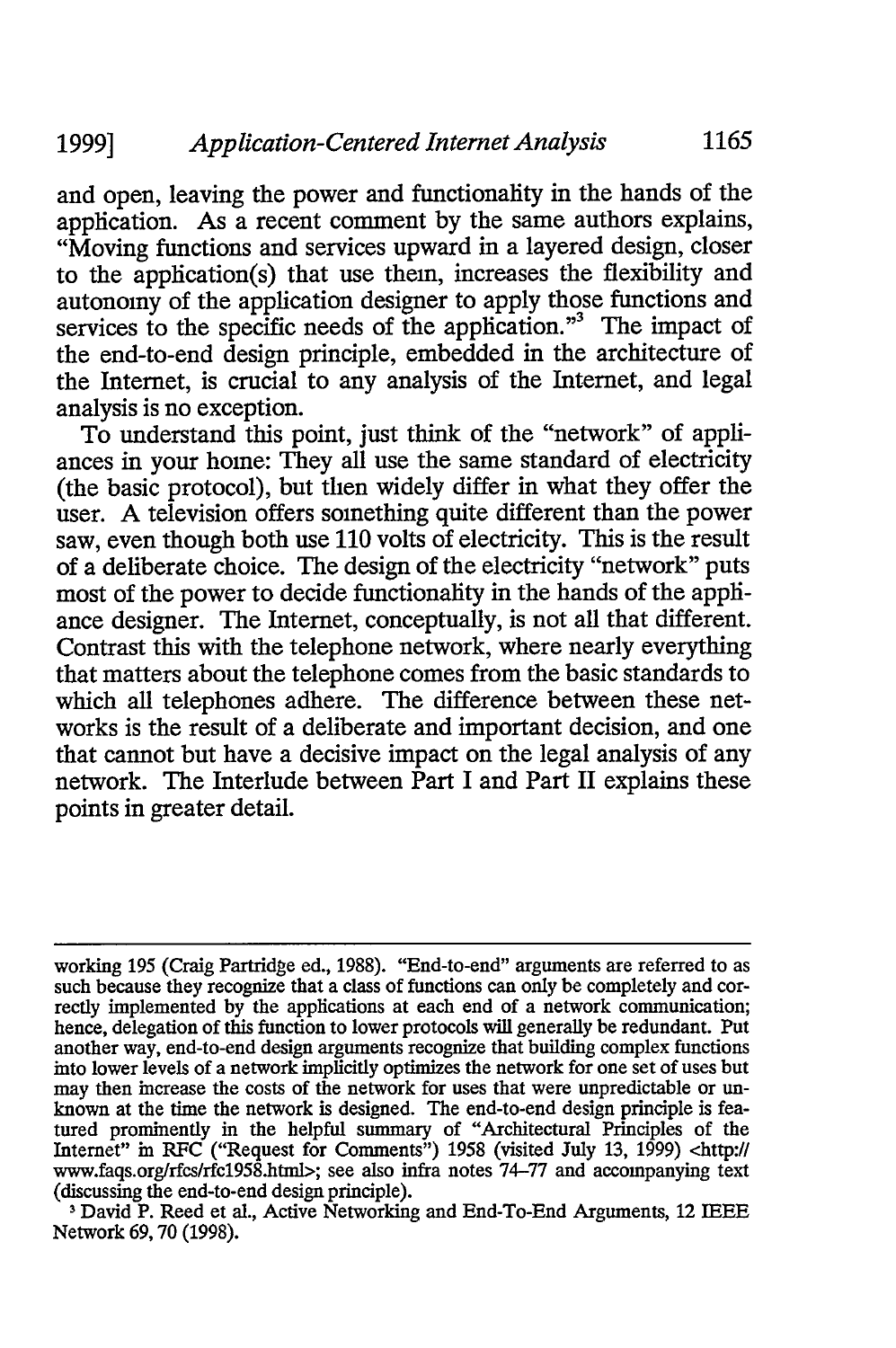The purpose of this Essay is to encourage a legal analysis that is more cognizant of the effects of the Internet's network architecture. That architecture provides, and even encourages, a rich and diverse universe of possible applications, foreclosing simple generalization of the Internet as a whole. For this reason, much legal analysis ought usually begin at the level of the Internet's individual applications, and not at the level of "Cyberspace." What this ultimately means is an analysis that focuses on the user, and how the Internet actually appears to the user, rather than an abstract focus on the network as a whole.

This richer focus on Internet usage makes things a little more complicated. Therefore, the second purpose of this Essay is to suggest coherent ways to think about and to classify the parts of the Internet—to dissect in legally relevant ways the universe of existing and possible Internet applications. Sometimes it makes sense to look at applications individually; other times, applications can be grouped by functional characteristics or by adherence to certain protocols; and in certain cases every application that adheres to the Internet's standards will be affected similarly, making an analysis of the whole Internet reasonable. I suggest two tools for grouping applications in this Essay that correspond to two main areas of Internet law, though the field for grouping applications is open.

Two main areas where the law and the Internet have met-proxies for public and private regulation questions, respectivelydemonstrate the great difference that an application-centered analysis makes. Part I considers the First Amendment analysis of the Internet, a discussion that stands as representative for any issue of public regulation of the Internet. Part II brings applicationspecific methods to the now-historical debate over whether some form of strong self-governance makes sense for the Internet. This discussion, in turn, is representative of questions of private, contractual regulation of the Internet.

\* \* \* \* \*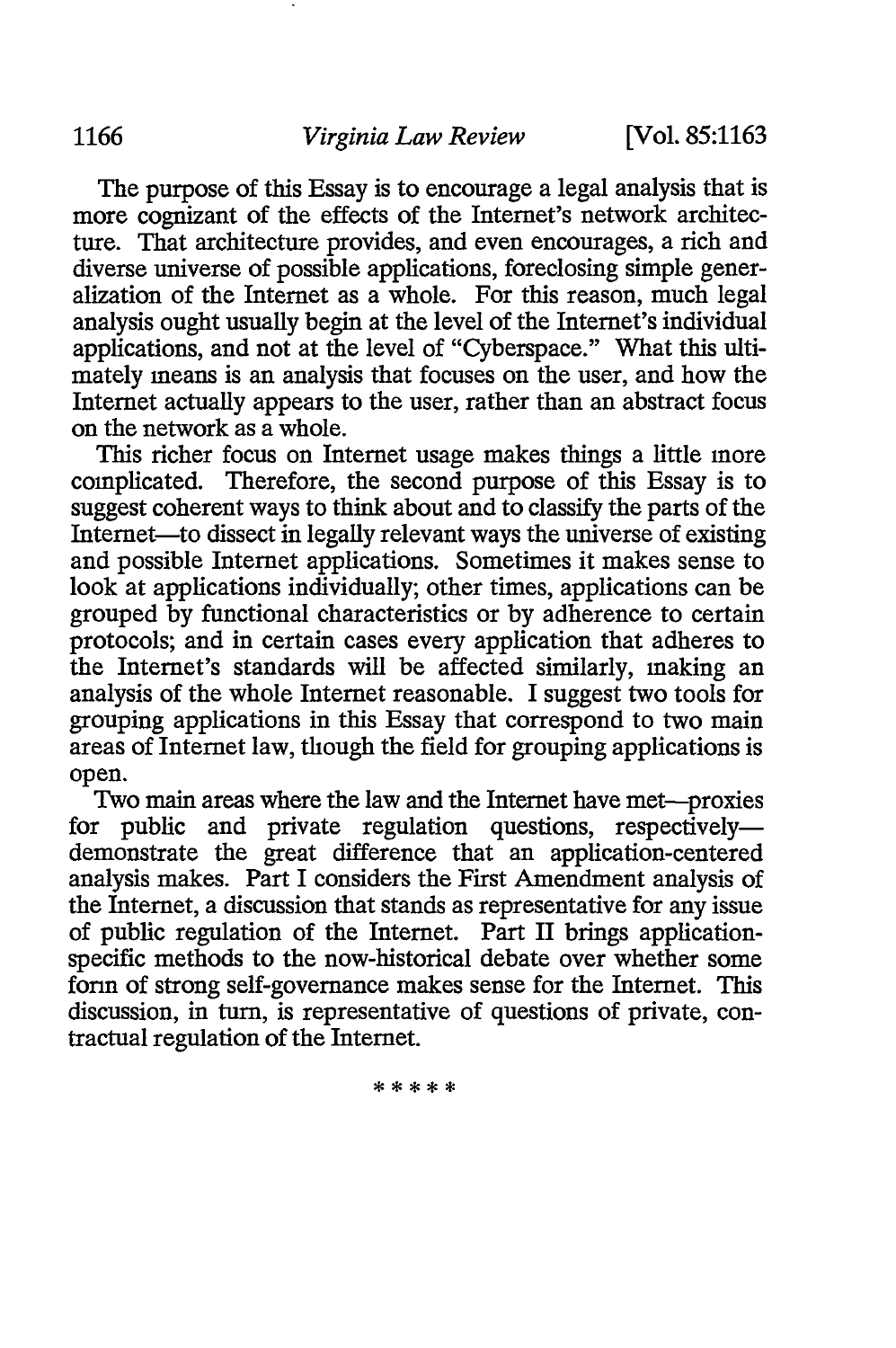Two years ago, in *Reno v. ACLU*,<sup>4</sup> the Supreme Court announced that the Internet receives full First Amendment protection.5 This proclamation was a tremendous victory; so phrased it tells us that everything at the application level-email, the World Wide Web, Usenet, $6$  and "finger" $7 -$ will receive the most exacting judicial attention. But our enthusiasm ought be realistic. Sooner or later, because these applications (your browser, email, and so on) vary quite dramatically from a functional perspective, *Reno's* one rule for the entire Internet may begin to lose its luster and perhaps feel ridiculous. The great variation among Internet applications is hard to fit into one First Amendment box. Just as there is no argument that electricity compels similar treatment of the television and the fax machine under the First Amendment, treating every Internet-adherent application as part of a single domain of First Amendment analysis can look a little farfetched.

For an illustration of the problem with the *Reno* simplification, look no further than your email inbox. *Reno v. ACLU* tells us that "'[c]ommunications over the Internet do not 'invade' an individual's home or appear on one's computer screen unbidden."<sup>8</sup> But this is only true of some applications. Junk email is invasive in ways that the World Wide Web is not, and hence *Reno's* simplified treatment of the Internet has little resonance for anyone who suf-

<sup>521</sup> U.S. 844 (1997).

See infra Section I.A.

**<sup>6</sup>** "Usenet" is the name of the largest "discussion group" accessible by the Internet. It consists of electronic bulletin boards devoted to specific topics, where users, using a specific program (a "news reader" client), may read postings or make their own contributions. Usenet and electronic bulletin boards were a dominant feature of the Internet and other networks in the 1980s and early 1990s, but the advent of the commercialization of the Internet and the rise of the World Wide Web have left much (though not all) of Usenet a burnt-out shell full of crass solicitation. There is no shortage of historical studies on this 20-year-old application. See, e.g., Michael Hauben & Ronda Hauben, On the Early Days of Usenet: The Roots of the Cooperative Online Culture (visited July 13, 1999) <http://www.firstmonday.dk/issues/ issue3\_8/chapterlO/index.html>; Tim North, The Internet and Usenet Global Computer Networks (1994) <http://www.vianet.net.au/~timn/thesis/index.html>.<br>**7** "Finger" is an Internet-compliant application that allows the user to look up the

<sup>&</sup>lt;sup>7</sup> "Finger" is an Internet-compliant application that allows the user to look up the vital stats of another Internet user. Its name is metaphorical: One "fingers" an address in the Internet "white pages."

*<sup>8</sup> Reno,* 521 U.S. at 869 (quoting ACLU v. Reno, 929 F. Supp. 824, 844 (E.D. Pa. 1996)).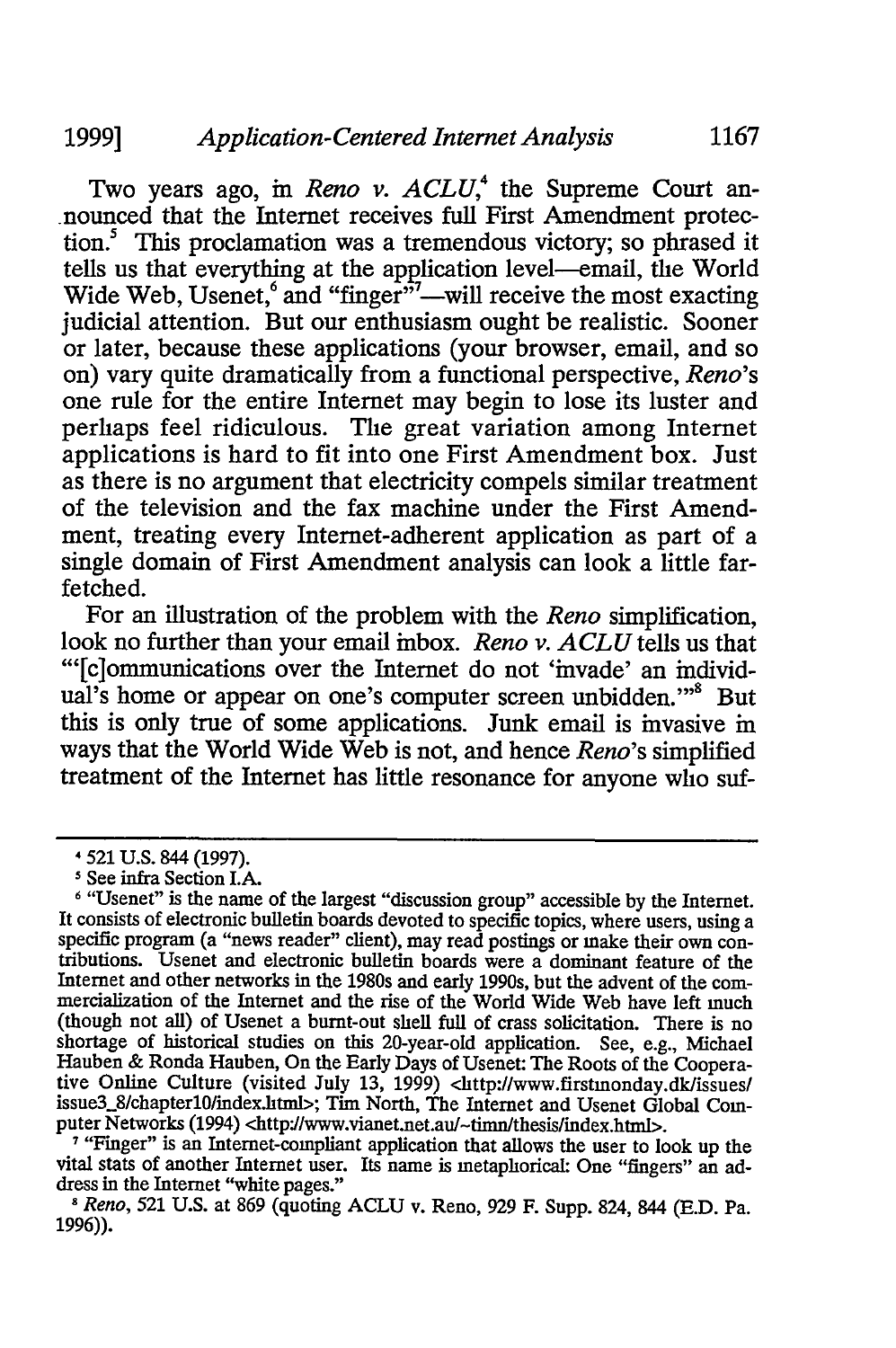fers under an invasion of thousands of "get rich quick" schemes (and worse) in their inboxes. When a serious constitutional challenge is made to junk email legislation, it seems inevitable that a reduced level of constitutional scrutiny for email will follow, justified, ultimately, by its invasive nature. And this suggests an easy, if rough, principle for classifying Internet applications for First Amendment purposes. Privacy-invasive applications that deliver content unbidden-most often, "push" applications-should merit reduced First Amendment scrutiny. Yet noninvasive applicationsusually "pull" applications that rely on the user to go out and select content-fit *Reno's* conception of a noninvasive Internet and the analysis that follows.

The distinction between push and pull applications is just an example. The point is that Internet applications vary too greatly to be grouped within one single First Amendment category. And similar overly simplified analysis of the Internet is a problem not only in First Amendment case law, but in much Internet scholarship. Finally, when it comes to debates over filtering, PICS,<sup>9</sup> and similar issues, the effects of the Internet's current network architecture ought not be overlooked.

#### \* \* \* \* \*

The discussion in Part II addresses the unusually choleric academic debate surrounding two questions—whether Cyberspace is a "place" and whether it should have its own laws. This debate has reverted to its origins---it has become purely academic, a curiosity of early Internet legal history. Courts and governments have not been shy to exercise jurisdiction over Internet transactions. That, and a lack of any real demand for a general online adjudicatory authority, have scuttled dreams of a Cyberspace nation. But the topic remains of interest. For while Cyberspace, as some sort of imaginary kingdom, is not much more than farcical as a jurisdiction, there are nonetheless places on the Internet where private regimes do exist, and deference to their waiver of real-space rules has some cogency.

**<sup>9</sup>** "PICS" stands for "Platform for Internet Content Selection." For a discussion of PICS, see infra note 62.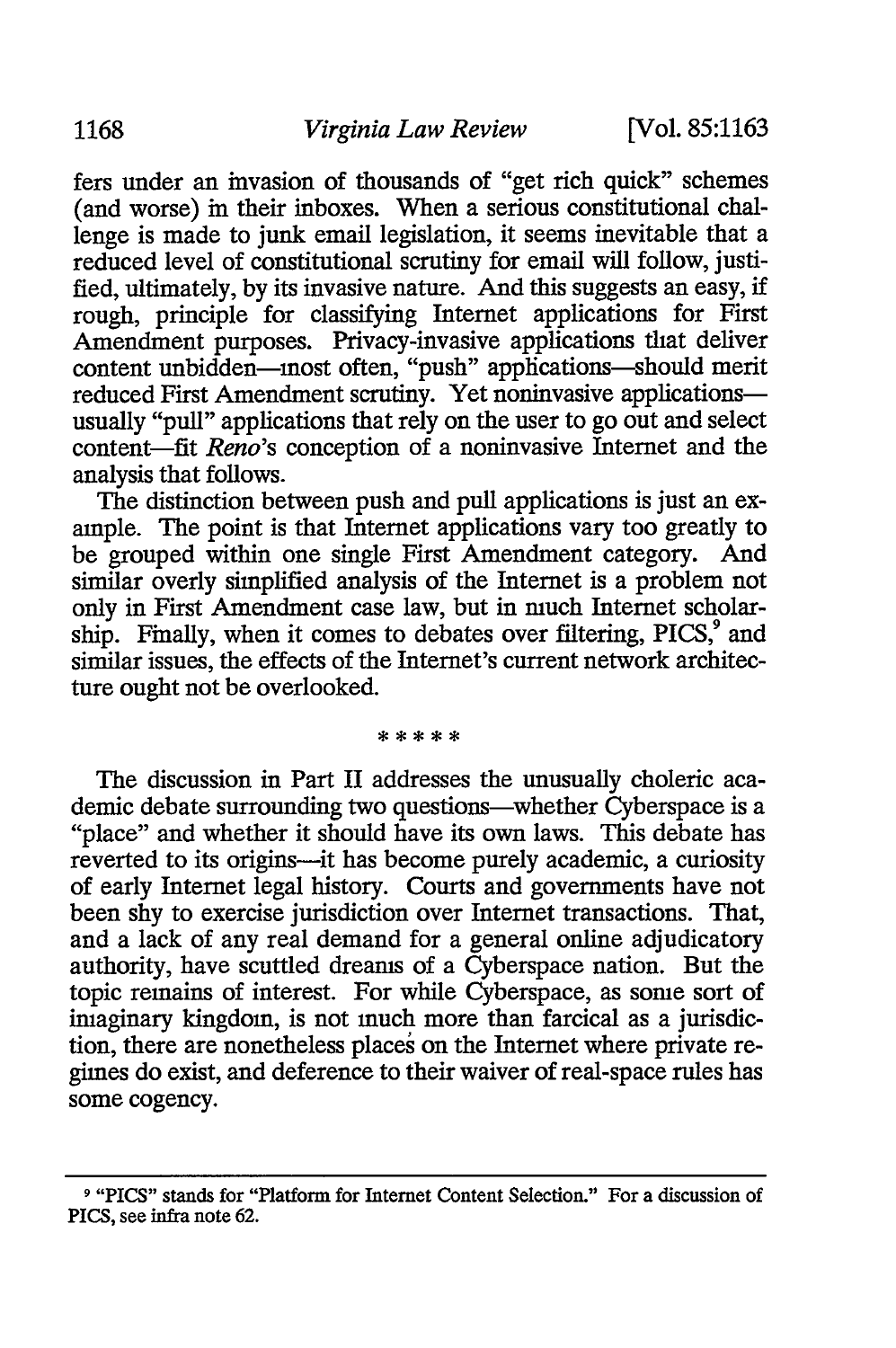Again a focus on the application-and the differences between applications-makes all the difference. A few applications (though not many) are utterly unconcerned with real-space goals, and rarely, if ever, have real-space effects-call them the "Internet as an end." The pure examples are multi-player video games and those online worlds called MUDs ("Multi-User Dungeons").<sup>10</sup> For these kinds of private groups, the normative argument for a private set of rules is strong, just as for any private group in the real world. This is not to say that *mandatory* rules would not be imposed should, somehow, real-space consequences accrue-a conspiracy made online should enjoy no immunity from prosecution. But just as the National Hockey League sets the penalty for "tripping," there is no reason to preempt some similar kind of private order among these groups.

Most Internet applications, however, are used simply as a "means" to do exactly what one wanted to do anyhow. When I buy my train ticket by packet rather than by dial tone it seems ludicrous to imagine that I suddenly become exclusively subject to some strange Cyberlaw. This "ends/means" distinction-although general and very far from infallible-provides guidance as to when any talk of a private order will make any sense at all. And the answer is that outside of a few, game-like examples, it almost never makes sense to speak of a Cyberspace sovereignty that ought normatively to be immune to real world jurisdiction.

The larger point is that thinking about the Internet as a homogenous whole leads quickly to extreme results, usually stemming from the choice of an analogy that only makes sense for one application. And the same absurdity will often be true of regulation conceived with one application in mind, yet then applied to the entire Internet. For a future likely to be full of new and even more divergent applications, it would be best to effect a hasty disposal of this old, one-size-fits-all way of thinking.

**<sup>10</sup> For** an explanation of MUDs, see infra note **86.**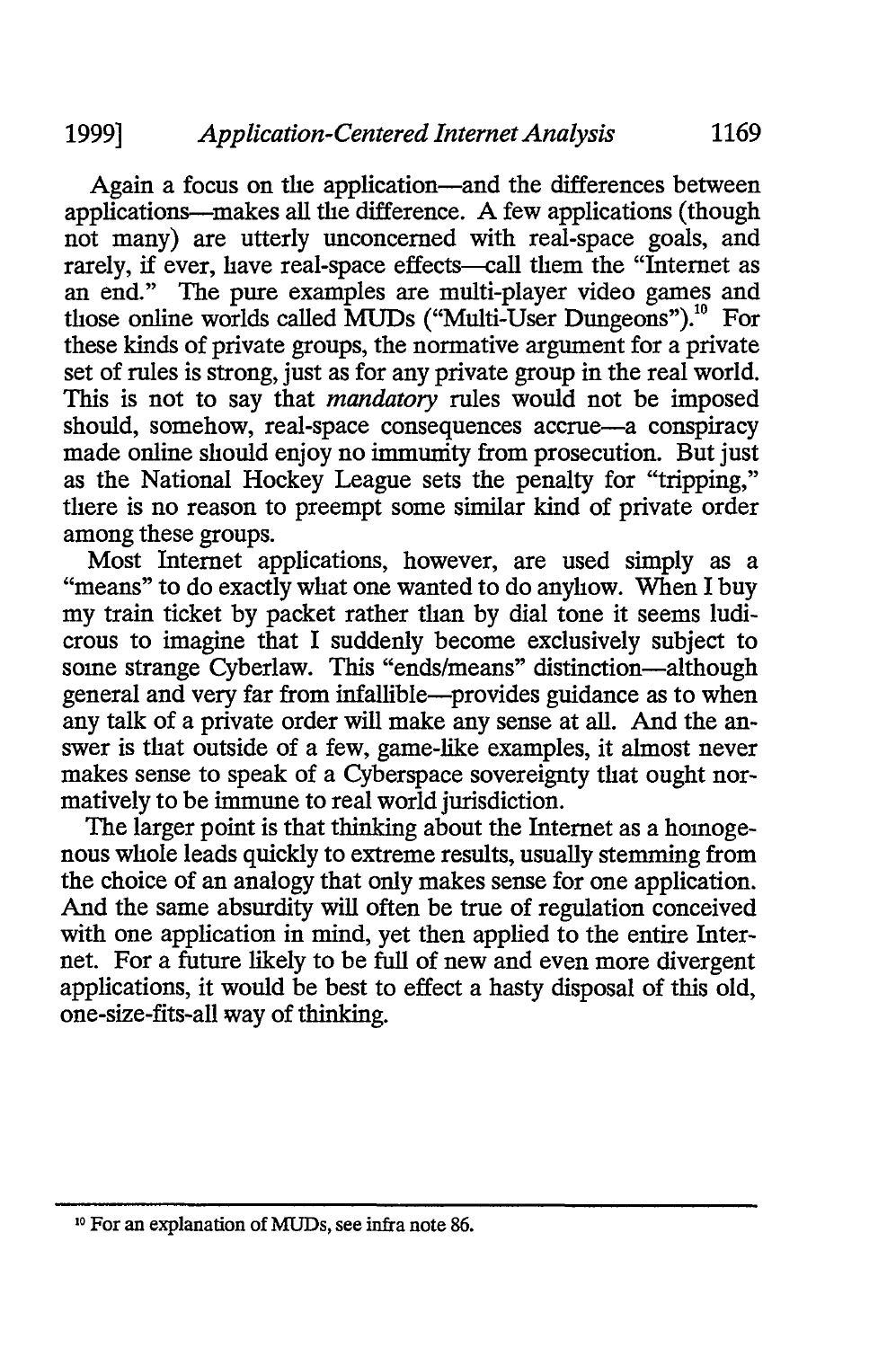## I. WHEN THE INTERNET MET THE FIRST AMENDMENT: PUBLIC INTERNET REGULATION

*A*

In 1997, the Internet met the First Amendment,<sup>11</sup> and the result of this encounter was the launch of a new rule. In case you are not already well-acquainted, here it is:

"The Internet Gets Full First Amendment Protection."

A great victory, this was, and quite a good rule (especially if the only choice were between it and its logical opposite, "The Internet Gets No First Amendment Protection"). But euphoria ought not blind us to *Reno v. ACLU*'s limits. The spirit and the political message of *Reno-a* reprimand of broad and hastily conceived Internet laws- may prove more significant and lasting than its content. We may come to remember the mid-1990s as a crucial and dangerous time for the Internet's development, a time where strong medicine was needed to control government hysteria.<sup>12</sup> But as a lasting First Amendment principle, the *Reno* rule makes a poor bet, for it groups into one constitutional box a huge range of highly variable Internet usage, and this cannot last forever.

A source of this overinclusive approach is the common generalization, echoed by the Supreme Court, that the Internet is a "medium." Not an unreasonable generalization for a new manner of transmitting information, perhaps, but in the world of the First Amendment the word "medium" carries serious consequences. It is used to draw a line around a group of ways to communicate and to proclaim that a given level of constitutional scrutiny will apply *there."* And so we find, for example, that broadcast radio is a First

n See Reno v. ACLU, 521 U.S. 844 (1997). A new round of litigation has just begun following the passage of the Child Online Protection Act ("COPA"), a scaledback version of the Communications Decency Act ("CDA") whose application is limited to commercial purposes, the World Wide Web, and material that is harmful for minors. See 47 U.S.C.A. § 231(a)(1) (West Supp. 1999); infra note 18 (discussing COPA and the current litigation concerning it).

<sup>&</sup>lt;sup>12</sup> Cf. Dan M. Kahan & Tracey L. Meares, Foreword: The Coming Crisis of Criminal Procedure, 86 Geo. **L.J.** 1153 (1998) (arguing that the criminal procedure regime erected in the 1960s was a necessary response to the institutionalized racism of that period but one that has largely outlived its utility under current conditions).

<sup>&</sup>lt;sup>13</sup> This function is similar, in some respects, to judicial delineation of the boundaries of a given public forum. See, e.g., Chicago Acorn v. Metropolitan Pier and Exposi-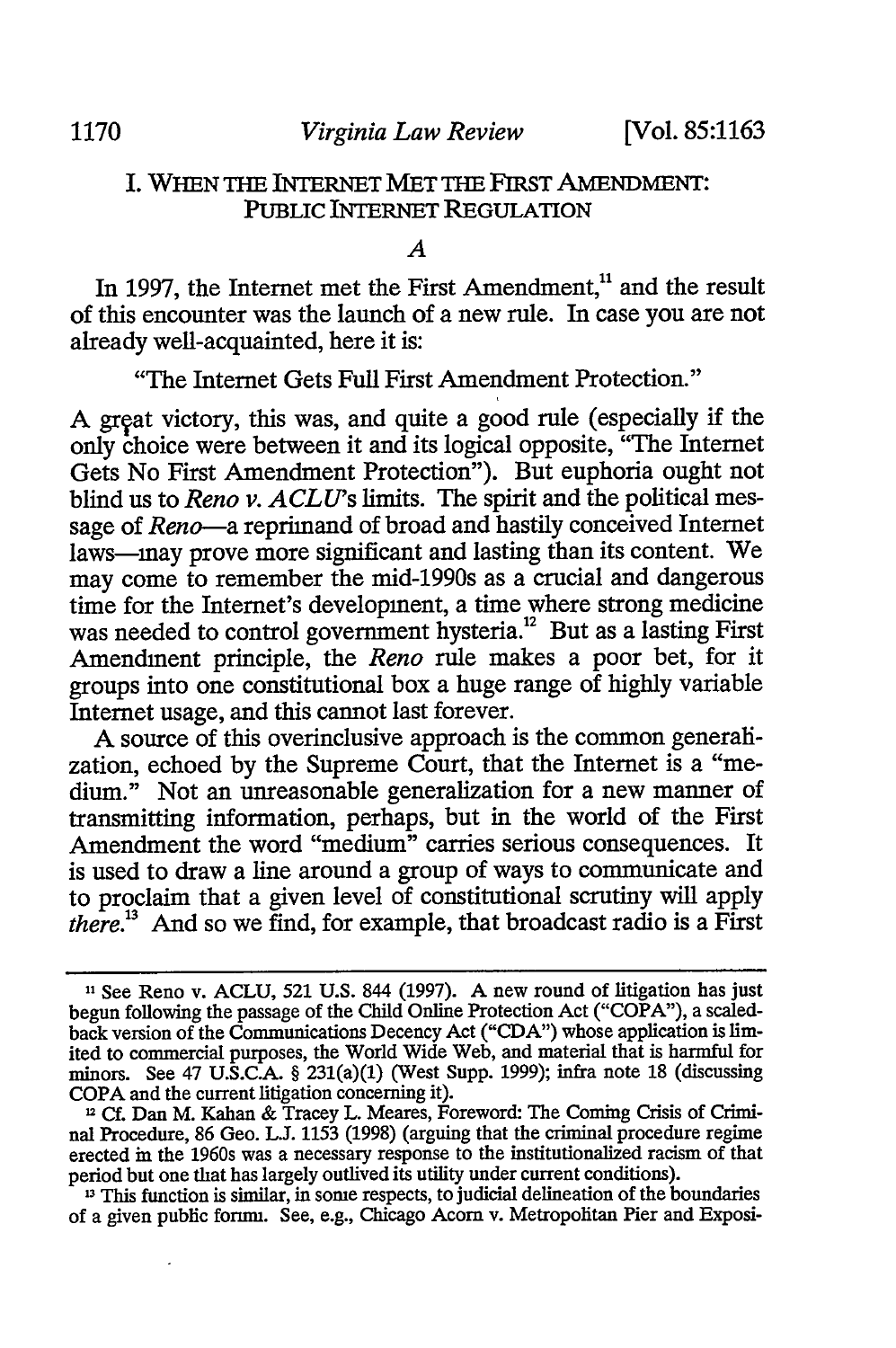Amendment medium, that cable television is a First Amendment medium (different from broadcast television), and that even snail mail<sup>14</sup> can be thought of as a First Amendment medium. All that this means is that every way of communicating encompassed, for example, **by** the phrase "cable television" gets the same treatment under the First Amendment.

Yet this First Amendment meaning of the word "medium" makes an exceptionally poor fit for the **full** range of existing and possible Internet applications. **A** radio is pretty much a one trick pony-a good trick, yes, but in essence there's only one way a person can use a radio. But the Internet, to understate the obvious, can be used in more than one way. Indeed it can even be used just like a radio, telephone, or television-used to replicate the functional characteristics of the existing "media" and then some.'5 If these "media" each merit their own special constitutional consideration, how can the Internet, capable of replicating all of these media and adding some for good measure-be handled **by** one simple paradigm? The constitutional meaning of "medium" is too small for the Internet. It has outgrown its box.

At the level of case analysis, this problem manifests in a mischaracterization that clouds *Reno's* analysis. *Reno* relied on the district court's finding that "the Internet is not as 'invasive' as radio or television.... 'Communications over the Internet do not 'invade' an individual's home or appear on one's computer screen

**tion** Auth., 150 F.3d 695 (7th Cir. 1998) (dividing Chicago's Navy Pier into various levels of constitutional scrutiny based on public forum analysis). Indeed, it would be quite plausible to have had the entire initial argument over the First Amendment and the Internet assume the cast of a public forum argument. This has not happened, and, as it stands, neither the Supreme Court nor any federal appeals courts have put the Internet and public forum in the same paragraph. So while it seems a little uncertain whether public forum will ever catch on for Internet analysis, as David Goldstone reminds us, "Rome's forums were not built in a day; cyberspace's will not be either." David J. Goldstone, A Funny Thing Happened on The Way to The Cyber Forum: Public vs. Private in Cyberspace Speech, 69 U. Colo. L. Rev. 1, 4 (1998) [hereinafter Goldstone, A Funny Thing Happened]; see also David J. Goldstone, The Public Forum Doctrine in the Age of the Information Superhighway (Where Are The Public Forums on The Information Superhighway?), 46 Hastings **LJ.** 335 (1995) (earlier work on the same topic).

<sup>&</sup>lt;sup>14</sup> That is, regular mail-"snail-like" as compared to electronic mail.

**<sup>15</sup>** Granted, some of this replication is not so great-especially what I am calling "television"-but the functional features are the same.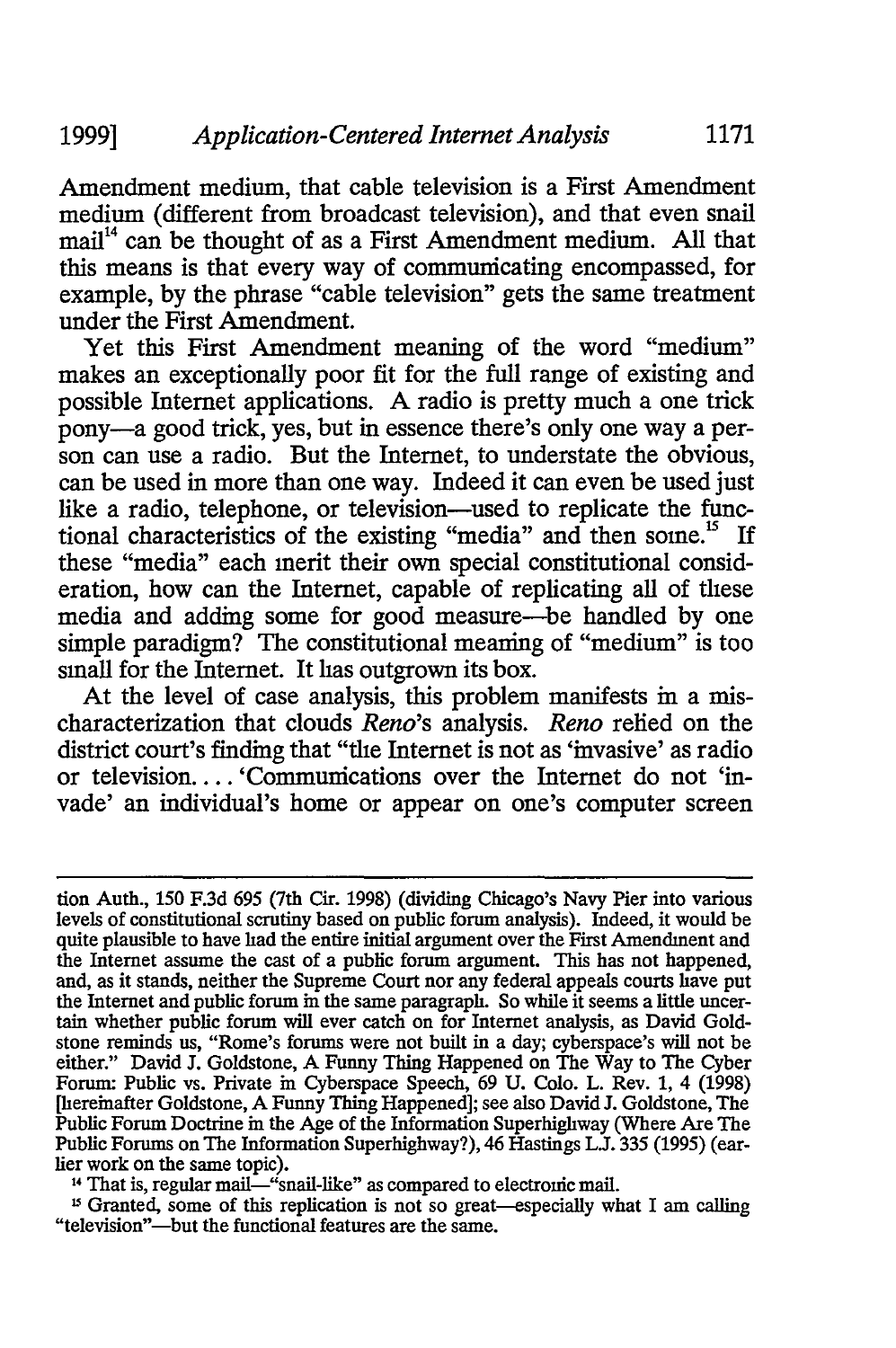unbidden. Users seldom encounter content 'by accident.""<sup>16</sup> Yet the example of junk email—a terrible and unbidden nuisance shows that this characterization of the Internet is incorrect, for junk email *does* arrive unbidden and *does* invade a user's inbox.<sup>17</sup> And yet this characterization was apparently critical to Justice John Paul Stevens's conclusion that the Internet (as a whole) was not to be subject to any reduced First Amendment scrutiny. In reality, the invasiveness of the Internet cannot be ascertained at the level of the entire Internet. Rather, the question must be answered at the application level, for some applications are privacy-invasive, and some are not. Praise is due for the first Internet decision of our time, a step in the right direction, but praise ought not blind us to its limits.

So the *Reno v. ACLU* rule looks to be an overgeneralization.<sup>18</sup> But then it is not particularly unusual or unreasonable for case law to begin with an overinclusive or underinclusive rule and then to clarify matters later.<sup>19</sup> It seems only a matter of time before the Internet ceases to be considered as a single, uniform domain of First Amendment scrutiny.<sup>20</sup> Such things are hard to predict, but perhaps the setting for this change will be the first constitutional

<sup>18</sup> It is doubtful that the latest round of Internet-indecency litigation will challenge this oversight, as COPA was written to apply only to the World Wide Web. See 47 U.S.C.A. § 231(a)(1) (Supp. 1999). So far COPA has been held unconstitutional. See ACLU v. Reno, 31 F. Supp. 2d 473,476-77 (E.D. Pa. 1999).

**19** Other, non-First Amendment, decisions have been far more application-specific. See, e.g., Compuserve, Inc. v. Cyber Promotions, Inc., 962 F. Supp. 1015 (S.D. Ohio 1997) (holding that the use of Compuserve's servers to send junk email without consent is trespass to chattels).

<sup>20</sup> Much of the debate between the rule in *Reno v. ACLU* and what I propose is reflected in the exchange between Justice Stephen Breyer and Justice Anthony Kennedy in Denver Area Educational Telecommunications Consortium, Inc. v. FCC, 518 U.S. 727 (1996). Justice Kennedy supports the adoption of a categorical, allencompassing approach to the First Amendment, see id. at 780, 784-87 (Kennedy, J., concurring), while Justice Breyer prefers a narrow, hesitant, and technologically specific approach, see id. at 739–44 (Breyer, J., plurality opinion); see also id. at  $774-78$ (Souter, J., concurring) (rejecting Justice Kennedy's position, chiding, "First, do no harm.") (internal quotation marks omitted).

*<sup>16</sup> Reno,* 521 U.S. at 869 (quoting ACLU v. Reno, 929 F. Supp. 824, 844 (E.D. Pa. 1996)).

<sup>&</sup>lt;sup>17</sup> The statement of facts describing the Internet does talk about email, see id. at 851, but the opinion rests its scrutiny-level analysis on facts that are only true of the World Wide Web, i.e., that nothing appears without the user seeking it and that the user is seldom surprised by unexpected content. See id. at 868-70.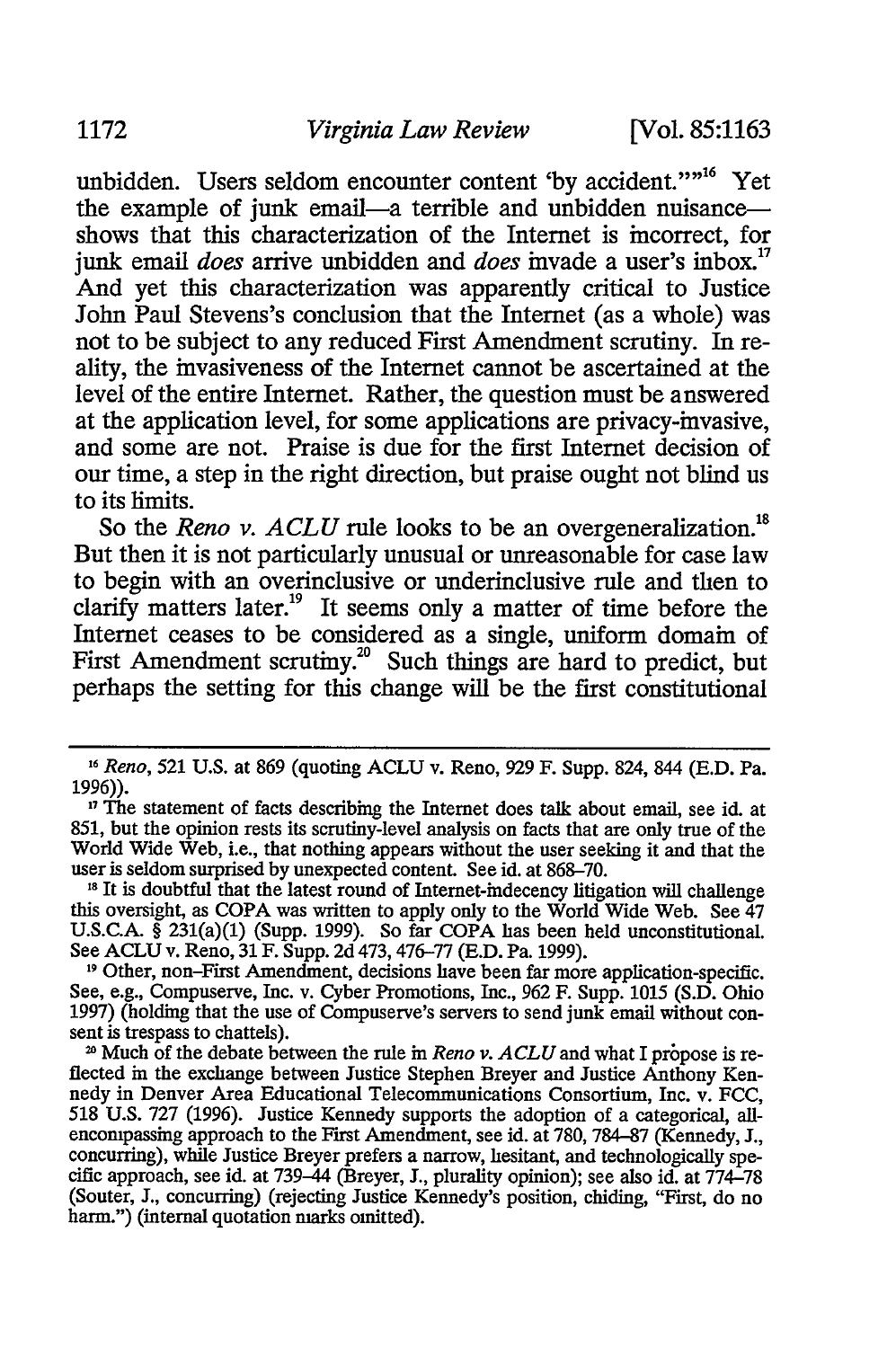challenge to the regulation of email (provided a technical or economic solution does not preempt a legal rescue). *Reno's* assurance that "The Internet Gets Full First Amendment Protection" can look pretty thin when there are 49,000 new messages in your inbox, or when your so-called cyberlife consists of deleting ads for pyramid schemes and porn sites. Nearly everyone hates junk email, even cyberlibertarians (although many take comfort in their superior filtering skills), and there is a pretty simple reason why: Junk email is invasive and offensive. Sound familiar? Indeed, spam<sup>21</sup> may turn out to be "the seven dirty words" of the Internet; $^{22}$  in its wake, the monolith that now constitutes Internet First Amendment analysis will witness its first partition.<sup>23</sup>

 $2^{\circ}$  Cf. FCC v. Pacifica Found., 438 U.S. 726 (1978) (upholding the possibility of sanctioning George Carlin for his monologue on "the seven dirty words").

<sup>23</sup> For an example of this kind of partition making, see Chicago Acorn v. Metropolitan Pier and Exposition Authority, 150 F.3d 695 (7th Cir. 1998), where the Seventh Circuit carefully divided Chicago's monolithic Navy Pier into several zones of differing First Amendment scrutiny.

<sup>&</sup>lt;sup>21</sup> Spam has become a generic term for unwanted content, although it is most frequently used (as here) as a synonym for junk email, typically unwanted solicitations of a salacious or illegal nature. For more on spare, and the many campaigns organized to fight it, see Scott Hazen Mueller, Fight Spam on the Internet <http:// spam.abuse.netl> (visited July 13, 1999), and the Coalition Against Unsolicited Commercial Email ("CAUCE") <http://www.cauce.org> (visited July 13, 1999) [hereinafter CAUCE website] ("Take Back Your Mailbox"). The topic of how exactly to fight spam is interesting because it is an open question and something of a race of the modalities of regulation. Will law, the market, social norms, or a technological approach ("the code") be the best weapon for killing spam? External social sanctions were tried first, but they seem to have little effect on the people behind spam, the "cyberpromoters" of the world. Technological solutions have been proposed and implemented: Some people filter, and on Usenet, exotic solutions such as "cancelbots" (robots that find spam postings and delete them) have been popular. The market, combined with social sanctions, may have the final say. See Christopher Jones, Marketers Losing Taste for Spam, Wired News (Nov. 12, 1998) <http://www. wired.com/news/newsbusiness/story/16216.html>. Finally, there is always talk of federal legislation, such as an amendment to the federal "junk fax" law. See, e.g., H.R. 1748, 105th Cong. (1997). Some states, including Nevada, Washington, and California, have actually passed such legislation, although the approaches taken by these states vary. See, e.g., Cal. Bus. & Prof. Code §§ 17511.1, 17538.4, 17538.45 (West 1997 & Supp. 1999); Wash. Rev. Code §§ 19.190.020, 19.190.030 (West 1999). Groups such as CAUCE oppose the type of legislation that merely imposes labeling requirements (such as the California law) to such a degree that they plan to challenge it as compelled speech. See CAUCE website, supra. Obviously, junk email is not a problem ideally handled at the state level; any federal legislation, if or when it is passed, will preempt the state legislation.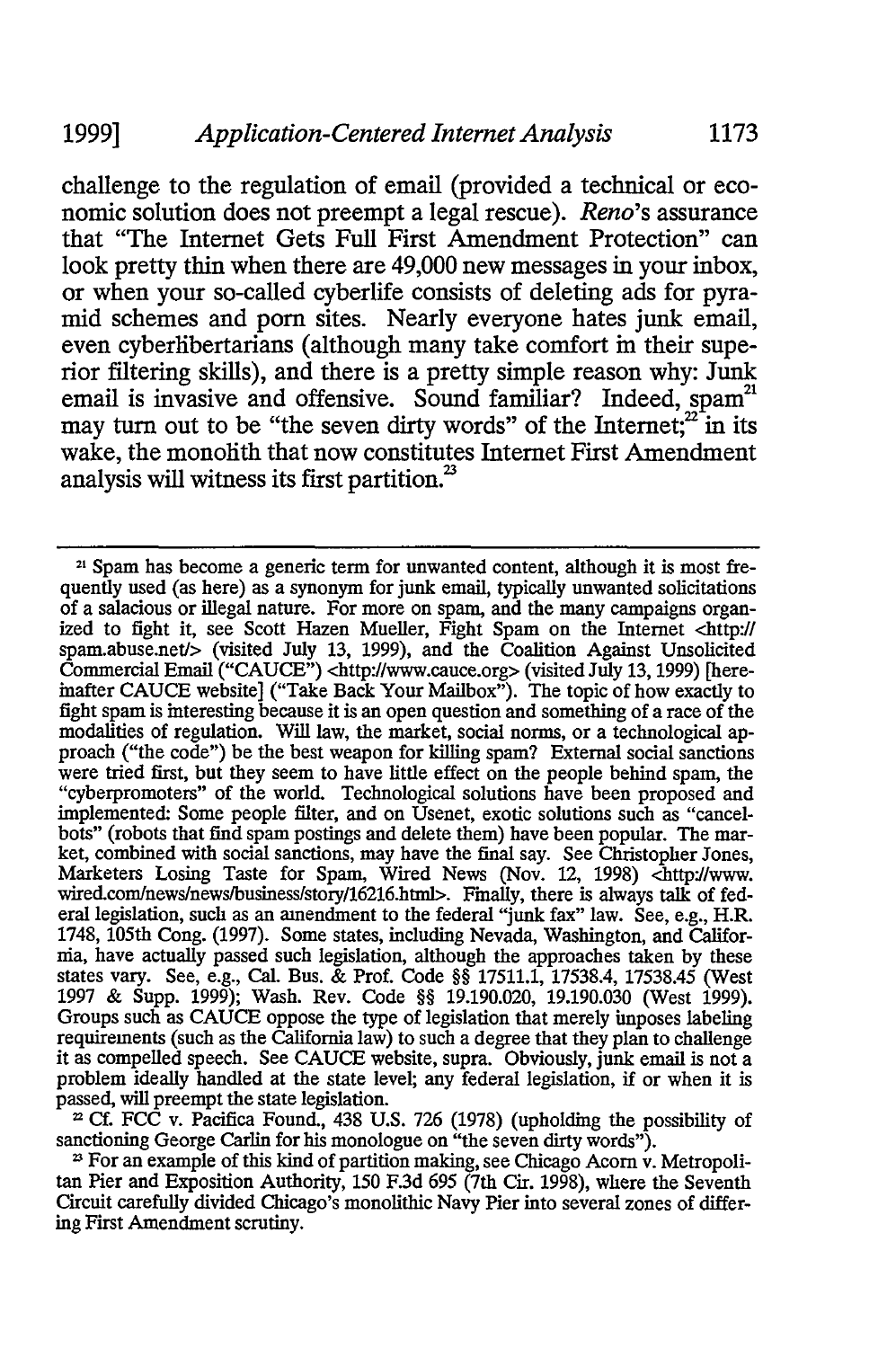If junk email legislation is seriously tested, email will likely be found a fitting place to apply intermediate scrutiny, a balancing test, or an equivalent formula, stemming from a conclusion that regulation of email is justified as a content-neutral time, place, and manner restriction;<sup>24</sup> or that there exists a captive audience,<sup>25</sup> or perhaps even that junk email is commercial speech.<sup>26</sup> Perhaps in their consideration of such a case, courts will rely directly on *Rowan v. United States Post Office Department*,<sup>27</sup> which allowed the state to facilitate the filtering of real mail. $28$  Courts might even say that email is a "medium" or "modality" different from the World Wide Web that merits different First Amendment treatment.<sup>29</sup> In the absence of a real case it is hard to say which litigation strategy will work best, but it is the result, and the reason behind the result, that matters here. Email spam is invasive, just like real mail is invasive, $3^{\circ}$  incoming calls are invasive, $3^{\circ}$  abortion picketing outside your front door is invasive,<sup>32</sup> and so on. The underlying reasoning is important because it lets us forecast the future of the Internet and the First Amendment.

*B*

The example of junk email suggests a way to group Internet usage (and applications) for First Amendment purposes. By this grouping, I want to specify what we can say, ex ante, based on the technology *alone;* for of course, in individual cases, the content of the speech (indecent speech, for example) will make a difference. I think scrutiny will and should split in accordance with the invasion of privacy attendant to usage, and this, of course, depends on the

*<sup>14</sup>* Cf. Ward v. Rock Against Racism, 491 U.S. 781, 791 (1989) (explaining the time, place, and manner analysis).

 $25$  Cf. Frisby v. Schultz, 487 U.S. 474, 487 (1988) (explaining the captive audience doctrine).

<sup>2</sup>*CL* Central Hudson Gas & Elec. Corp. v. Public Serv. Conm'n, 447 U.S. 557,563 (1980) (explaining the commercial speech doctrine).

*z'* 397 U.S. 728 (1970).

<sup>28</sup> See id. at 737-38.

<sup>&</sup>lt;sup>29</sup> Cf. Turner Broad. Sys., Inc. v. FCC, 512 U.S. 622, 637-40 (1994) (treating cable and broadcast television as different First Amendment media).

**<sup>30</sup>** See *Rowan,* 397 U.S. at 737-38.

**<sup>31</sup>**See Gormley v. Director, Conn. State Dep't of Probation, 632 F.2d 938, 942 (2d Cir. **1980).**

**<sup>&</sup>quot;I** See Frisby v. Schultz, 487 U.S. 474,484-85 (1988).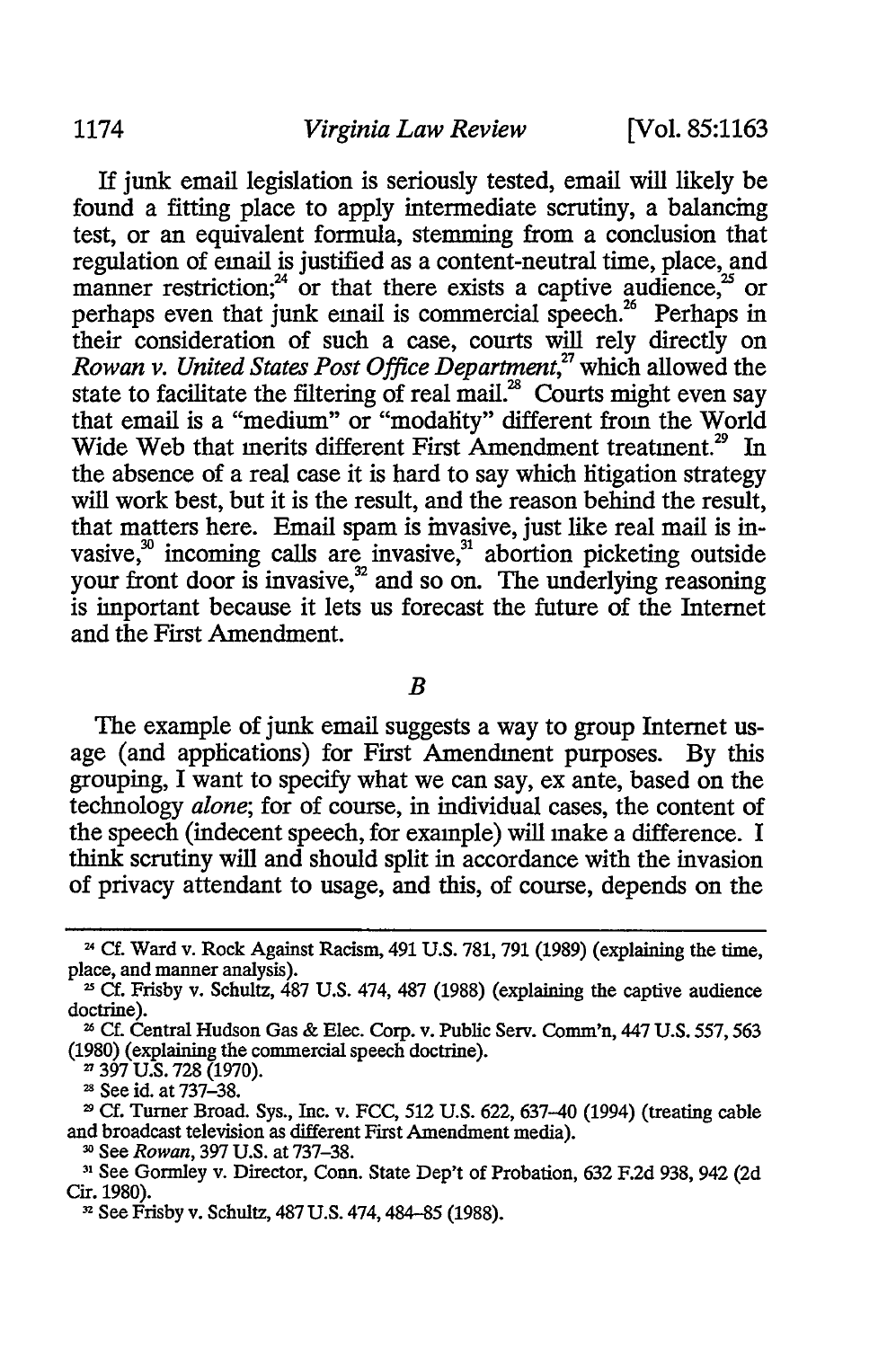application being used. This yields a basic and unsurprising split between privacy-invasive and nonprivacy-invasive speech on the Internet, which can be mapped to invasive and noninvasive applications.

The Supreme Court has a collection of "special reasons" to justify reduced scrutiny for a given "medium." Some, like a history of extensive government regulation<sup>33</sup> and a scarcity of available frequencies,<sup>34</sup> have little relevance to the Internet. Yet another justification, stated usually as a communication's "invasive nature,"<sup>35</sup> has teeth, for this justification stands directly at a collision between a recognized individual right and the First Amendment. People like their privacy, and the Supreme Court, perhaps eager to please, recognized a right to privacy.<sup>36</sup> And the data compiled in the United States Reports shows us that when these two rights face off, the First Amendment usually comes out the loser. $37$  This is particu-

<sup>&</sup>quot;See, e.g., Red Lion Broad. Co. v. FCC, 395 U.S. 367, 399-400 (1969) (relying on the spectrum scarcity of broadcast television to justify reduced scrutiny).

<sup>&</sup>quot;See id.; see also Turner Broad. Sys., Inc. v. FCC, 512 U.S. 622, 637-39 (1994) (noting the inapplicability of the scarcity rationale in the context of cable).

<sup>&</sup>lt;sup>35</sup> See, e.g., FCC v. Pacifica Found.,  $4\overline{3}8$  U.S. 726, 748-50 (1978) (stating that broadcast radio is invasive and accessible to children).

<sup>&</sup>lt;sup>36</sup> See Griswold v. Connecticut, 381 U.S. 479, 484-85 (1965).

<sup>&</sup>lt;sup>37</sup> For Supreme Court cases in which the First Amendment lost out to asserted privacy interests, see Kovacs v. Cooper, 336 U.S. 77 (1949) (sound trucks); Rowan v. United States Post Office Department, 397 U.S. 728 (1970) (unsolicited mail); FCC v. Pacifica Foundation, 438 U.S. 726 (1978) (radio broadcast to the home); and Frisby v. Schultz, 487 U.S. 474 (1988) (focused picketing of a certain house). For cases in the lower courts, see Gormley v. Director, Connecticut State Department of Probation, 632 F.2d 938, 942 (2d Cir. 1980) (harassing phone calls); Destination Ventures v. FCC, 46 F.3d 54 (9th Cir. 1995) (junk faxes); and Moser v. FCC, 46 F.3d 970 (9th Cir. 1995) (telemarketing). For the only instances in which the First Amendment has really won invasion-of-the-home cases, see Martin v. Struthers, 319 U.S. 141 (1943) (distinguished endlessly-see, for example, Frisby v. Schultz, 487 U.S. 474, 485 (1988)), and, more significantly, the publicity cases. See Florida Star v. BJ.F., 491 U.S. 524 (1989); Cox Broad. Corp. v. Cohn, 420 U.S. 469 (1975); Time, Inc. v. Hill, 385 U.S. 374 (1967). These cases show that privacy interests, while formidable, can still be taken to task by the real heavyweight champion of First Amendment case law, the media defendant (especially when he asserts the "public's right to know"). See, e.g., Richmond Newspapers v. Virginia, 448 U.S. 555 (1980) (media's right to open trials). But two other cases, Erznoznik v. City of Jacksonville, 422 U.S. 205, 210-11 (1975), and Cohen **Y.** California, 403 U.S. 15 (1971), reinforce the focus on privacy, holding that when someone is out for a drive or wandering around the courthouse, privacy claims do not hold water and one needs to avert her gaze. For a nice overview of much of this unsavory business, see Michael W. Carroll, Garbage In: Emerg- ing Media and Regulation of Unsolicited Commercial Solicitations, 11 Berkeley Tech. **LJ.** 233 (1996).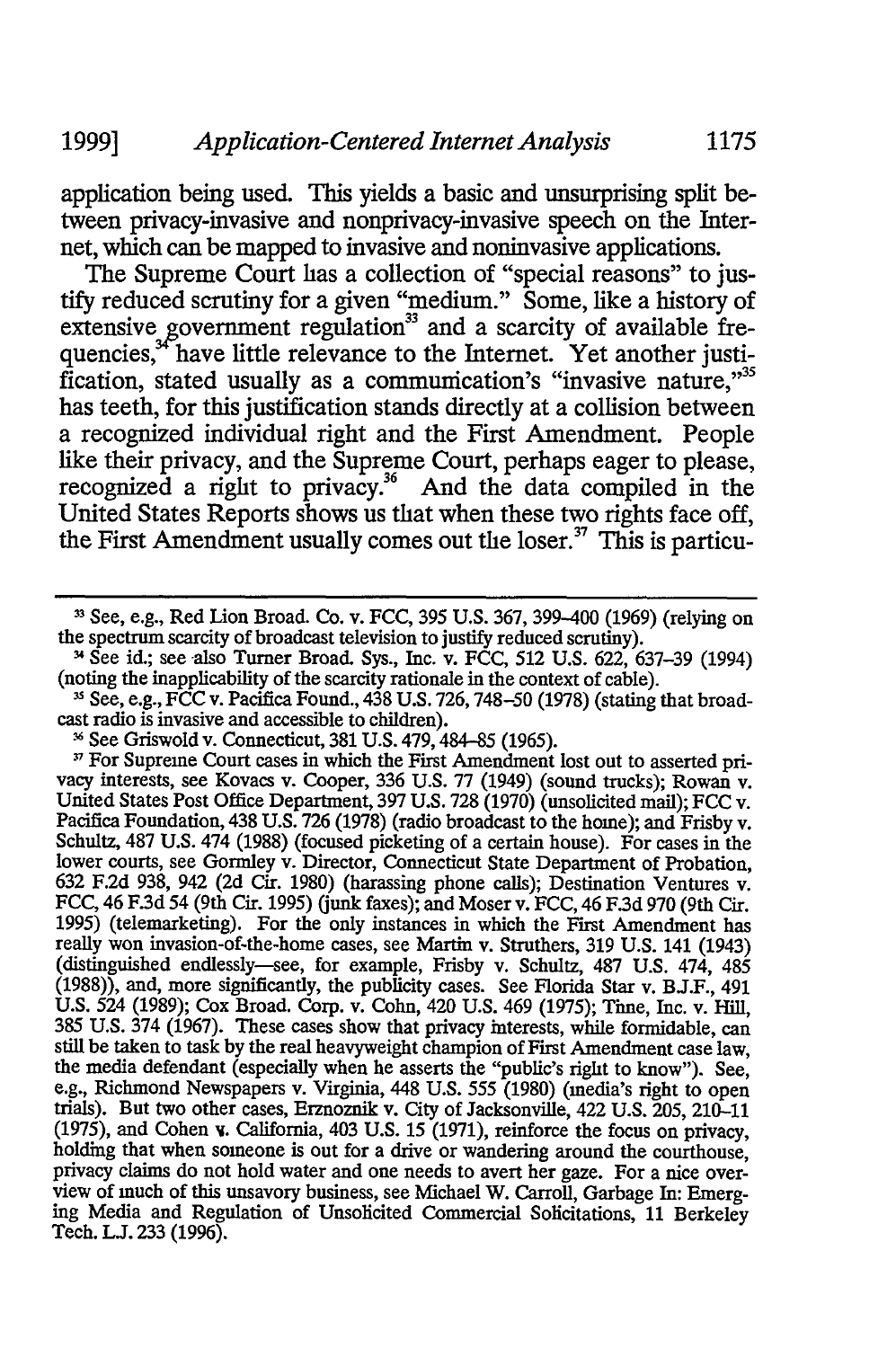larly true when the right to privacy enjoys the home team advantage: Annoying people in their homes is a cardinal sin in the world of the First Amendment. The Supreme Court becomes likely to say things like "protecting the well-being, tranquility, and privacy of the home is certainly [an interest] of the highest order in a free and civilized society."<sup>38</sup> As the sound trucks, ride-along journalists, and bulk mailers of the world operate under a serious First Amendment handicap, so will their equivalents in Cyberspace.

This perennial tension between privacy interests and the First Amendment seems destined to play a starring role in the story of Internet regulation. And since the Internet, as a whole, cannot be branded privacy-invasive or noninvasive, the distinction has to be made where the variability lies: the application. The tension between these two big rights seems likely to play out in a distinction between applications that in usage are privacy-invasive and those that are not.

This conclusion really only poses the question: Which applications are privacy-invasive and which are not? Luckily, we are not without guides. Internet users like to use the words "pull" and "push" to distinguish between content that you "go and get" and that which "arrives unbidden."<sup>39</sup> And while hardly a perfect division, it serves as a rough proxy for which types of Internet applications are privacy-myasive and which are not. Even though everything "enters the home" (if your computer is at home), pull materials by definition come bearing your specific invitation. That is, because a user actively "goes out and visits" websites, when he clicks on "The Starr Report," the consequences ought be no surprise. So pulled material *cannot* be invasive, the argument goes, because the invasion is consensual, and an invasion of privacy requires a lack of consent. The idea is similar to the tort law principle that consent negates liability for invasion of privacy.<sup>40</sup> Push applications, on the

**<sup>33</sup>** Carey v. Brown, 447 U.S. 455, 471 (1980) (dicta).

**<sup>39</sup>** Among major applications this breaks down roughly as follows: The World Wide Web (the HTML portions at least), Usenet, telnet, talk, and similar programs are pull, while email, push channels, and most media streamers are push. But this is far from a perfect dichotomy-consider, for example, when you click on a media streamer from within the World Wide Web. The distinction is a starting point more than the final word.

See Restatement (Second) of Torts § 892B (1977); id. cmt. c, illus. 1 (demonstrating that consent cures trespass liability).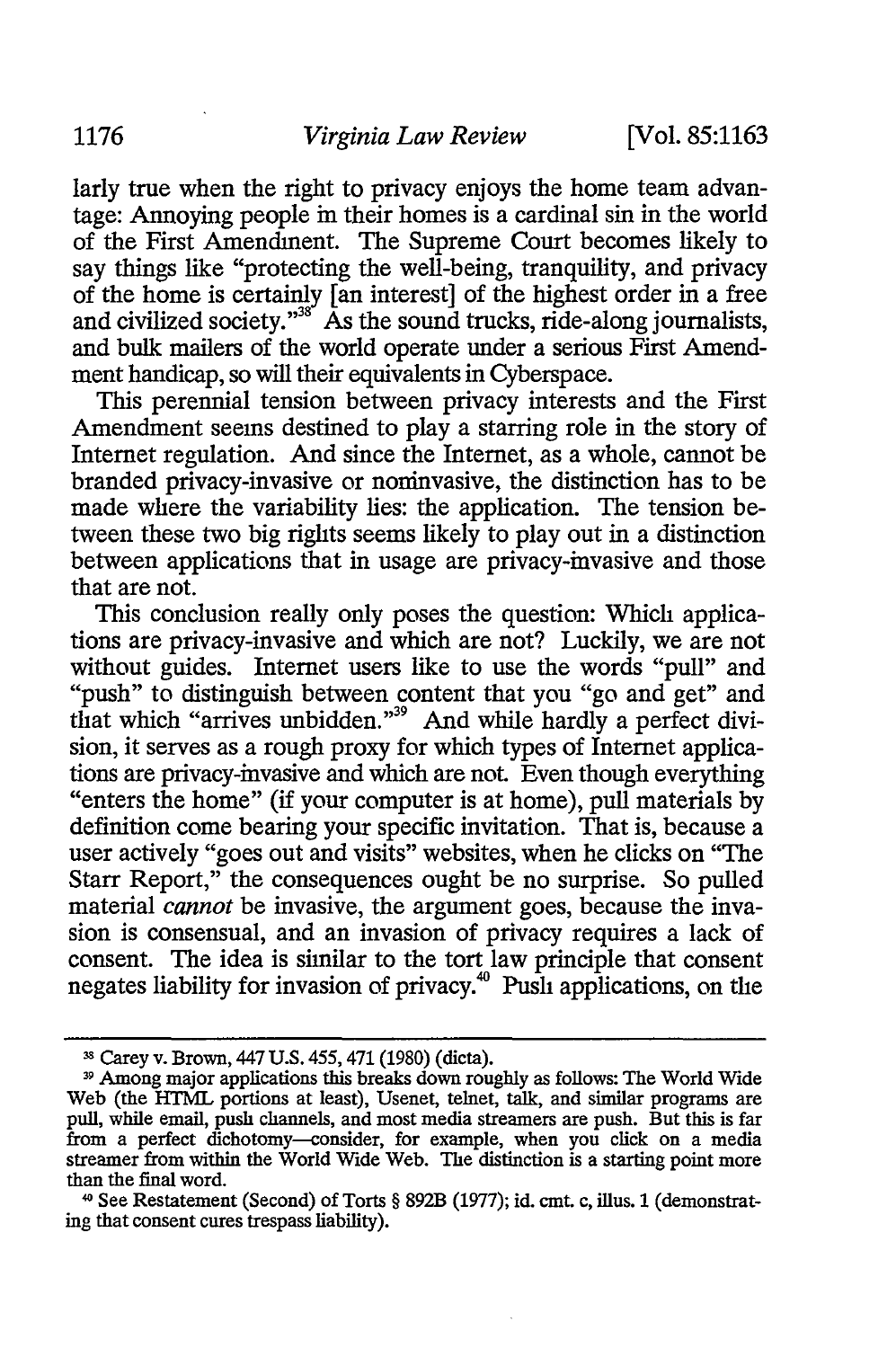other hand, by definition, deliver materials *without* your specific consent, as most email users (and all America Online ("AOL") users) well know. You do "set up" an email address or a push channel, but only in the most meaningless way imaginable does *that* mean you intended to consent to "Mr. Barlow has 15,308 new messages."

This guide does not give all the answers. Reasonable people can spend a long time disagreeing over what "consent" and "privacy" really mean on the Internet; whether custom and common understandings can play a role; whether, for example, subscribing to a certain listserv<sup>41</sup> means you get everything you deserve, and whether the World Wide Web really *is* privacy-invasive because of the occasional surprises that it delivers (have you visited www.whitehouse.com<sup>42</sup> lately?) And it also misses out on some important invasions of privacy that are to be found outside of push applications. But it suggests a guide for regulation of existing and future Internet applications.

So what would a privacy-centered and application-specific First Amendment law for the Internet look like? The rule would be simple: Privacy-invasive technologies shall be subject to reduced First Amendment scrutiny. And the results would be as follows. Regulation of incoming junk email would be subject to reduced scrutiny, especially if directed at commercial junk email. Regulation of the various data "forms" on the World Wide Web (actually,

**<sup>41</sup>** A "listserv" (also called an "email exploder") refers to a discussion group that works over emails distributed to every member of a group. Listservs have a wellknown but unfortunate tendency to degenerate into spiteful and lengthy personal spats between members, known as "flame wars." Since listservs operate by email, a subscriber may return from a weekend away and find her mailbox clogged with hundreds of messages full of all manners of personal invectives including, invariably, cheap comparisons of adversaries to various leaders of the Third Reich.

**<sup>42</sup>** <http://www.whitehouse.com> is a pornography site. Search engines and directories play an interesting role in all of this, as they frequently expose users to unexpected content. Note, for example, how a search for "AOL" in Yahoo turns up not only AOL's websites but also protest sites like "Why AOL Sucks" and "The AOL Haters Mecca." Indeed, search engine result pages are among the very few means on the World Wide Web by which small scale protest and dissenting voices actually reach the public. If public forum doctrine were functionally based rather than hopelessly linked to historical analysis then directory result pages might be called the World Wide Web's public fora.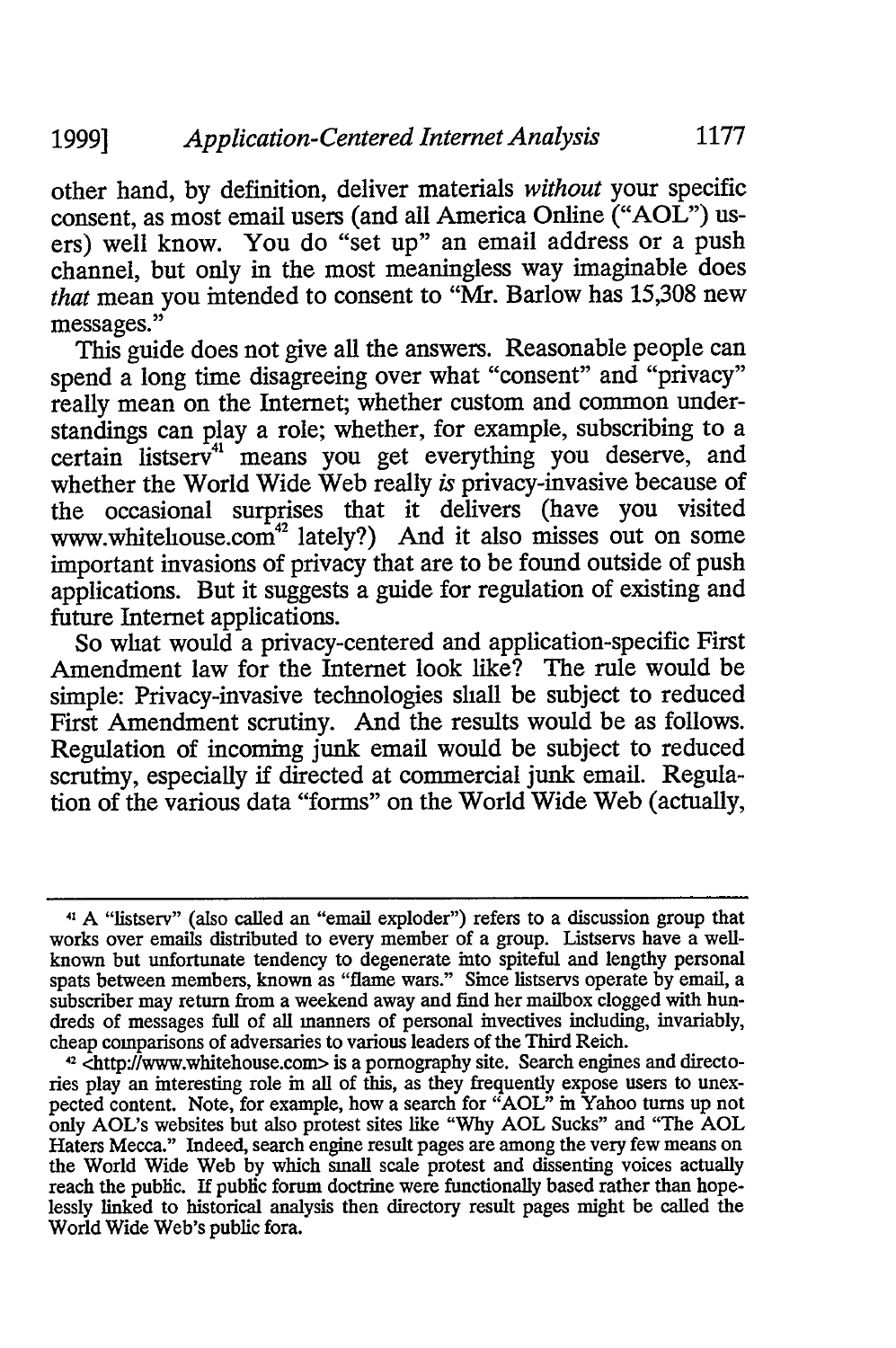CGI scripts<sup>43</sup>) that solicit personal information, and the treatment of that personal information, would also be balanced for reasonableness (especially when the solicitation is directed at minors). Similarly, all of the applications ancillary to the World Wide Web that process personal financial information for transactional purposes would be subject to intermediate scrutiny. Next, and perhaps obviously, any "speech" that involves an unauthorized invasion of another's system would be regulated, and indeed is already criminalized, under computer crime laws."

At bottom, the issue that bothers people on the Internet is privacy invasion. People seem to want the help of their governments, and experience tells us that the First Amendment buckles when privacy interests are threatened.<sup>45</sup>

*C*

The Supreme Court's opinion in *Reno v. ACLU* is the most obvious example of overly general Internet First Amendment analysis. But the same problem tarnishes much of the voluminous academic attention given to this topic, limiting the value of this analysis.<sup>46</sup>

<sup>43</sup>**"CGI"** stands for "common gateway interface," and "CGI scripts" are miniature applications that can be associated with an HTML web page. The forms commonly used on the Internet to collect user information usually rely on CGI scripts to process the form and deliver the user's data to a host computer.

<sup>4</sup>See 18 U.S.C. § 1030 (1994).

<sup>4</sup>Unless fortified by the presence of a media defendant in the ring, that is. See supra note 37.

<sup>&</sup>quot;For a representative sample of articles in which this oversight is obvious and explicit, see, for example, Robert M. O'Neil, Free Speech on the Internet: Beyond "Indecency," 38 Jurimetrics J. 617 (1998) (cataloging Internet First Amendment cases with little regard to application-level variation); Glen **0.** Robinson, The Electronic First Amendment: An Essay for the New Age, 47 Duke **LJ.** 899 (1998) (comparing, en masse, the electronic and print versions of the First Amendment); Mark S. Kende, The Supreme Court's Approach to the First Amendment in Cyberspace: Free Speech as Technology's Hand-Maiden, 14 Const. Comment. 465 (1998) (criticizing a posited abandonment of First Amendment principle in the face of technological development); Robert Reilly, Mapping Legal Metaphors in Cyberspace: Evolving The Underlying Paradigm, 16 J. Marshall J. Computer & Info. L. 579 (1998) (calling for an "organic" model of Cyberspace that would "view cyberspace as a place where a society of people exist"); Thomas G. Krattenmaker & L.A. Powe, Jr., Converging First Amendment Principles for Converging Communications Media, 104 Yale **LJ.** 1719 (1995) (envisioning a First Amendment doctrine essentially oblivious to context).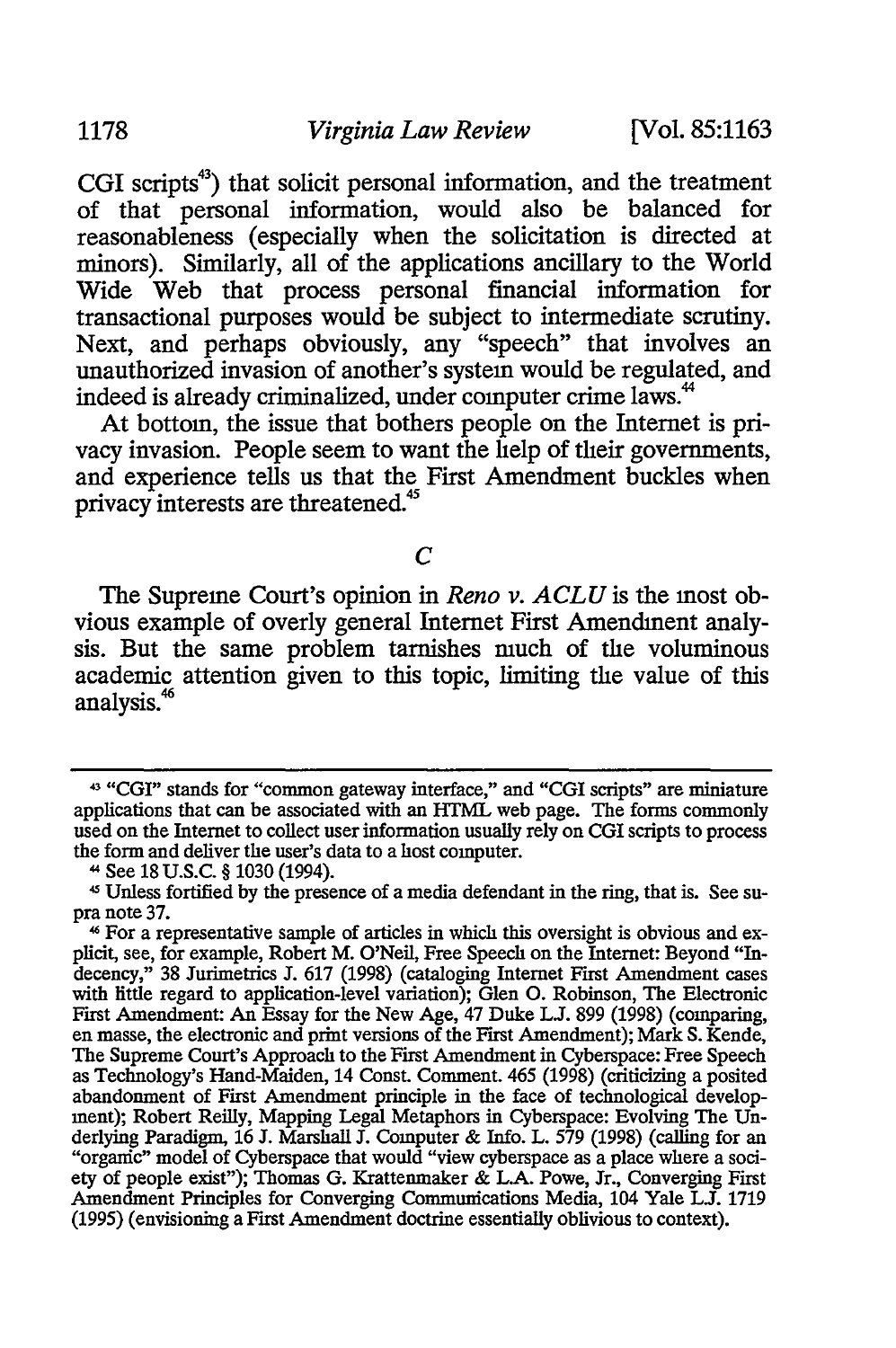The problem can also be more subtle: It is when the Internetwide assumptions are implicit that even the most careful analysis has gone astray. Consider, for example, that scholars studying speech on the Internet often take for granted that the Internet (as a whole) is a great equalizer for matters of speech. Writers, most famously Eugene Volokh, rest substantial portions of their analysis on the notion that the Internet is a ready medium of "cheap speech."<sup>47</sup> They are certainly correct that the minimal conception of the Internet as a connection between every networked computer does make many things cheaper for everyone. But, in reality, the idea that speech is cheap and that all speakers are equally heard

<sup>47</sup>See, e.g. Eugene Volokh, Cheap Speech and What It Will Do, 104 Yale **LJ.** 1805 (1995) (arguing that cheap speech enabled by the Internet will bring a much more democratic and diverse environment than we see now); Jerry Berman & Daniel **J.** Weitzner, Abundance and User Control: Renewing the Democratic Heart of the First Amendment in the Age of Interactive Media, 104 Yale L.J. 1619 (1995) (arguing that the Internet removes barriers to entry into the marketplace of ideas that previously interfered with full realization of the First Amendment's aims); Edward A. Cavazos, The Idea Incubator: Why the Internet Poses Unique Problems for the First Amendment, 8 Seton Hall Const. **LJ.** 667 (1998) (Internet lowers "speaker burden"); Robert Kline, Freedom of Speech on the Electronic Village Green: Applying the First Amendment Lessons of Cable Television to the Internet, 6 Cornell J.L. & Pub. Pol'y 23, 24-25 (1996) (maintaining that the Internet, by serving as "a wide-open, interactive frontier that has no central control figure" and by allowing low-cost speech "provides for the exchange of ideas on a massive scale on a variety of topics limited only by the human imagination"); Kathleen M. Sullivan, First Amendment Intermediaries in the Age of Cyberspace, 45 UCLA L. Rev. 1653, 1669-71 (1998) (studying the disintermediation in Internet communication while acknowledging that the relative equality of Internet speech is a feature of the present only); Lee Tien, Who's Afraid of Anonymous Speech? *McIntyre* and the Internet, 75 Or. L. Rev. 117 (1996); Fred H. Cate, Indecency, Ignorance, and Intolerance: The First Amendment and the Regnlation of Electronic Expression, 1995 J. Online L. 5,  $\P$  66 (Dec.) <http://www. wm.edu/law/publications/jol/cate2.html> (arguing that the structure of the Internet makes it an egalitarian medium where "the real test of expression and ideas is their own value, not the status or affiliation of their source").

There are some notable exceptions to this generalization. Lawrence Lessig has been careful to distinguish among applications, famously cautioning against the allencompassing analogy. See Lawrence Lessig, The Path of Cyberlaw, 104 Yale **L..** 1743 (1995) [hereinafter, Lessig, The Path]. Most recently, he has emphasized the distinction between push/pull and discriminatory/nondiscriminatory applications. See Lawrence Lessig, What Things Regulate Speech: CDA 2.0 vs. Filtering, 38 Jurimetrics J. 629 (1998) [hereinafter Lessig, What Things]. David Goldstone's careful search for public "cyber forums" on an application-specific basis is another exception. See David J. Goldstone, A Funny Thing Happened, supra note 12, at **1,** 4. Finally, careful, code-specific thinking is also found in Andrew L. Shapiro, The Disappearance of Cyberspace and the Rise of Code, 8 Seton Hall Const. L.J. 703 (1998).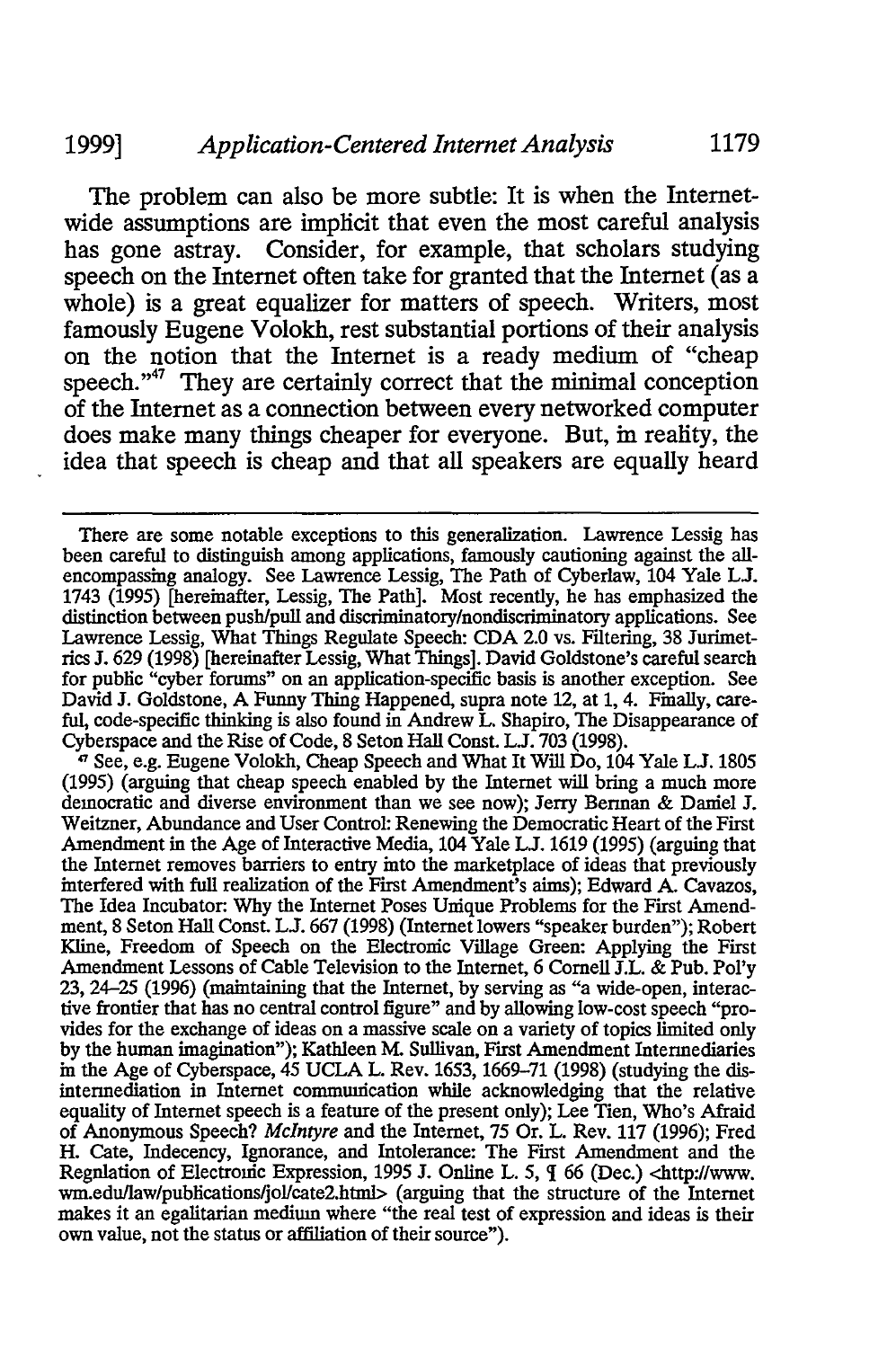increasingly depends on what application you are talking about. The World Wide Web is the deviant, for the impact of a message on the World Wide Web has already begun to depend heavily on the identity (that is, mostly the wealth) of the speaker. The impact of a website depends quite a bit on how good your web design (or web designer) is, what domain name you manage to get, $\frac{48}{3}$  how many banner advertisements you can buy, and what kind of fancy plug-ins you can afford to support. (Indeed, media streamers like realplayer<sup>49</sup> may be the *most* "unequal" applications adhering to the Internet.) And as search engines inevitably begin to charge for "priority" listings, and heavy Java programming becomes increasingly standard, the impact of the stereotypical little person's site will likely continue to decrease. Add to this the increase in competition stemming from the great financial incentives of owning a high-traffic site, and the results look troubling for highimpact web-based cheap speech. This is not to say that there are not exceptions (with Matt Drudge's website serving as the archetype<sup>50</sup>) or that things have not changed, but that describing today's World Wide Web as a free and open forum of *equal* speech is a bit delusional.

These disparities do not hold true for forums like email listservs. On a successful listserv everyone still basically looks the same.<sup>51</sup> Everyone gets her turn, and the impact of a message is still more or

<sup>41</sup> Here, in addition to money, the ownership of a registered trademark makes a difference, because the owner of the registered trademark may challenge the "illegitimate" owner of that domain name. See, e.g., Brookfield Communications, Inc. v. West Coast Entertainment Corp., 174 F.3d 1036 (9th Cir. 1999) (senior trademark user granted preliminary injunction on junior user's use of trademark as domain name); Giacalone v. Network Solutions, Inc., No. C-96 20434 RPA/PVT, 1996 WL 887734 (N.D. Cal. June 14,1996) (granting injunction in favor of trademark holder to prevent another from using domain name identical to that trademark); see also, e.g., Network Solutions' Domain Name Dispute Policy, Dispute Policy § (8)(a) (visited July 22, 1999) <http:lwww.jmls.edulcyber/docs/dnpol3.html> (providing that owner of exactly matching trademark may challenge owner of domain name).

<sup>49</sup> Media streamers use certain clever algorithms to send live sound or video in realtime (i.e., without waiting for the entire file to download) whenever the viewer wants. The result, given present bandwidth constraints, is a good "pull" version of radio, but, at least for the present, is a very pale imitation of television's frame rate and picture size. For more information, see <http'/wwwrealplayer.com> (visited July 13,1999).

Matt Drudge runs a famous gossip column of low budget yet high impact that can be found at <http://www.drudgereport.comlmatt.htm> (visited July 13,1999).

<sup>&</sup>lt;sup>51</sup> It is true that email addresses can be more or less prestigious, but this is a minor point.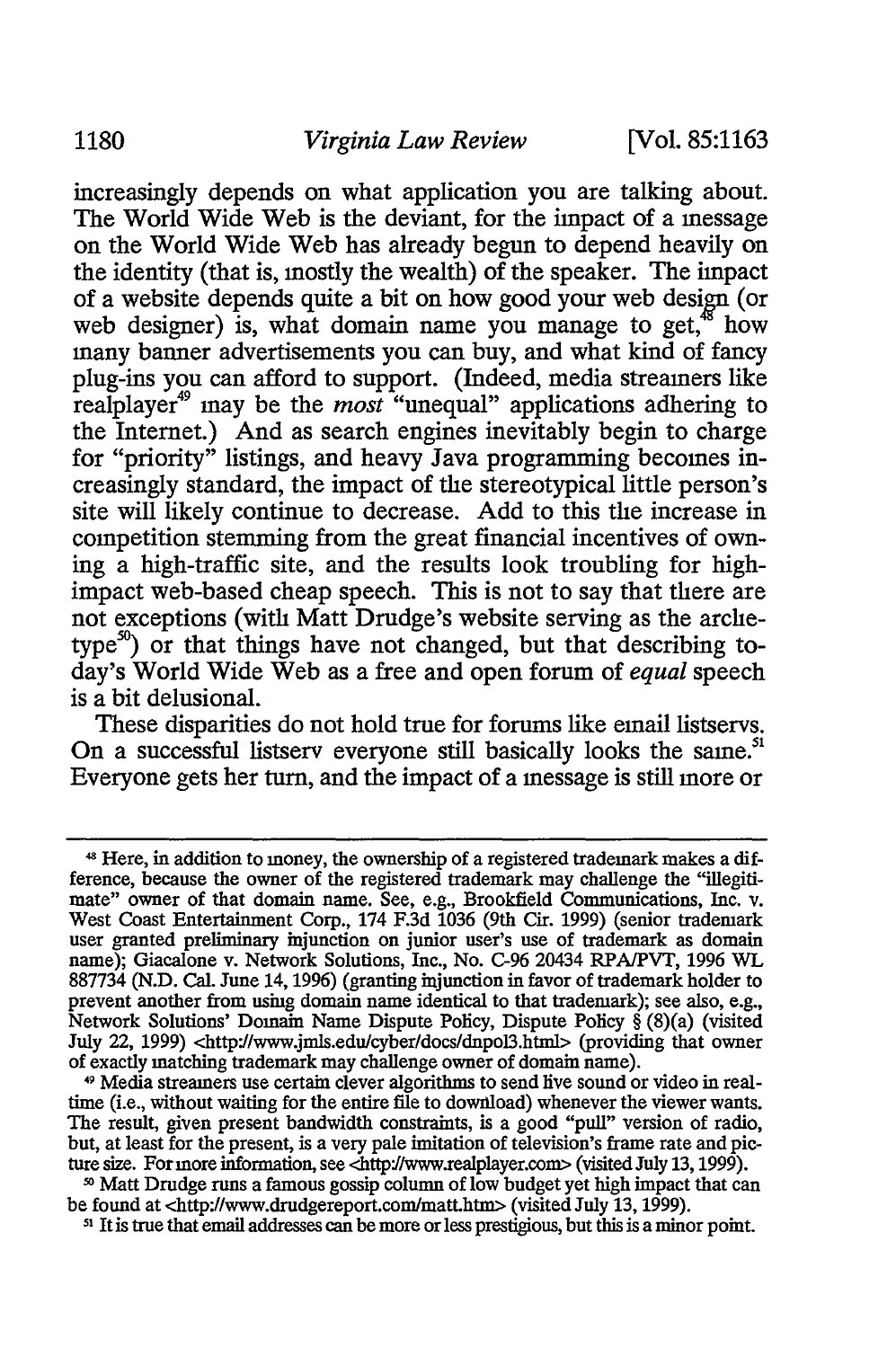less correlated with the value (or lack of value) of what the speaker has to say rather than with her net worth. On a listserv, it is still true that no one knows you're a dog. This disparity between listservs and the World Wide Web proves a larger point: The lines of the application control the question of speech-equality, and it has become increasingly meaningless to speak generally of the Internet as a whole as a medium of equal speech. Scholarship that blindly brands the Internet or Cyberspace as this or that kind of place for speech is missing the point.

This is not to downplay the impact the World Wide Web has had on the way people get information. The disintermediation effects of the World Wide Web (speakers being able to reach listeners without the aid of intermediaries) are real, $52$  although one ought to notice, parenthetically, that search engines are serious, if benign, controllers of the power of listeners to actually find speakers in the first place. The point is that these questions need to be sensitive to their application context and not projected on the Internet as a whole.

Lawrence Lessig, among writers, must be said to be particularly sensitive to the importance of the application; he urged the rejection of the single controlling analogy early on $\frac{33}{10}$  and has continued to focus on differences in speech-vending technology as between applications.<sup>54</sup> Yet when it comes to one crucial, and favorite, topic-change in the architecture of the Internet-he downplays the saliency of application autonomy built into the Internet's architecture. Lessig tends to assume that change in the architecture of Cyberspace will affect all applications simultaneously and similarly. But for most purposes, it seems that few things (outside of a change in the fundamental protocols and cross-application technologies, considered below) would *necessarily* cause differing parts of the Internet to change at the same speed or in the same direction. This is a consequence of the layered architecture: The modular design generally allows applications to change independently of one another and the basic protocols. And I think it would be no surprise to find different parts of the Internet changing in different direc-

On disintermediation, see Sullivan, supra note 47.

<sup>&</sup>lt;sup>53</sup> See Lessig, The Path, supra note 46, at 1745-47.

See, e.g., Lessig, What Things, supra note 46, at 644-45 (placing Internet applications into one of four categories based on push/pull and discriminatory/nondiscriminatory axes).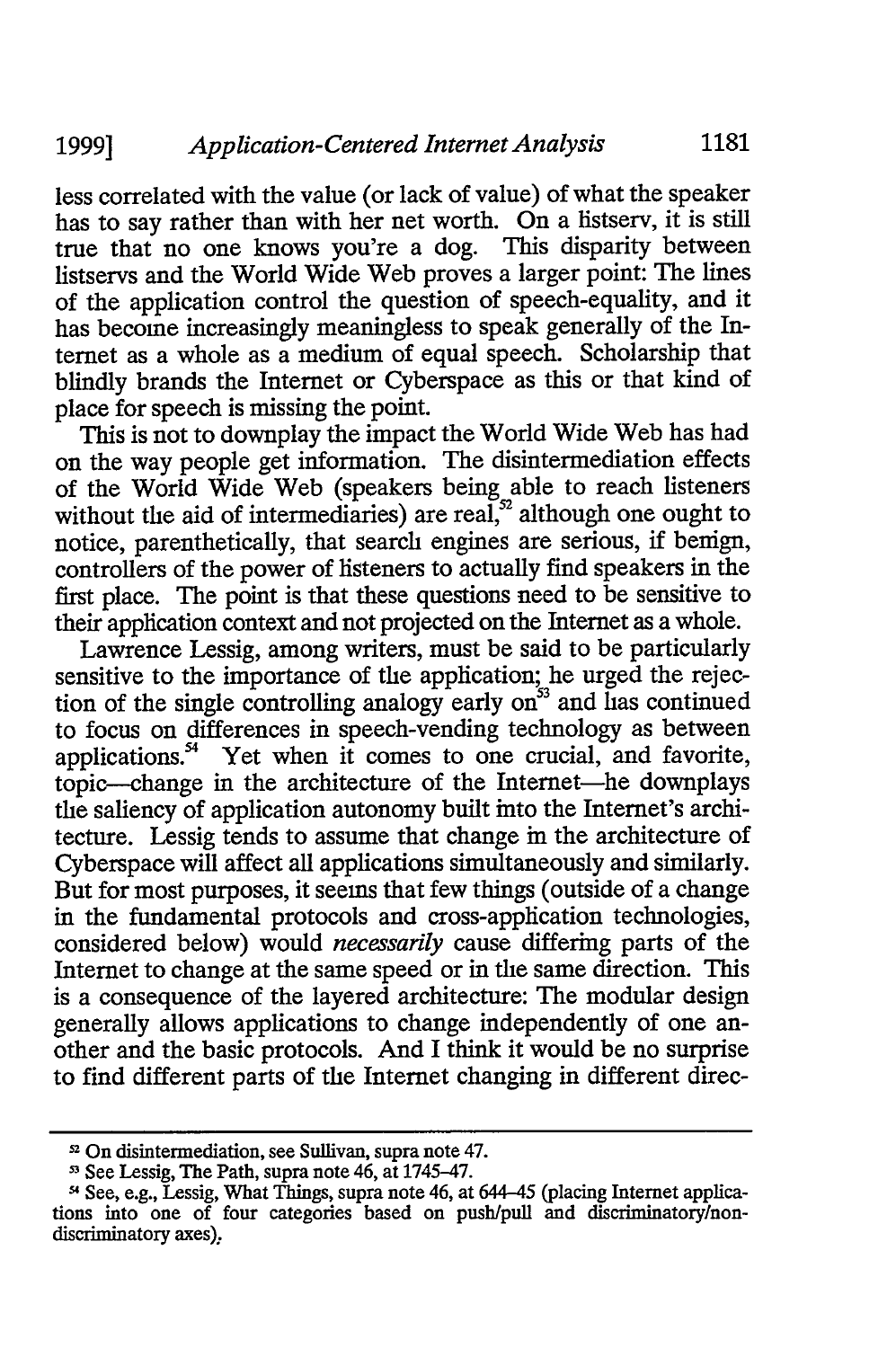tions, in response to the different demands. Financial websites will never be big on user anonymity, but why a change to more secure online trading cannot coexist with the anonymous MUD culture is unclear to me. Instead, I think the more important the Internet becomes, the more one might expect diversity in the features of what it offers, as a reflection of the underlying demands of society.

But Lessig's arguments are deeper than this. He focuses on certain technologies-of which digital certificates<sup>55</sup> are the best example-with broad cross-application applicability. And such technologies, set up as an auxiliary to all usage of the Internet, could create a new baseline of regulability.<sup>56</sup> In the digital certificate example, if using robust digital self-identification became expected in every aspect of Internet usage, then the former default of a basically anonymous Internet would be replaced with an Internet where basic information is known.

And so, this kind of change is a real possibility. A change as fundamental as adding self-identification to every application operates at a level relevant to all Internet usage. But the possible and the probable are not the same thing, and it is important to notice some of the obstacles. To represent a wholesale change, there must be an agreed-upon standard that becomes a default requirement for all the major applications, so that users who wish to use the Internet need to obey the standard or face annoying transaction costs (the method of most regulation). Independent requirements are not the same—if your bank forces you to keep its implementation of digital certificate technology on your computer, this is a change, yes, and is even a net increase in Internet regulability, but it lacks the significance of an Internet-wide change. But setting up such a necessarily public standard presents collective ac-

Digital certificates are a system, based on an underlying public key encryption technology, for robustly confirming the identity of the party with which you are transacting-a need most obviously pressing when the transaction is financial in nature. For more on digital certificates, see the ABA's Section of Science and Technology, Electronic Commerce Division, Information Security Committee, Digital Signature Guidelines (1996) (visited July 13, 1999) <http://www.abanet.org/scitech eclisc/dsgfree.html>; A. Michael Froomkin, The Essential Role of Trusted Third Parties in Electronic Commerce, 75 Or. L. Rev. 49,49 (1996).

**<sup>56</sup>** See Lawrence Lessig, Code, and Other Laws of Cyberspace 42-48 (1999) (unpublished manuscript, on file with the Virginia Law Review Association).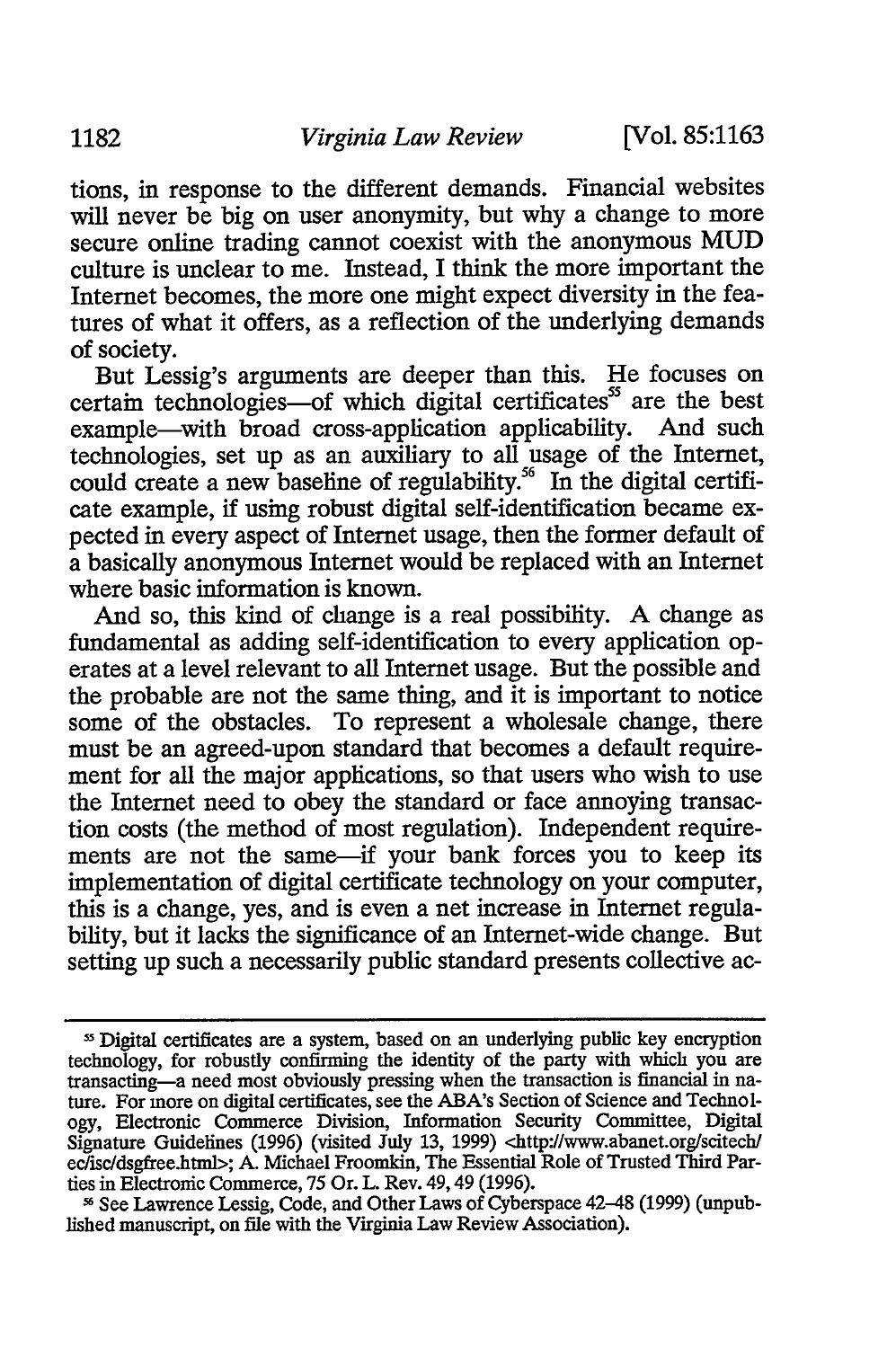tion problems; the self-interests of private parties will mitigate toward proprietary technology. Such problems are of course solvable-but I think it is clear that the crucial question is whether government will take action.

Finally, the application-centered approach to thinking about the Internet is nothing so denigrating as the school of thought best described by its slogan: "the law of the horse."<sup>57</sup> The basic idea is that there is no real utility to the study of Cyberspace law as one field, in particular because (1) law professors do not understand computers ("the blind are not good trailblazers")<sup>58</sup> and (2) the best way to study specialized topics is to study general rules.<sup>39</sup> To the extent that the "law of the horse" moniker is a criticism of overly general Cyberspace writing, it echoes the ideas stated here. The problem with this school of thought is that it ignores the analysis and regulation that *does* make sense at the level of the whole Internet. The big picture is sometimes worth thinking about—the Internet, after all, can be thought of as nothing more than a global agreement to use the same information transmission protocols. For a network to be part of the Internet, it needs to "agree" to use the basic and open Internet protocols, and lawyers like nothing better than studying large agreements and their consequences.<sup>60</sup> Just as the Administrative Procedure Act anchors administrative law and the tax code anchors tax law, study of the Internet also works from a sufficiently general common denominator: the set of standards that define the Internet.<sup>61</sup>

<sup>&</sup>lt;sup>57</sup> This is the moniker usually used to belittle overheated Internet scholarship. Its source is Frank H. Easterbrook, Cyberspace and the Law of the Horse, 1996 U. Chi. Legal F. 207. For one thing, electricity was a great advance over the horse. See also Lawrence Lessig, The Law of the Horse: What Cyberlaw Might Teach, 112 Harv. L. Rev. (forthcoming Fall 1999).

<sup>&</sup>lt;sup>38</sup> Easterbrook, supra note 57, at 207.

**<sup>-1</sup>** See id.

**<sup>60</sup>**Just consider all the time spent studying the agreement "to form a more perfect union."

<sup>&</sup>lt;sup>61</sup> In addition, even though I urge that we have to be careful to think about the Internet in a technically rigorous and application-specific manner, there is a lot going on even within the confines of given applications. The World Wide Web and its myriad of associated applications are a big topic; as I said earlier, *Reno v. ACLU* is a great World Wide Web decision, and it seems there will be more to follow.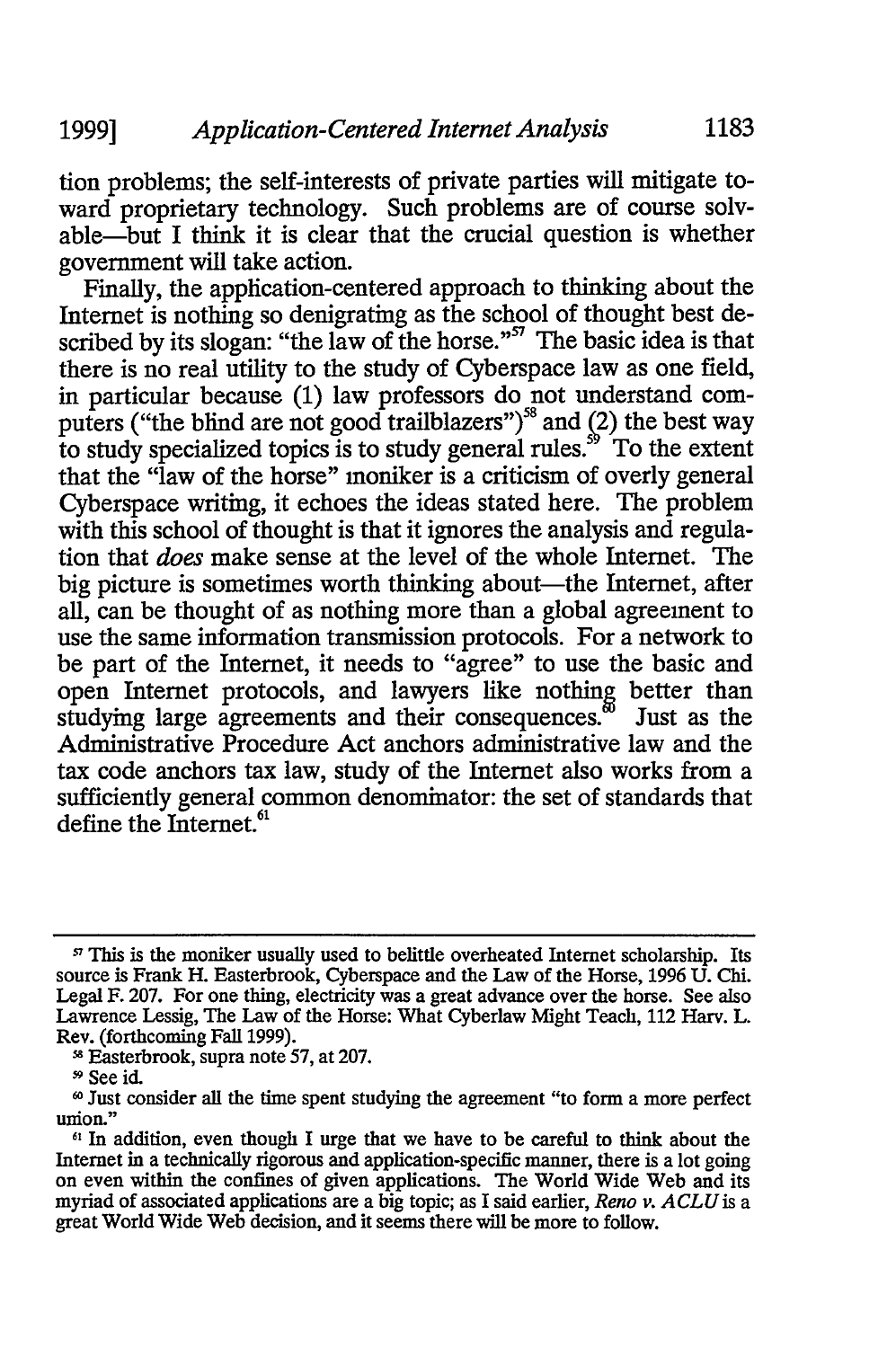No discussion of the Internet/First Amendment tryst would be complete without some mention of the issues surrounding filtering and the Platform for Internet Content Selection ("PICS"). Filtering technologies generally allow users to block out unwanted content according to either a fixed database or self-set preferences (a preference system, of course, requires a standard rating system and actual rating of all the content on the Internet).  $\alpha$  Filtering issues are at present mainly relevant to the two most popular Internet applications--email and the World Wide Web-although the concept and technology has relevance to future and other existing applications. There are two big questions in filtering. First, even without government involvement, whether labeling of all content under one standard will become the norm. Second, if the government does try to push filtering, whether its actions will be constitutional. What does an application-centered analysis tell us?

 $\alpha$  PICS is of particular interest, and the following is a short introduction. For more thorough explanations of PICS technology, see Paul Resnick & James Miller, PICS: Internet Access Controls Without Censorship, 39 Communications of the ACM 87 (1996) <http:llwww.w3.org/PICS/iacwcv2.htm>; R. Polk Wagner, Filters and the First Amendment, 83 Minn. L. Rev. 755, 759-69 (1999) [hereinafter Wagner, Filters]; Jonathan Weinberg, Rating the Net, **19** Hastings Comm. & Ent. **LJ.** 453 (1997). PICS, as a format to facilitating labeling and, ultimately, filtration, has two distinguishing features. First, PICS itself is described as "value-neutral" because the content of the labels and the criteria by which filtration occurs are not specified by the PICS format itself. This, proponents claim, means that PICS can facilitate individual choice instead of circumscribing it-the user may choose the rating agency of his choice, as one might choose a movie critic. The second interesting feature of PICS is that it may be used at any level, or is "vertically neutral." Thus, a PICS-based filtration system may exist at the browser level, resident in software such as Internet Explorer or Netscape Navigator. It is equally at home, however, at the server level, and can be used to filter content available in an intranet or to the users of an Internet Service Provider ("ISP").

No legislature has yet acted to legislate any form of labeling or blocking system, although some state actors, of course, such as libraries, use blocking software. See Mainstream Loudoun v. Board of Trustees, 2 F. Supp. 2d 783, 787 (E.D. Va. 1998). At present there are different PICS-compliant labeling standards that enjoy varying levels of use. See, for example, Net Shepherd, which has its own standard, at <http://www.netshepherd.com> (visited July 13, 1999). There are also many less sophisticated blocking programs available that are designed mostly to protect children from viewing indecent conduct and allow some customization. See, for example, the programs available at <http://www.netnanny.com> (visited July 13, 1999); <http:// www.safesurf.com> (visited July 13, 1999); and <http://www.cybersitter.com> (visited July 13,1999).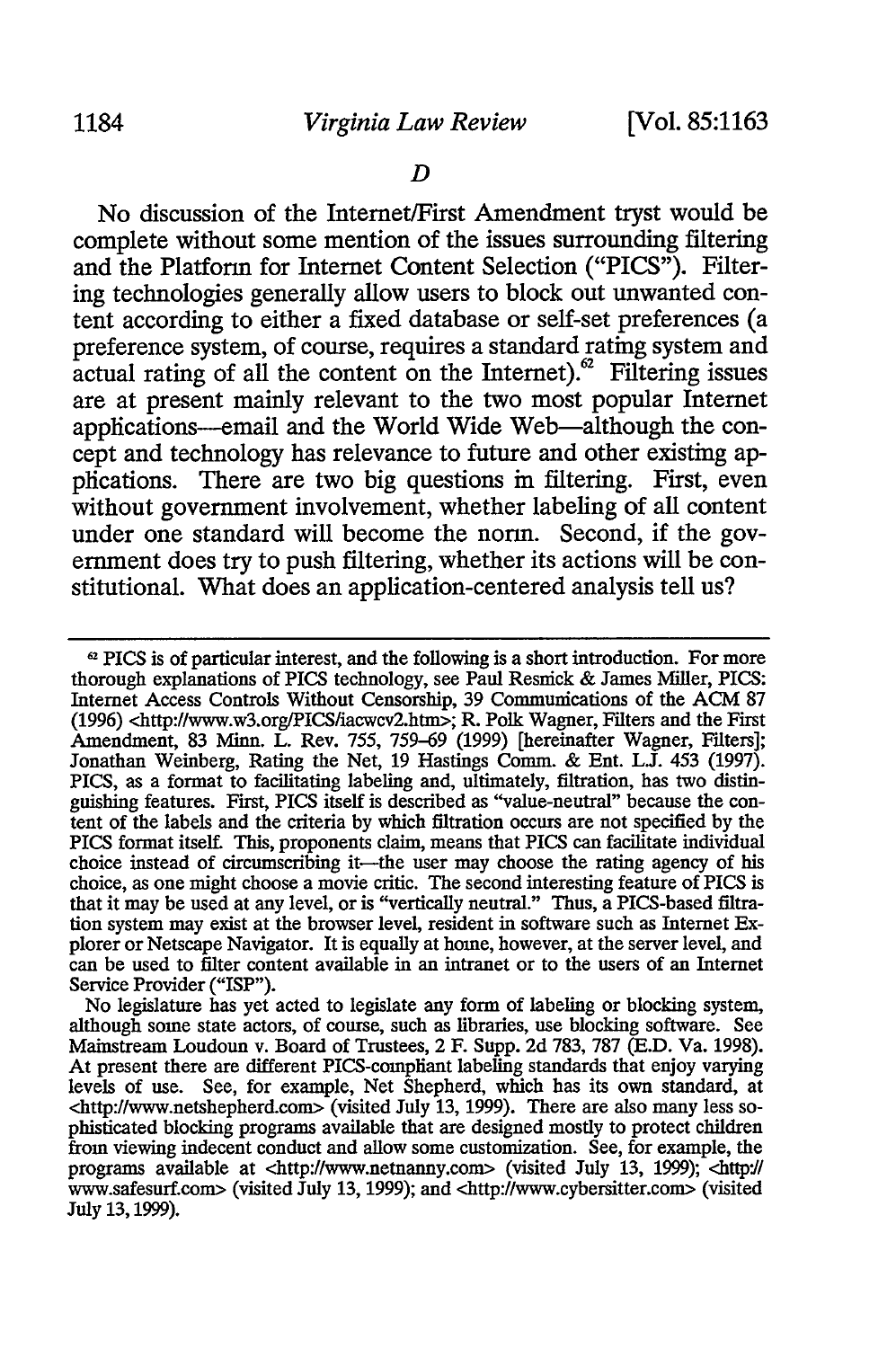First, notice that the incentive story differs by the type of Internet usage (i.e., application) at issue. The full picture of the incentives for every party to the filtering scene-content providers, users, Internet Service Providers ("ISPs"), rating sites-is complex. For our purposes it shall suffice to make a few observations. First, notice that content providers have little independent interest in self-labeling (but of course will respond to new incentives: If enough users, or ISPs, block out unrated content, by default, content providers will need to self-label to be heard). The onus, ultimately, to create self-labeling pressure, or public ratings, is on the users. But then which users are strongly interested in filtering depends on the usage in question. For an individual user-by this I inean someone using the Internet for herself—the utility of filters is in selecting desired content and avoiding unwanted content. Hence, filters are very useful for email and other invasive applications (like ICQ) because the user lacks many other methods for avoiding unwanted content. But the situation is quite different on the World Wide Web. For the Web, unlike email, there are powerful substitutes for achieving the goal of content selection. For example, on the Web, search engines are a better developed substitute to filtering technologies for getting what you want and avoiding what you do not. At a more basic level, that browsers put the decision of whether to download content in the user's hands means, basically, that the user can filter for herself. So in contrast to email or other invasive applications, the user in her individual capacity has little interest in World Wide Web filtering.

Web filtering, rather, is beloved of those who want to control what content is available to others. These are people like parents, libraries, compamies, and governments-in other words, paternalists (though this is not meant in a pejorative sense). And for the Web, whether labeling of content will become the norm depends on the efforts of these paternalistic users. Yet two things make it unlikely that these users will either provide public ratings of the entire Web or try seriously to force individuals to self-label. First, a collective action problem lurks behind any provision (or compulsion) of a single, public set of ratings. That is, even for the listeners who want a single standard for filtering, it is rational to free-ride off of either the public ratings of others or the efforts of others to force content providers to self-label. Second, the availability of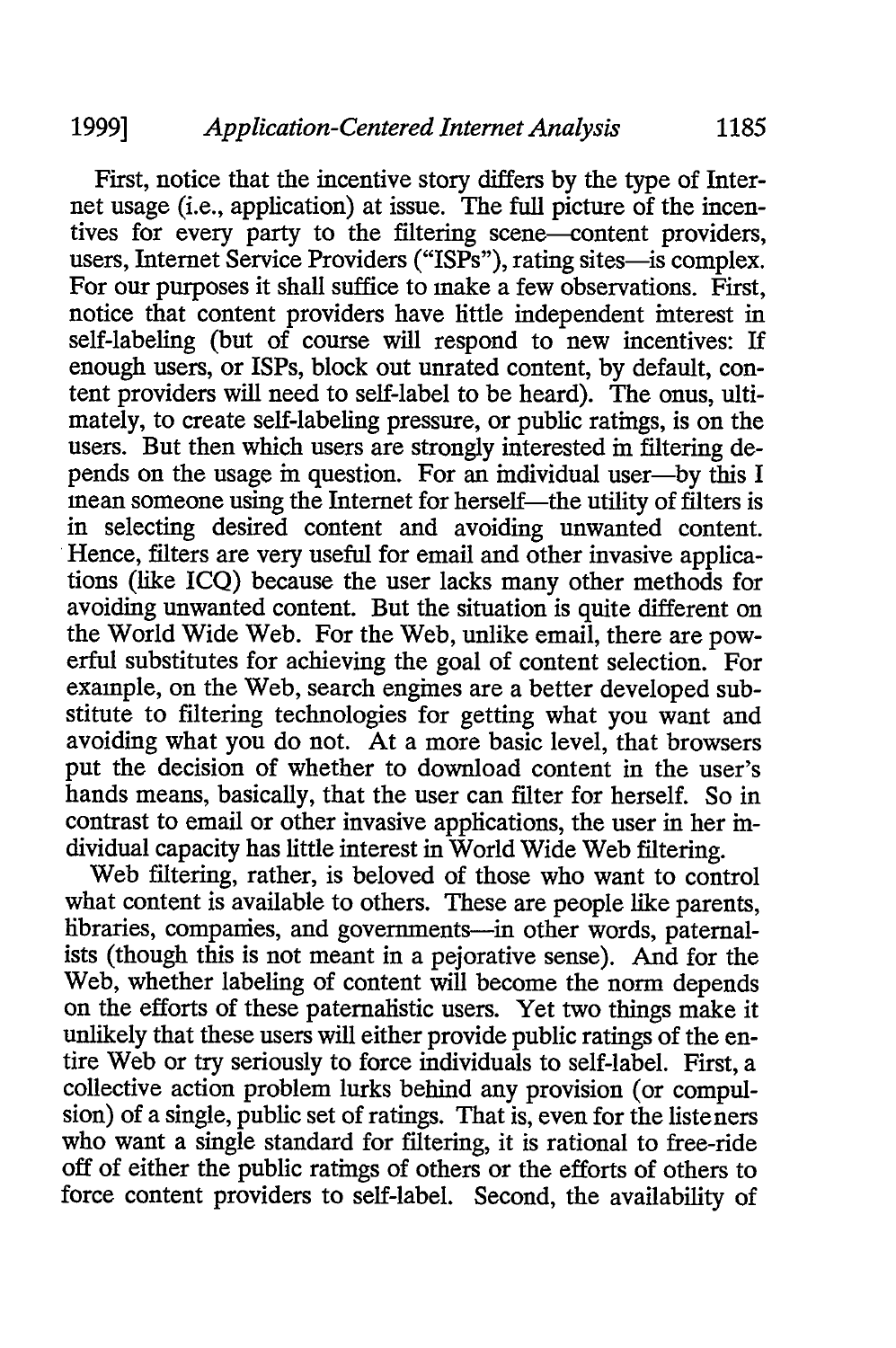private filtering services, based on private databases, may be a cheap and good enough substitute to erode the incentives of these users to devote efforts toward establishing a public rating system or enforcing self-rating. And it is perhaps these factors-the lack of an incentive among individual users, the collective actioi problem, and the appeasement effects of private database filtering services—that have stunted, and will continue to stunt, the emergence of a single, public, and free rating of the World Wide Web.

That is, unless it is government that makes things happen. The government has the power to push the architecture to an easily **fil**terable World Wide Web, or even to the entire Internet. But, of course, when the government gets involved, so does the First Amendment. And then everything depends on two issues: (1) the type of action the government takes, and (2) the scope of Internet usage affected (in other words, which applications are subject to this type of regulation). The writing on this topic has focused on the first issue $\mathbf{e}^3$  and virtually ignored the second.

The second question, however, matters. Again, a split can be seen between invasive and noninvasive applications. If government limits its filtering legislation to facilitating the filtering of privacy-invasive applications (say, email), it will be far less likely to run into First Amendment problems. Of course, certain types of government action to regulate email will raise larger First Amendment questions under doctrines like the compelled speech doctrine.<sup>64</sup> But the point is that no matter what the government action is, it will have an easier case with a privacy invasion on its side. Whatever the exact constitutional theory turns out to be, cases from *Rowan v. United States Post Office Department*<sup>65</sup> onward have allowed the government to protect citizens against harassment and torment in their homes. It is hard to imagine why an email inbox

<sup>&</sup>lt;sup>63</sup> See, for example, the thorough survey of governmental actions in Wagner, Filters, supra note 62, at 769-812, and ACLU, Fahrenheit 451.2: Is Cyberspace Burning?: How Rating and Blocking Proposals May Torch Free Speech on the Internet (1997).

See McIntyre v. Ohio Elections Comm'n, 514 U.S. 334 (1995) (holding as unconstitutional a requirement that campaign literature identify the speaker); Wooley v. Maynard, 430 U.S. 705 (1977) (holding as unconstitutional a requirement that citizens display slogan on license plate).

 $\frac{397 \text{ U.S.}}{228 (1970)}$  (permitting the post office to facilitate user-directed filtration of real mail).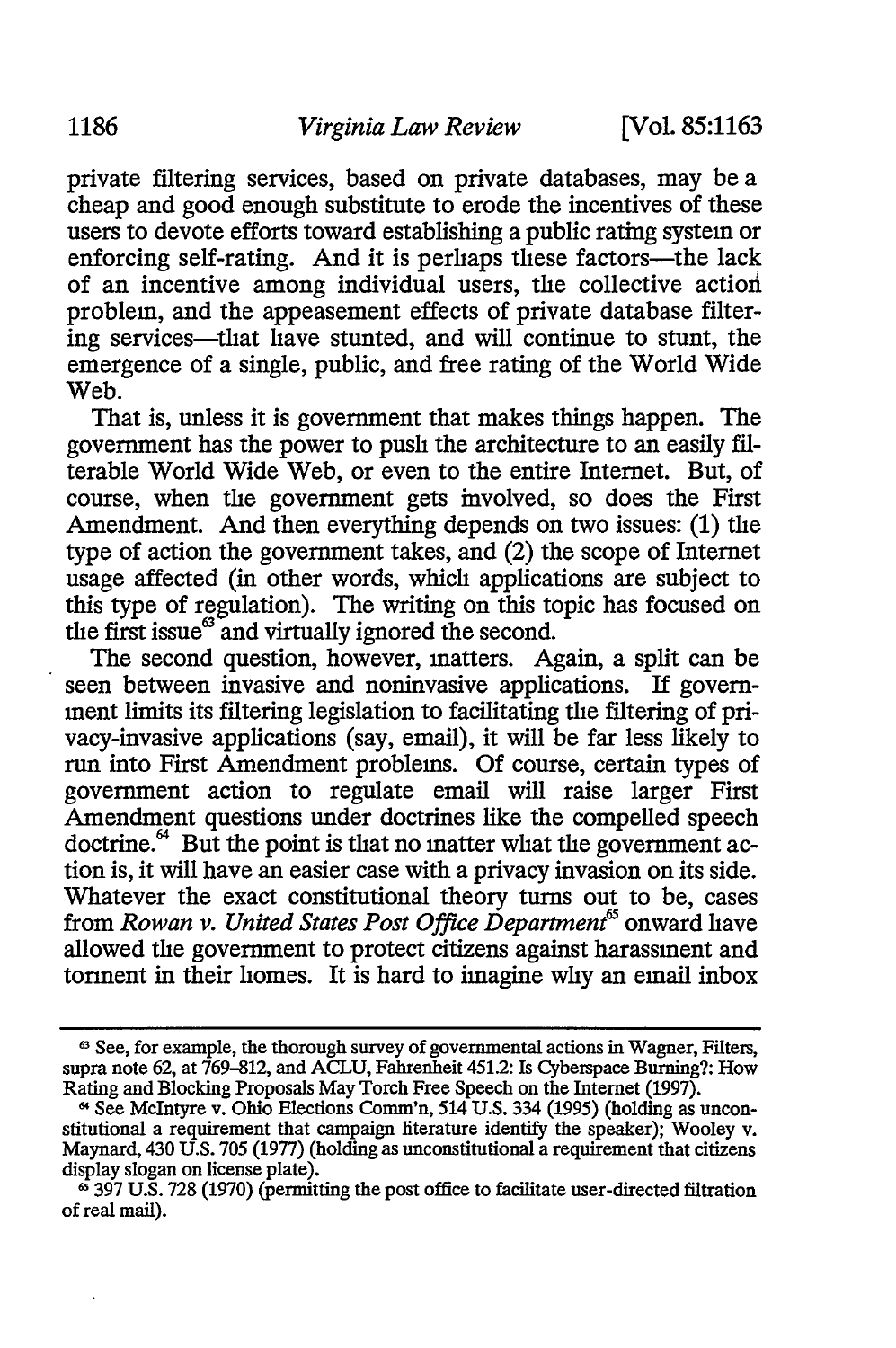ought be much different. And so I think the various antispam bills floating around state and federal legislatures, banning or facilitating filtration of junk email, should survive First Amendment scrutiny if drafted properly.

Broad-based regulation that reaches the World Wide Web poses a harder question. Nearly everything depends entirely on what government actually does to "help out" filtering-each type of action leads to a different constitutional analysis. $\delta$  And so it is fairly ridiculous to make the broad argument that PICS is or is not unconstitutional. A better prediction follows the golden rule that underlies First Amendment scrutiny (and constitutional scrutiny in general): The more indirect and indeliberate the government action, the better.<sup>67</sup>

A word, finally, on Lawrence Lessig and PICS. Lessig has not been the greatest fan of PICS. He has at one point urged a reincarnation (though not a resurrection) of the CDA as a kind of short-term sacrifice to solve the indecency problem without sideeffects.<sup>68</sup> This concession might be no small sacrifice. Could such an avowedly mild-mannered standard really be so dangerous to all that is good about the Internet?

Lessig argues that filtration-facilitation by government would inexorably lead to a wholesale change in the Internet architecture, to an architecture that facilitates speech discrimination.<sup>69</sup> This is an important warning. Unintended, even awful, consequences could follow a theoretical model of coercive state-sponsored filtration--including a tip-over into a closed World Wide Web environment more reminiscent of the corporate Intranet model. This could be especially true if a PICS rating requirement, meant for end-user fi-

<sup>&</sup>quot;See the sources cited supra note 63 for analyses of possible government action and attendant constitutional consequences.<br>
<sup>67</sup>This conclusion is echoed by Wagner, Filters, supra note 62, at 812. On the point

that constitutional scrutiny needs to be driven by governmental purpose, see, for example, Ward v. Rock Against Racism, 491 U.S. 781, 791 (1989) ("The government's purpose is the controlling consideration."); Edmond v. Goldsmith, No. 98-4124, 1999 WL 458618, at \*6 (7th Cir. July 7, 1999) (governmental purpose behind roadblocks is essential to determining constitutionality).

<sup>&</sup>lt;sup>68</sup> See Lessig, What Things, supra note 46, at 650–51.

**<sup>6</sup>** See id. at 665-70 (arguing that lack of narrow tailoring will doom general filtering legislation).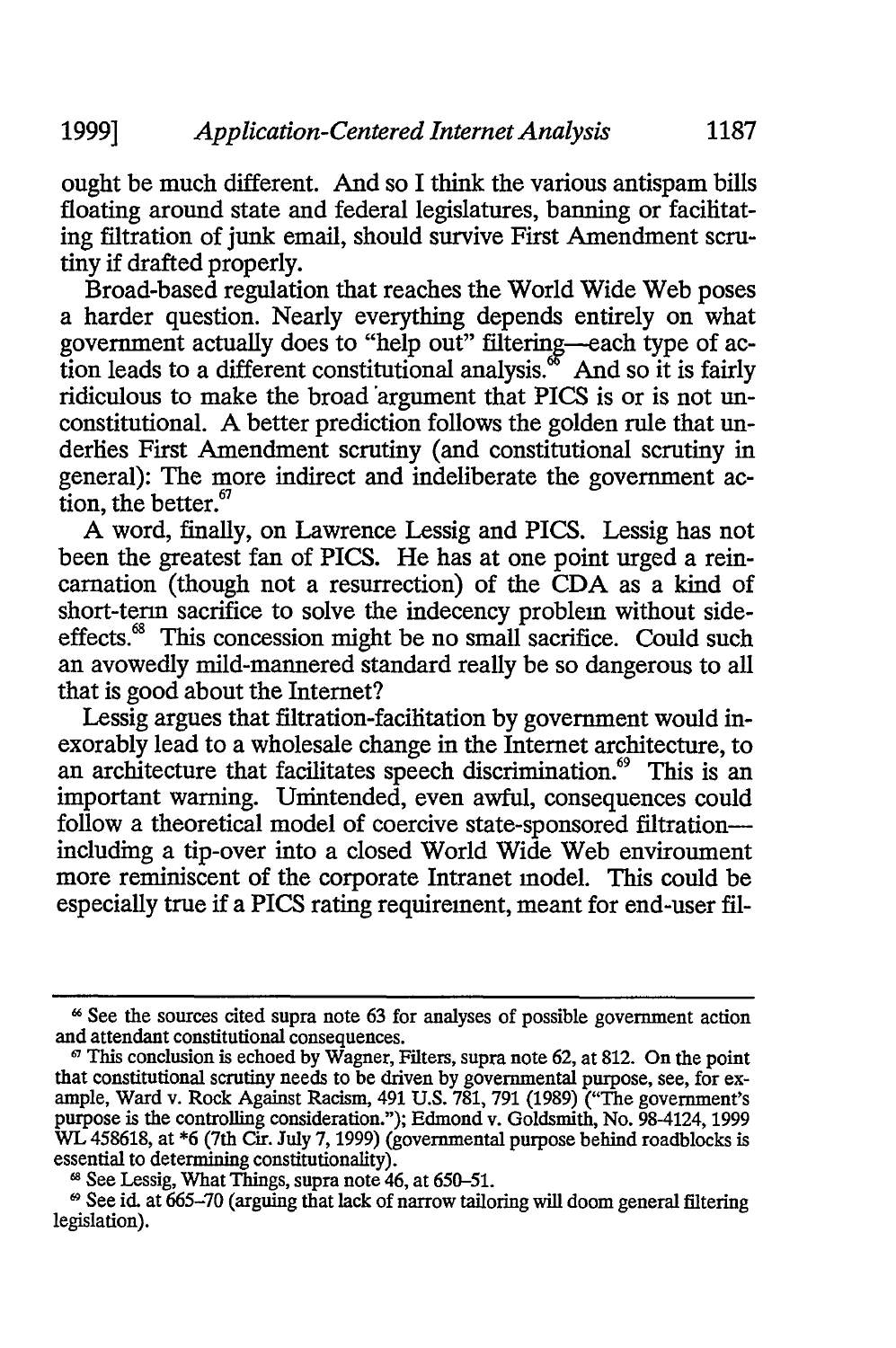tering, metastasized into widespread centralized filtration by dangerous parties like large ISPs or search engines.

Yet there are reasons to doubt that PICS will be such a worry. Ironically, third-party private rating services for the Web may be a primary obstacle, because any move to create a universal rating scheme that becomes understood as a default requirement needs to be both demonstratively better and cheaper to set up and maintain than paying for a private service. Even with indirect government support, it is not immediately obvious that the incentives exist to prompt a quick move to a fully self-rated (or publicly rated) World Wide Web, let alone Internet. Drastic government action would do the trick-for example, a law that mandated self-rating of all content under a single standard would change the Internet overnight. But such direct government action has a much higher chance of being unconstitutional. It is also unclear that any such drastic legislation is on its way.

So PICS may not amount to a repeal of the law of gravity. But there is no denying that it is part of the general trend towards Internet normalization (especially of the World Wide Web) in response to the perceived needs of normal, rather than expert, users. A persistent mistake has been to assume that the Internet will not change, while assuming society will, and radically. On the contrary, we have changed the Internet more than the Internet has changed us; the Earth's gravitational pull on Cyberspace has been mightier than the reverse.

## INTERLUDE: HOW THE NETWORK ARCHITECTURE OF THE **INTERNET** AFFEcrs **LEGAL** ANALYSIS

Scrutiny of all things Internet flows smoothly when it heeds the architecture of the Internet in a rigorous way. Understanding this structure, admittedly, is not always easy. But think of the topic as akin to understanding the structural allocation of power among government institutions-knowing who is allowed to do what usually takes priority over substantive discussion. Similarly, since the network architecture of the Internet can be perceived as effecting a delegation of the power to code, understanding this architecture can be essential *before* reaching the merits. Luckily, the Internet's architecture is simpler than the government's, and, as we will see, the design of the Internet evidences a clear choice. It grants great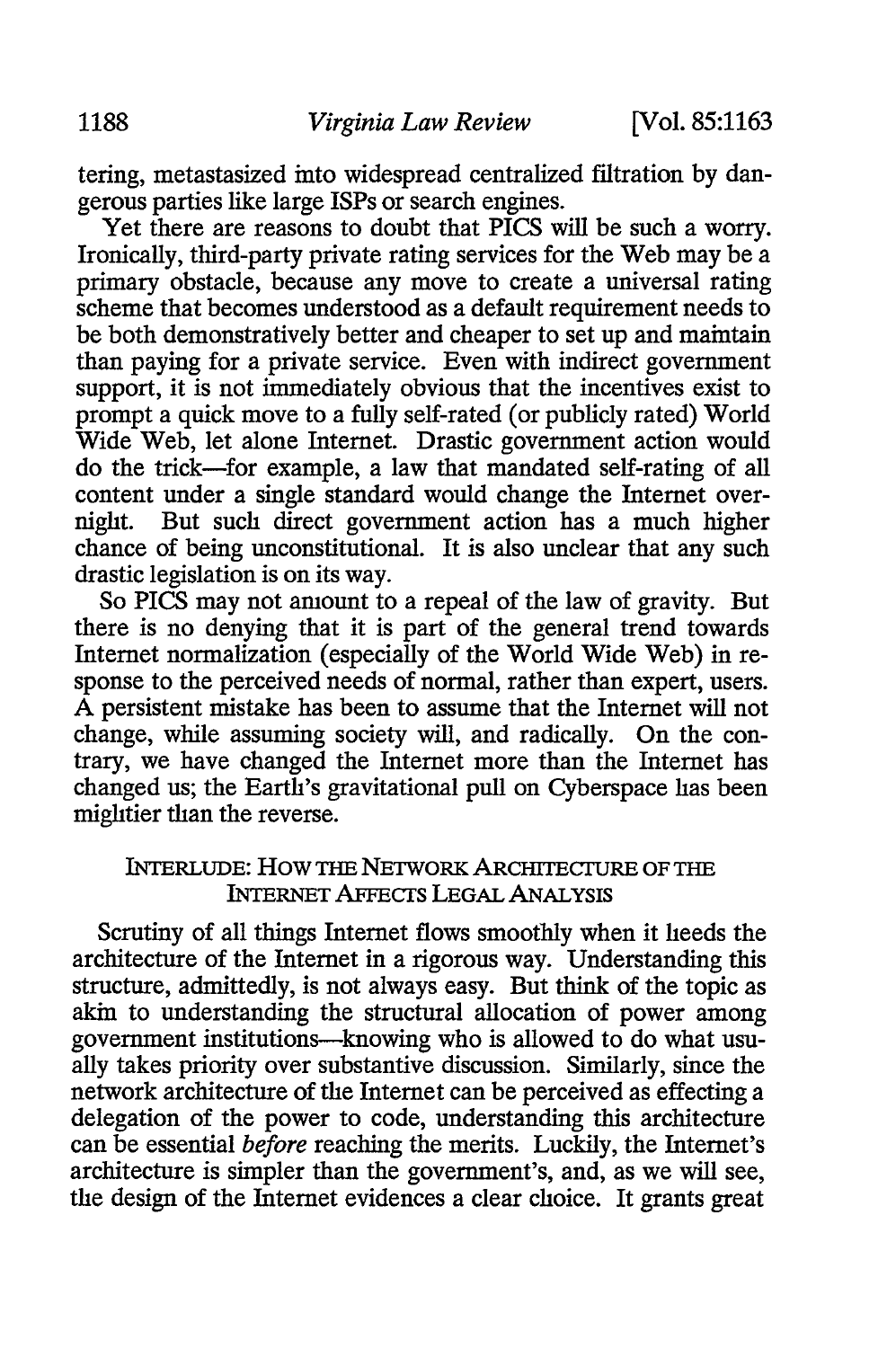power over functionality-a proxy for usage-to the designers of applications. And since aspects of human usage are the facts that ultimately drive Internet analysis, the application is the beginning of most legal analysis.

To understand this point, two comparatively simple but important structural features of the Internet loom large. These are (1) the "layered" architecture of the Internet, and  $(2)$  the "end-to-end" design principle. Quite obviously these two design features were not chosen for their legal consequences. Rather, concerns of efficiency, modularity, scalability, and future flexibility drove the design of the Internet. But these choices nonetheless have a critical impact on any legal analysis.

## *A Layered Architecture*

What it means for a network to have a layered architecture, viewed all at once, can be at first difficult to grasp, yet the idea is so clever that it inerits understanding.<sup>70</sup> A network communication between computers is a very complex operation. The essence of network layering is a grand simplification by delegation to functional submodules, the layers.<sup>71</sup> Dividing one large task among several layers has numerous advantages-it allows specialized efficiency, organizational coherency, and future flexibility-and is something we constantly see in the real world yet consider unremarkable. Consider, as a way to understand this, what happens when one lawyer uses the postal system to mail a legal argument to another lawyer. The postal system is structured so that no one in

**<sup>70</sup>**What follows is a highly simplified explanation. A more thorough explanation of network architecture in general and layered architectures in particular can be found in any basic data network text. See, e.g., Uyless Black, Data Networks: Concepts, Theory, and Practice 269-88 (1989); John McConnell, Intemetworking Computer Systems: Interconnecting Networks and Systems 14-31 (1988); Andrew S. Tanenbaum, Computer Networks (3d ed. 1996). While these sources focus on the International Organization for Standardization's Open Systems Interconnection (OSI) Model, a model seven-layer network architecture useful for comparison and categorization purposes, the underlying concepts are the same as those for the two-layer architecture described here.

**<sup>71</sup>** Those familiar with computer programming will recognize the logical parallel between a layered architecture and the basic programming technique known as structured programming (dividing a given program's tasks among functional modules with clearly defined inputs). For a formal comparison of structured techniques and network layering, see Black, supra note 70, at 273-75.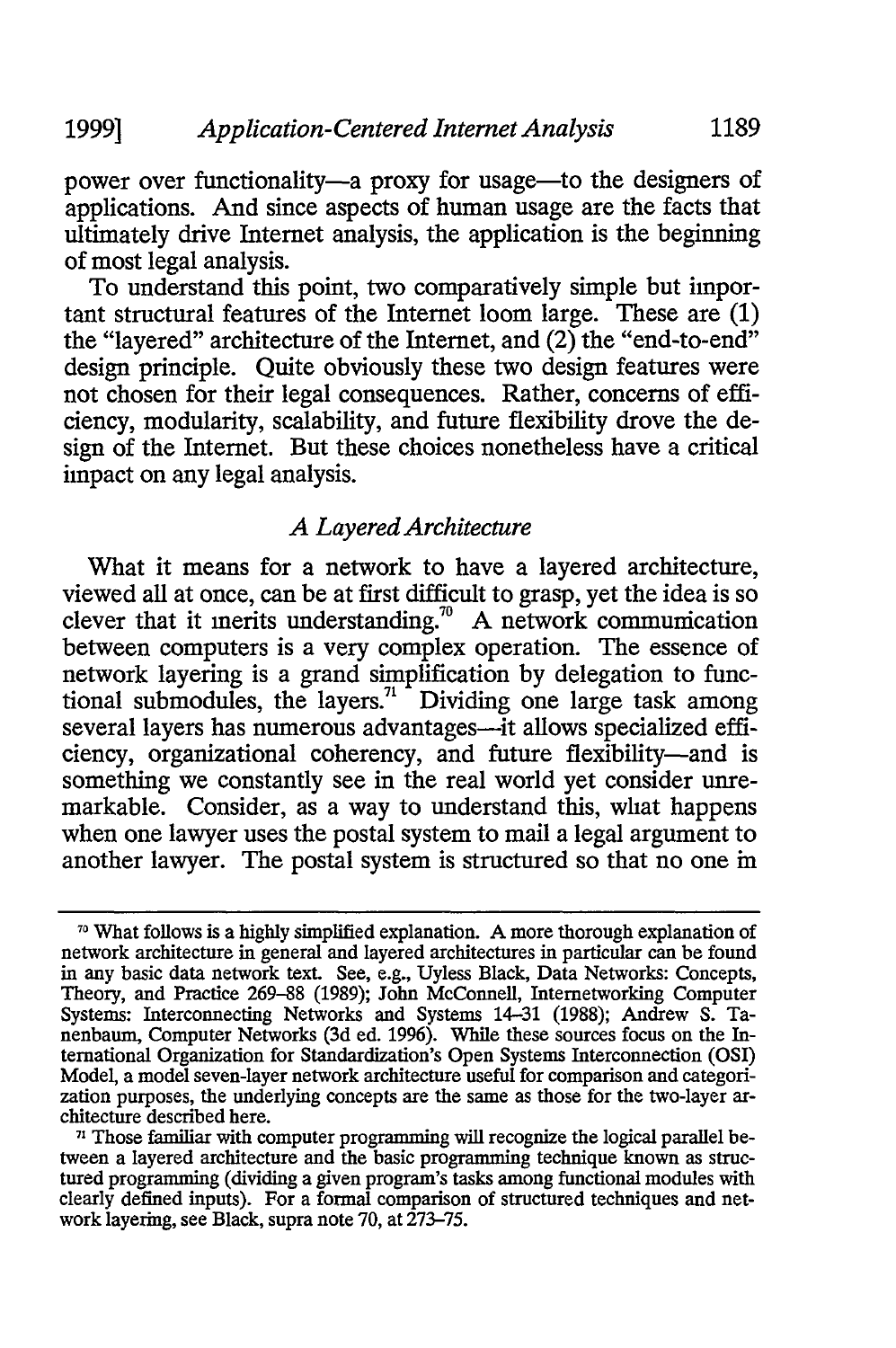the postal system needs to understand law (the language of the lawyers) for the message to be successfully delivered. And, similarly, neither lawyer need do anything more than understand the rules on addressing and postage. This makes for a simple two-layer network. The function of understanding the contents of the letter has been delegated to a "higher" layer (in this case lawyers), and the function of delivering the letter has been delegated to a "lower" layer (the postal system).



In this example, the postal level is called "lower" because it can be seen as more fundamental. The lawyers need the postal system or they cannot communicate at all; yet if the lawyers did not exist, the postal system would continue to carry mail for doctors, scientists and other interpreters of strange lingo. Notice also that the postal system is more fundamental in the sense that it can set standards that apply to everyone in the higher levels, regardless of who they are. For example, the postal service could require that all envelopes be blue. The higher-level users of the system would have no choice but to comply.

Notice several things about a network so structured. First, it allows an efficient specialization: That the postal system need not understand law (or the content of *any* of the messages it carries) dramatically reduces the burden on the post office and allows it to focus on one task: delivering mail. Second, the system is very flexible: The postal system can carry any type of message, and the communication will be successful, provided that the person on the other side understands it. This makes the postal system useful for a wide variety of applications. Finally, the layers are modular: Were the postal system to begin using spaceships to deliver its mail, the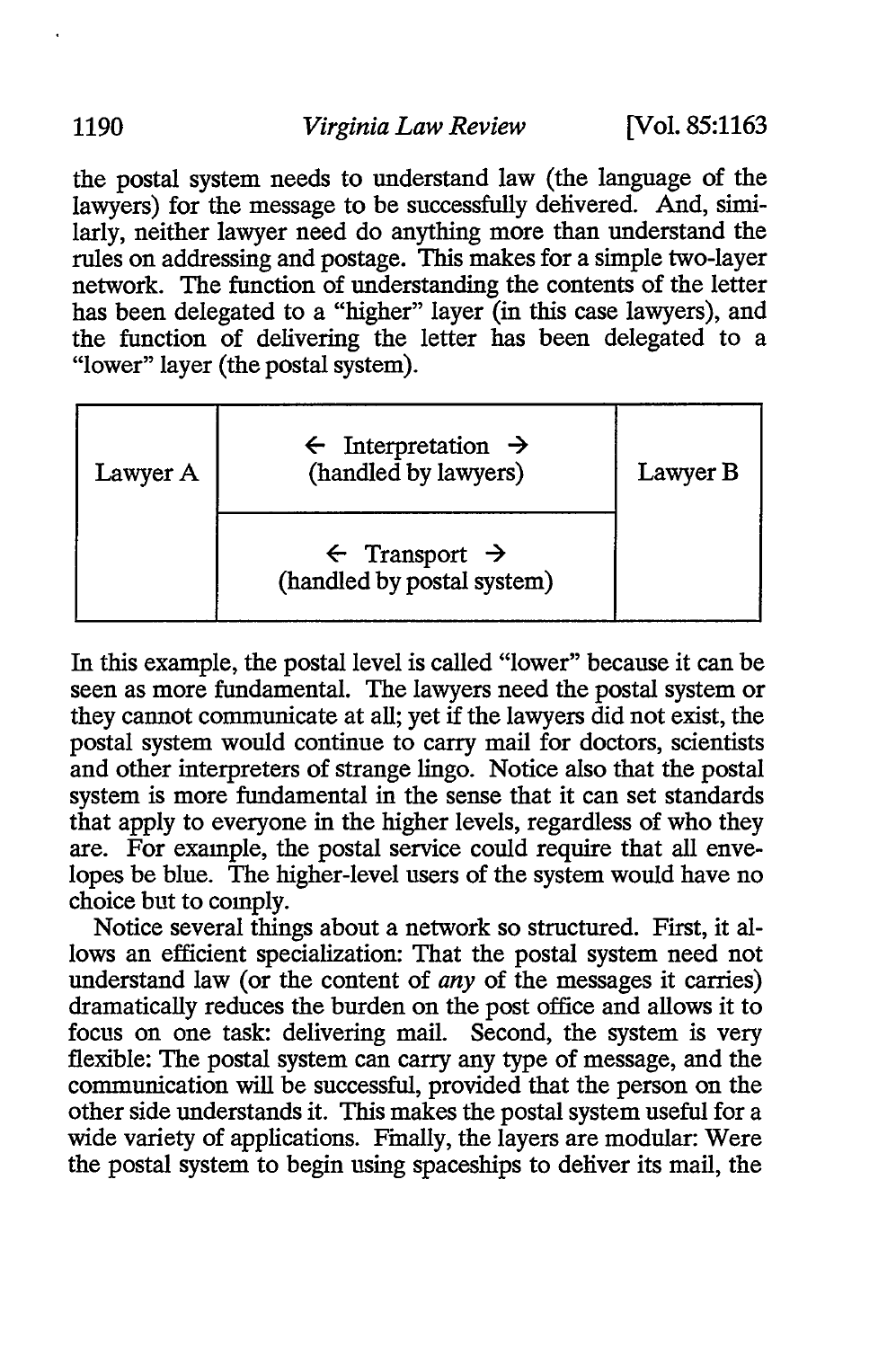lawyers would be unaffected so long as the rules for postage and writing addresses remained the same.

The Internet shares this same basic structure. Internet applications-email and so forth-operate separately from and above the set of basic Internet protocols, known as TCP/IP. The Internet's network architecture gives applications their own layer tQ interpret the data they send to each other without worrying how it got there. And the basic Internet protocols (with some exceptions not important here) are invariable and are used by all applications, much in the way that lawyers, plumbers, and doctors all use the same postal system.

The basic network structure of the Internet looks as follows:

|                     | $\leftarrow$ Application Protocols $\rightarrow$<br>(vary by application) | Application<br>Layer |
|---------------------|---------------------------------------------------------------------------|----------------------|
| Transport<br>Layers | $\leftarrow$ Transport Protocol $\rightarrow$<br>(usually TCP)            |                      |
|                     | $\leftarrow$ Network Protocol $\rightarrow$<br>(IP)                       |                      |
|                     | $\leftarrow$ Link Protocol $\rightarrow$                                  |                      |

So while there are actually four layers in the Internet architecture, for many purposes the most important distinction is between the transport layers, the set of  $(mostly<sup>2</sup>)$  constant Internet protocols that handle the basic data transmissions, and the interpretation layers, the huge variety of possible applications that make use of the data sent around by the transport layers. A reminder again that

**<sup>72</sup>**It should be here admitted that there is actually more than one protocol that serves the "packaging" function of TCP. The description I give is a simplification; the various datagram packaging protocols serve essentially the same function.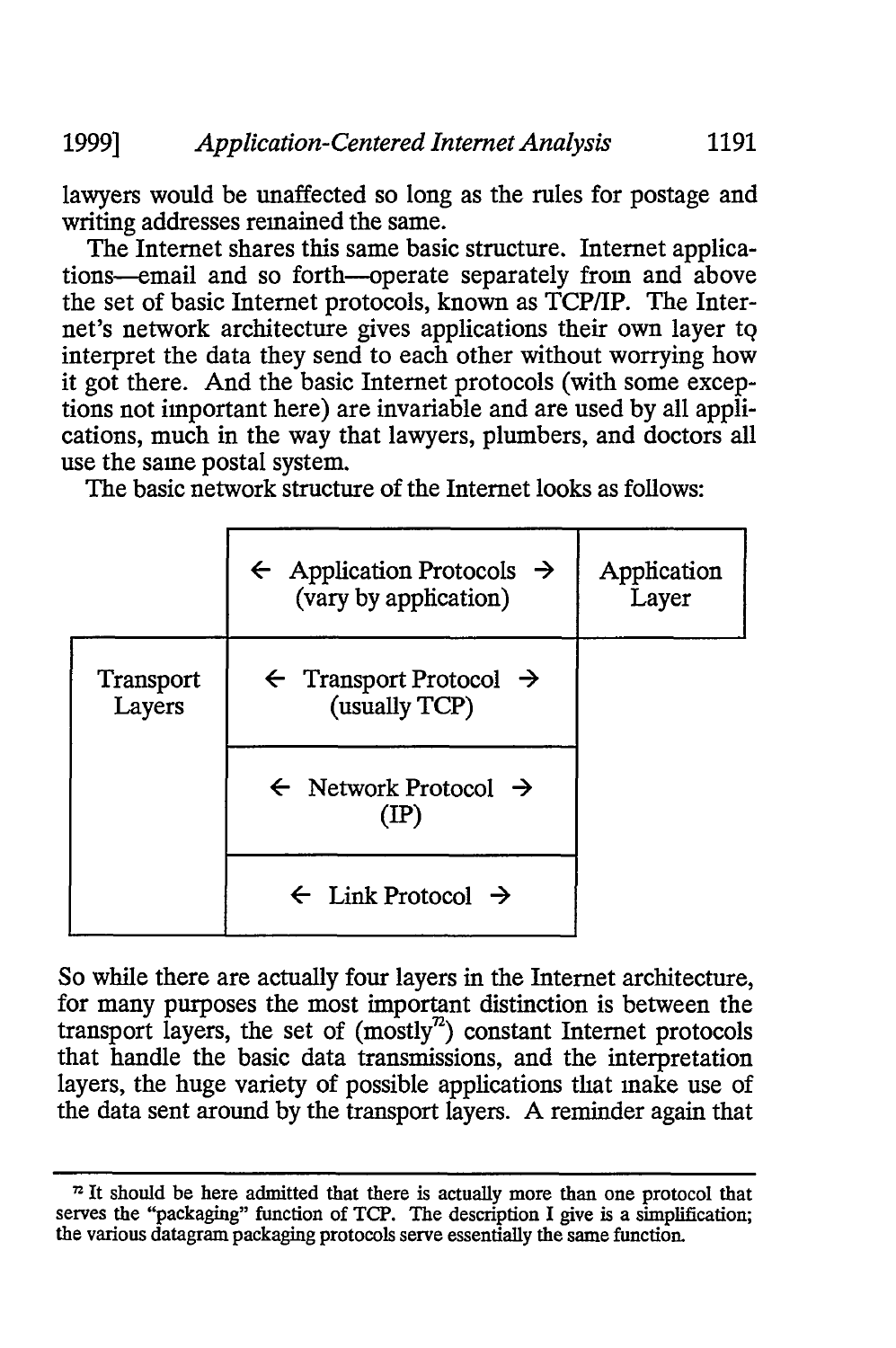this description represents only the most basic aspects of the design; readers who are interested in precisely how the TCP/IP protocols function together are directed to the sources in the footnote.

#### *End to-End Design*

The decision to adopt a layered network architecture does not answer the subsequent question: where, exactly to place network function within this architecture. The architecture, alone, is an empty shell-it suggests that the duty to code function *will* be delegated among layers, but not *how.* Many functions could have been made a part of the basic Internet protocols, or have been left to the application layer. For example, most of what makes up the email system could be made a part of the basic transmission protocols of the Internet or left for the application designer to decide.

Hence, the importance of the end-to-end design principle. This principle, formally described as an argument in a famous paper twenty years ago, $<sup>74</sup>$  holds that, wherever possible, function should</sup> *not* be placed at the lower-levels of a network system-rather, everything possible should be left to the applications at the "ends." In other words, the lower-level protocols should focus only on the minimal function of transmitting data, and in all other respects be kept as simple, unintrusive, and open as possible. This design philosophy, along with a few others, underlies the architecture of the Internet.

<sup>&</sup>lt;sup>73</sup> More in depth, yet still readable, introductions to TCP/IP include Peter Rybac-zyk, Novell's Internet Plumbing Handbook (1998), and Matthew Flint Arnett et al., Inside TCP/IP (2d ed. 1995). An online introduction is Charles L. Hedrick, General Description of the TCP/IP Protocols (1987) <http://oac3.hsc.uth.tmc.edu/staff/snew ton/tcp-tutoriallsec2.html>. A more thorough TCP/IP reference is Douglas E. Comer, Internetworking with TCP/IP: Principles, Protocols, and Architecture (3d ed. 1995); a more general computer network reference is Tanenbaum, supra note 70. Detailed technical descriptions of the TCP/IP protocols are contained in the following Requests For Comments ("RFC"), the standards "legislation" of the Internet: RFC 793 (visited July 13, 1999) <http//www.faqs.org/rfcs/rfc793.html> (TCP); RFC 791 (visited July 13, 1999) <http://www.faqs.orglrfcs/rfc791.html> (IP); RFC 894 (visited July 13, 1999) <http://www.faqs.orglrfcs/rfc894.html> (Ethernet and IP); RFC 882 (visited July 13, 1999) <http://www.faqs.org/rfcs/rfc882.html> (name servers).

<sup>74</sup> See Saltzer et al., supra note 2.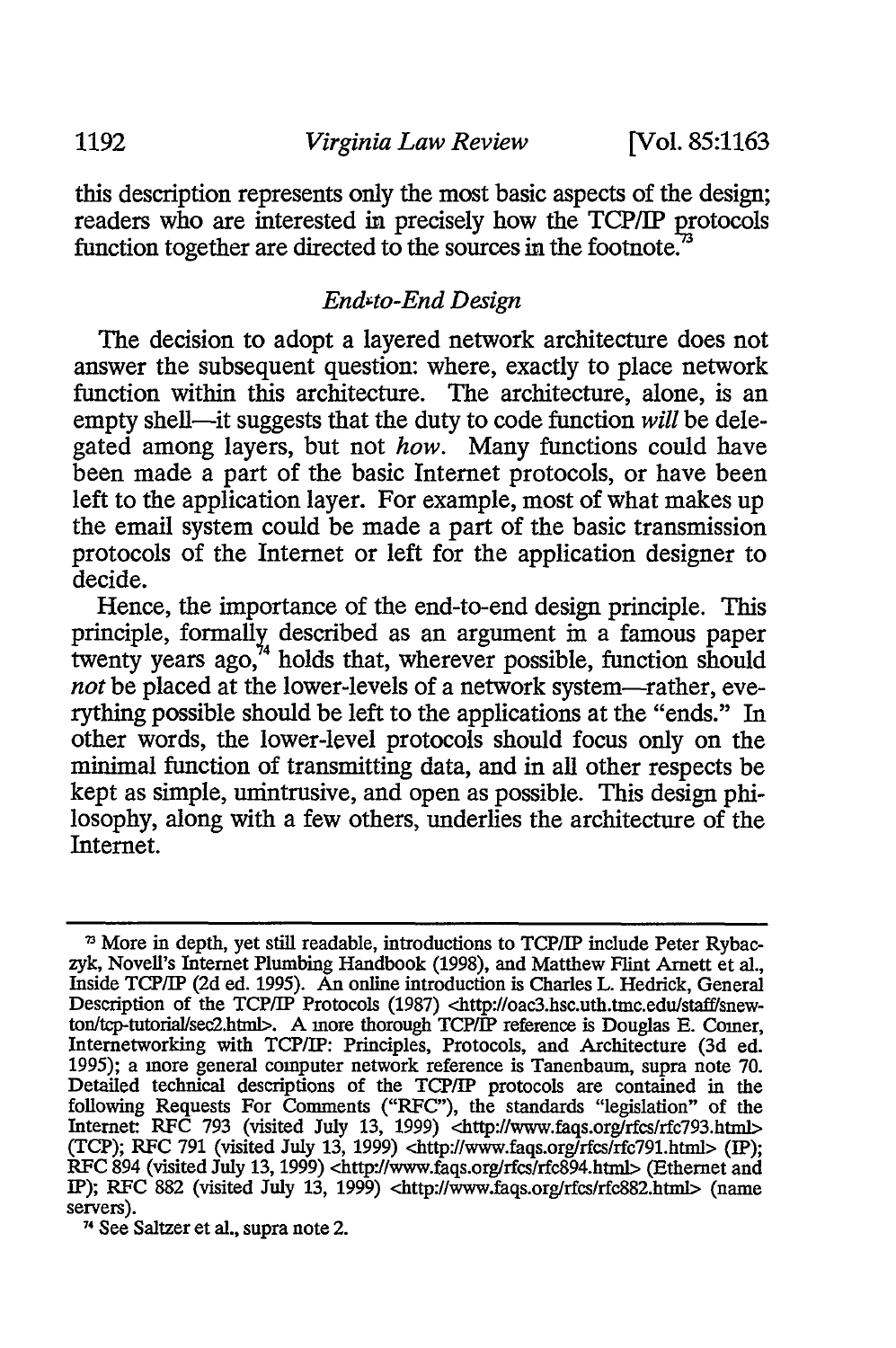The original end-to-end paper, written by Jerome Saltzer, David Reed, and David Clark, pressed the end-to-end argument as a narrow issue of efficiency. It argued that placing function at lower levels would be redundant whenever the function in question could not be achieved without the participation of the applications at the "ends" of the connection.<sup>75</sup> One can see intuitively that the less the "engine" of any network needs concern itself with, the faster and cheaper the network will be.

But an end-to-end design has deeper effects.<sup>76</sup> The principle amounts to a salutary delegation of the coding power in the Internet structure to the designers of applications. It grants the maximum possible application autonomy, giving to the application writers the freedom to achieve application goals in whatever manner they see fit, and innovate whenever and however they like. And at the same time, by confining the network itself to simple functions of broad usage, the design avoids blocking out future applications unknown or unpredictable at the time of design. For example, the World Wide Web was only a theoretical construct even at the time the modern Internet protocols were adopted on January 1, 1983. $\%$  And at least in part as a result of these features, this decade has witnessed an astonishing development both of Internet applications existing at the beginnings of the Internet (like email) and totally new and extremely innovative applications. All of this might have been impossible, or at least difficult, if the Internet had not had an end-to-end design.

The Internet's layered architecture and embedded end-to-end design have created an Internet where coding power resides among the desiguers of application. It allows-even encourages-an astoundingly large set of possible applications and ensures that there is very little that is *necessarily* true about the Internet as a whole. Hence, talk of the Internet as a whole will often be nonsensical, if not now, then soon. This architectural reality strongly suggests that meaningful legal analysis needs to focus on the level where variation, and the power to code function, are found. In other words, legal analysis of the Internet need begin to take application diversity seriously.

**<sup>75</sup>** See id.

**<sup>76</sup>**See Reed et al., supra note 3, at 72.

**<sup>&#</sup>x27;n** See id.; Rybaczyk, supra note 73, at 26.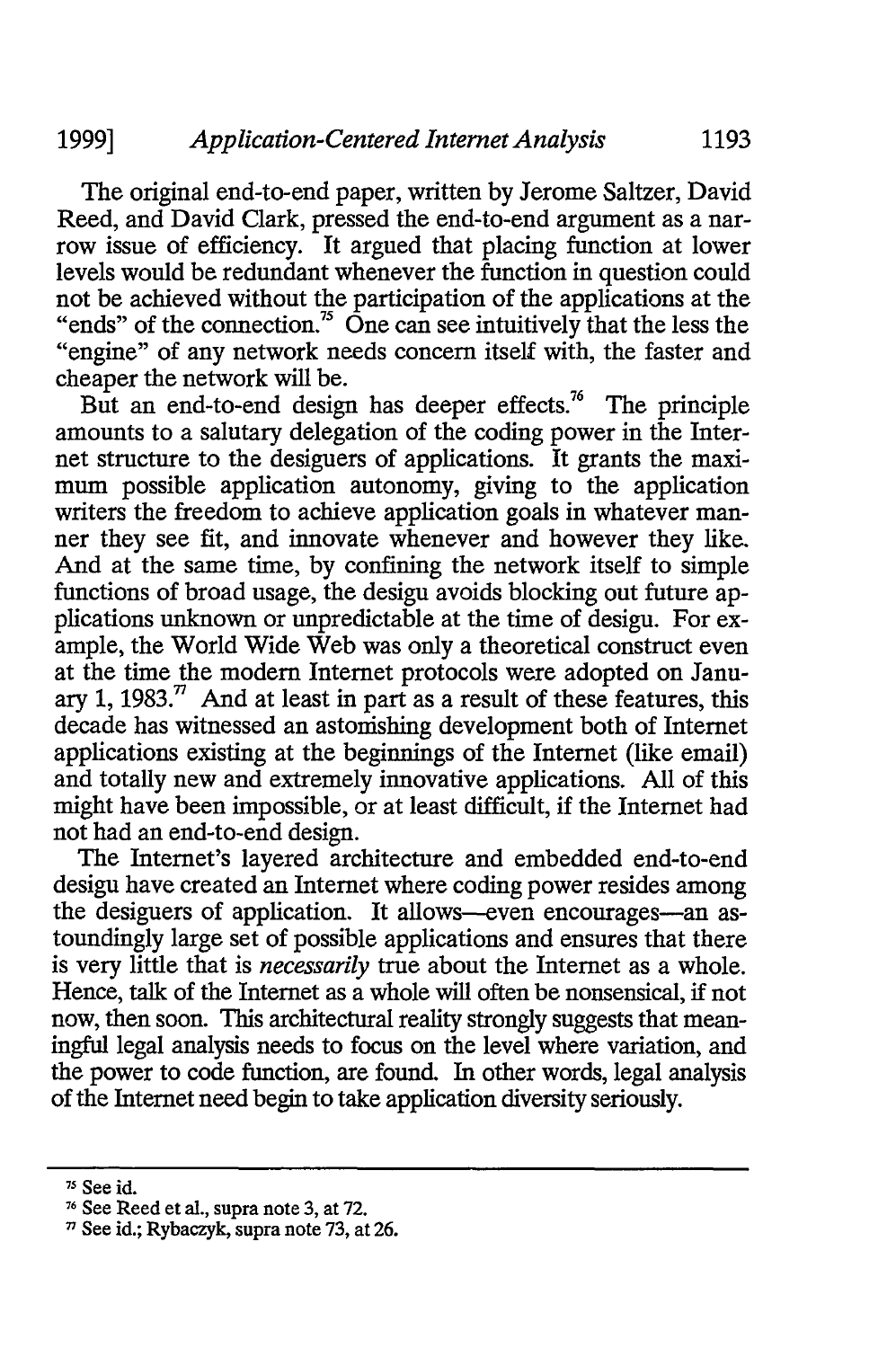#### II. PRIVATE ORDERING: THE CURIOUS HISTORY OF CYBERSPACE SOVEREIGNTY

Is Cyberspace a place? Should it have its own rules? These questions once served as the focus of deeply acrimonious debate.<sup>78</sup> One side called Cyberspace sovereign, while the other equated the Internet with the telephone. Both, I want to suggest, were wrong and right; wrong for the entire Internet, yet potentially right about certain applications. The error was the same on both sides: mistaking one way of using the Internet for the entire Internet itself.

Today, the sovereignty debate has become academic. The popularity of the Internet and the onset of serious commercial activity has led directly to real legal disputes; real, that is, in the sense of tangible injury and benefit. And, without terrible fuss, courts in this country and elsewhere have proved neither incapable of nor shy in deciding Internet cases.<sup>79</sup> These predictable develop-

**<sup>78</sup>** See, e.g., Llewellyn **J.** Gibbons, No Regulation, Government Regulation, or Self-Regulation: Social Enforcement or Social Contracting for Governance in Cyberspace, 6 Cornell **J.L.** & Pub. Pol'y 475 (1997); Jack L. Goldsmith, Against Cyberanarchy, 65 **U.** Chi. L. Rev. 1199 (1998) [hereinafter Goldsmith, Against Cyberanarchy]; Jack L. Goldsmith, The Internet and the Abiding Significance of Territorial Sovereignty, 5 Ind. **J.** Global Legal Stud. 475 (1998); Steven M. Hanley, International Internet Regulation: **A** Multinational Approach, 16 **J.** Marshall **J.** Computer & Info. L. **997** (1998); David R. Johnson & David Post, Law and Borders-The Rise of Law in **Cy**berspace, 48 Stan. L. Rev. 1367 (1996) (stating the case for Cyberspace sovereignty); Lawrence Lessig, The Zones of Cyberspace, 48 Stan. L. Rev. 1403, 1407-10 (1996) [hereinafter Lessig, Zones] (criticizing Johnson & Post, supra); Henry H. Perritt, Jr., The Internet as a Threat to Sovereignty? Thoughts on the Internet's Role in Strengthening National and Global Governance, 5 Ind. J. Global Legal Stud. 423 (1998); David **G.** Post, The "Unsettled Paradox": The Internet, The State, and the Consent of the Governed, 5 Ind. J. Global Legal Stud. 521 (1998) (delving into international relations theory); Shapiro, supra note 46; Timothy S. Wu, Note, Cyberspace Sovereignty?-The Internet and the International System, 10 Harv. J.L. & Tech. 647 (1997) (attacking the descriptive assumption that the Internet is impossible to regulate). For a collection of some of these and other articles, see Borders in Cyberspace: Information Policy and the Global Information Infrastructure (Brian Kahin & Charles Nesson eds., 1997). For a quick overview of this debate, see the "Brain Tennis" exchange between David Post and Jack Goldsmith in the Hotwired Archive <http:/www.hotwired.comlsynapselbraintennis/97/34/nc left\_intro.html> (visited July **13,1999).**

**<sup>&#</sup>x27;9** A Westlaw search shows 191 reported federal cases after 1995 that raise Internetrelated issues (the cases were isolated by searching the texts of Westlaw's synopses and digests). These cases cover a huge spectrum, from trademark law to personal jurisdiction questions to obscure tort doctrines such as "trespass to chattels." See, e.g.,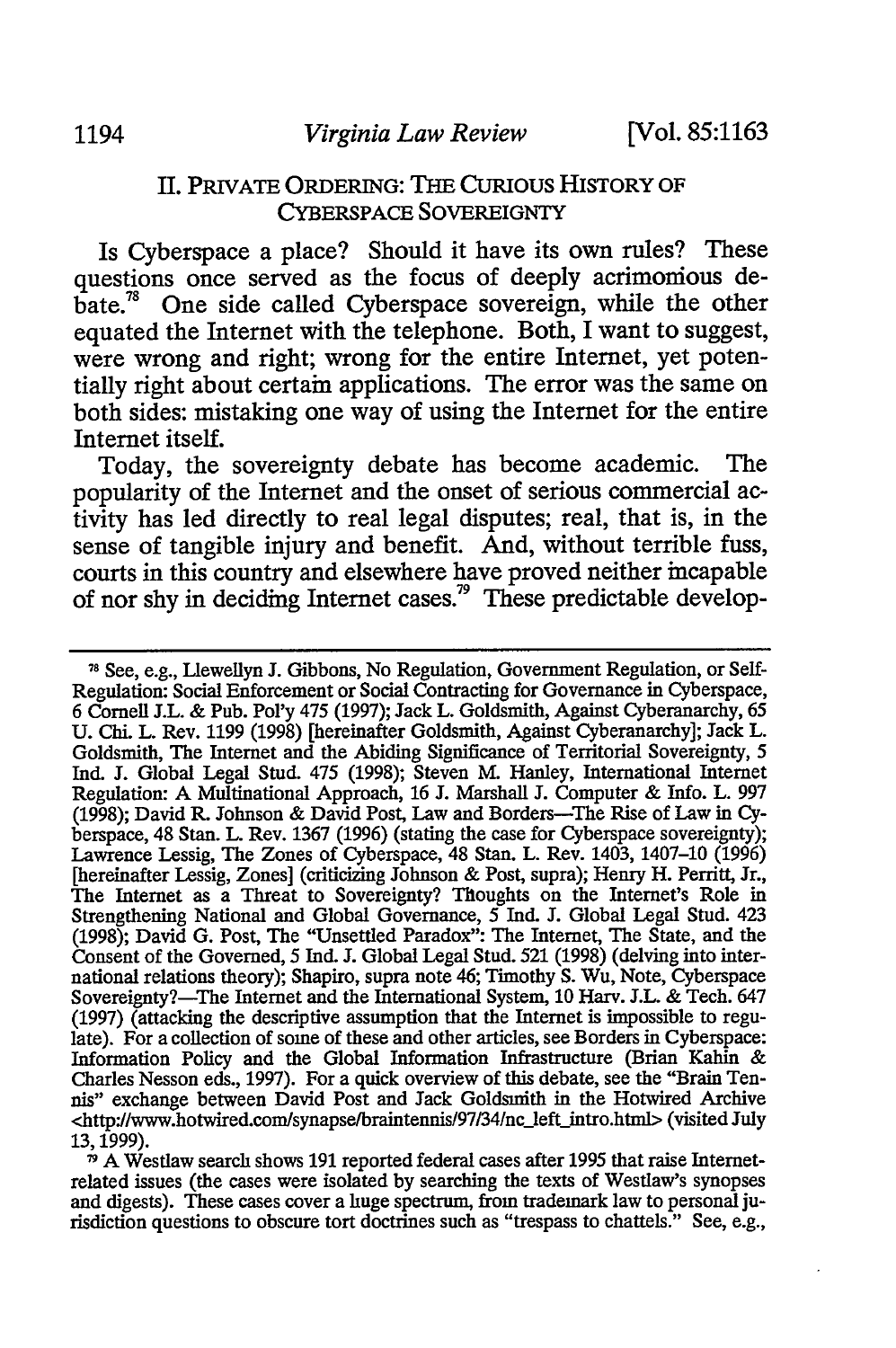ments, and the lack of any serious demand for a Cyberspace-based legal authority, have stillborn dreams of a Cyberspace nation.

From the beginning, it was clear that the descriptive argumentthe claim that Cyberspace cannot be regulated-would fall moot.<sup>80</sup> This old cyberlibertarian bromide self-destructs under the glare of technical scrutiny<sup>81</sup> and the simple recognition that regulation need not be perfect to be effective-that regulation works through transaction cost rather than hermetic seal. $82$  Consider for a moment the observation that a lock may be picked; interesting, no doubt, but not a convincing demonstration that a lock cannot serve any regulating function. Cyberlibertarians, some of whom have the Internet skills equivalent to the real-space locksmith, generalize from their own experience to conclude that no regulation of Cyberspace is possible.<sup>83</sup> But neither the theory nor the results are con-

Brookfield Communications, Inc. v. West Coast Entertainment Corp., 174 F.3d 1036 (9th Cir. 1999) (trademark law); Bensusan Restaurant Corp. v. King, 126 F.3d 25 (2d Cir. 1997) (personal jurisdictional questions); CompuServe, Inc. v. Cyber Promotions, Inc., 962 F. Supp. 1015 (S.D. Ohio 1997) (trespass to chattels). Significantly, in none of these cases did a court decide that it lacked subject matter jurisdiction. This painless exercise of adjudicatory jurisdiction has been paralleled by a similar lack of reluctance to exercise administrative and prescriptive jurisdiction.

Courts outside the United States seem to have similarly exercised jurisdiction with little hesitation. See, e.g., 1267623 Ontario Inc. v. Nexx Online, Inc., No. C 20546/99, 1999 Ont. CJ. LEXIS 1289 (Ontario Super. Ct. June 14, 1999) (lawsuit in Canada against a bulk emailer); Queneau v. Leroy, [1998] ECC 47 (T.G.I. 1997) (European Court case of Internet copyright); British Telecomm. v. One In A Million Ltd., [1999] 1 W.L.R. 903 (C.A. 1998) (lawsuit in England against a fraudulent domain name dealer); Alan Cowell, Head of German Web Sentenced for Pornography, N.Y. Times, May 29, 1998, at A3.

For a thorough explanation of my view on this point, see Wu, supra note 78. That note examines the technology behind Internet regulation and concludes that, as a descriptive issue, regulation of the Internet is clearly possible (most effectively, using laws that compel the adoption of a certain architecture, as Singapore and China have done), and that the interesting issue is whether or not states will want to impose regulation on the Internet. **<sup>s</sup>**The strongest evidence that this descriptive argument is essentially a grand hoax

comes from any examination of firewall technology, the highly developed security technology that already walls off much of the Internet. See id. at 653. For a good introduction, see John P. Wack & Lisa J. Carnahan, Keeping Your Site Comfortably Secure: An Introduction to Internet Firewalls (National Inst. of Standards and Tech. Special Publication No. 800-10, 1995) <http://csrc.ncsl.nist.gov/nistpubs/800-10/>

<sup>22</sup> See Wu, supra note 78, at 650. This point has been oft-made. See, e.g., Goldsmith, Against Cyberanarchy, supra note 78, at 1224-25; Lessig, Zones, supra note 78, at 1405.

<sup>83</sup> Jeffrey Schiller makes the interesting argument that, because ordinary users can quickly gain access to the security cracking tools of an expert, everyone on the Inter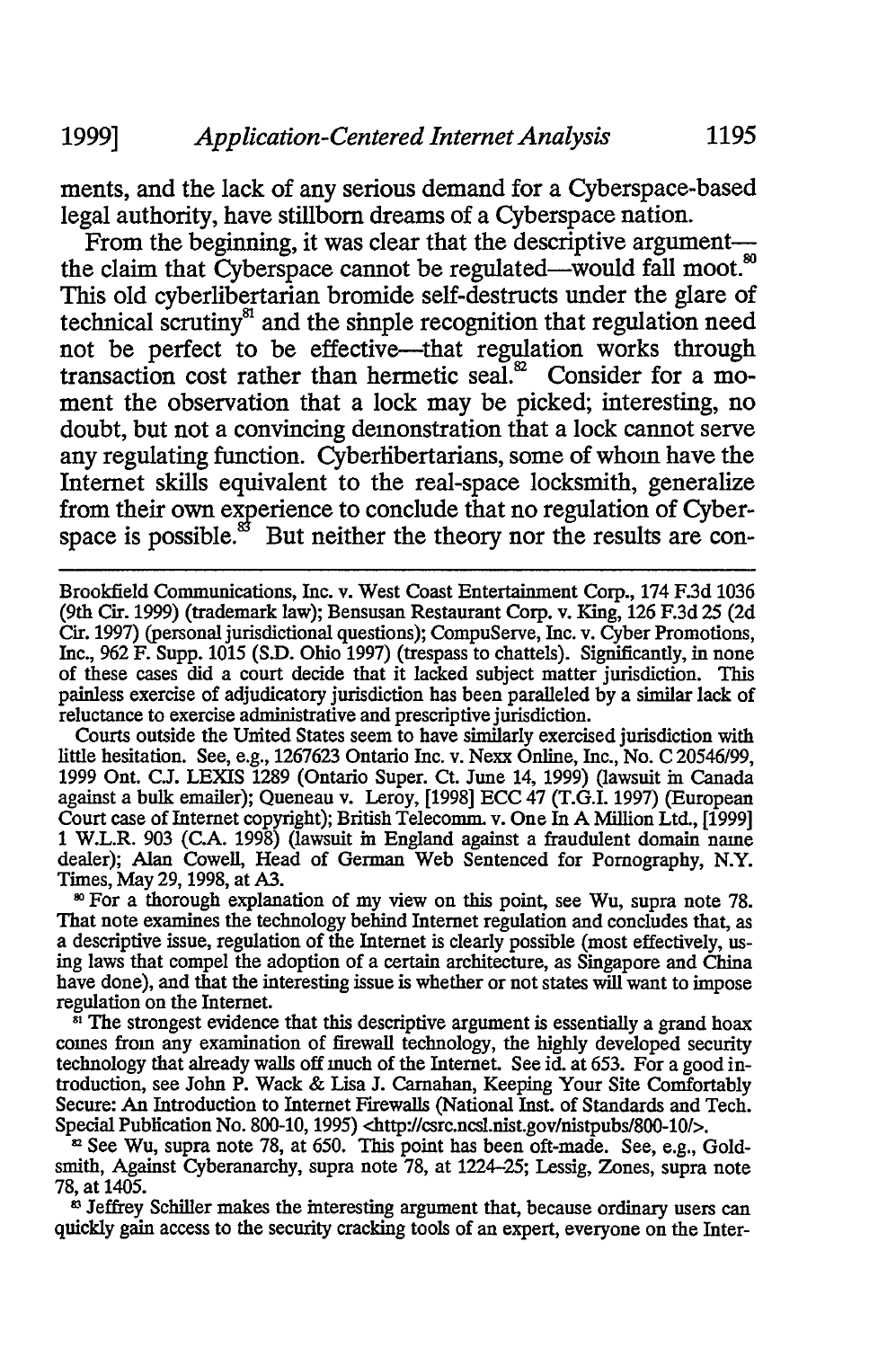vincing-if regulation is impossible, then what are criminal hack $ers<sup>84</sup>$  doing in prison?<sup>85</sup>

So what of this debate is left behind? I want to suggest that the interesting questions about self-governance on the Internet remain collected around particular parts of the Internet, often particular applications, and not around "Cyberspace" as some kind of fantasy kingdom. Notice that the normative case for state regulation of the Internet depends on the application you have in mind. If you decide to log onto an airline website to buy a plane ticket, there doesn't seem to be any terribly convincing reason to treat this any differently than the phone call that could have been made in its stead. But for a group of  $MUD^{\infty}$  users whose environment is en-

powers.<br><sup>58</sup> See United States v. Thomas, 74 F.3d 701 (6th Cir. 1996) (operators of obscene bulletin board system sentenced to federal prison); United States v. Morris, 928 F.2d 504 (2d Cir. 1991) (Bob Morris, originator of the Internet worm, sentenced to fine and probation); Andrew Blankstein, Hacker Sentenced to Prison, Told to Avoid High Technology, L.A. Times, June 29, 1997, at B3 (famous hacker Kevin Mitnick sentenced to prison); Paula Span, Modem Operandi: Phiber Optik, the Bad Boy Hacker, Out of Stir and On-Line, Wash. Post, Jan. 13, 1995, at Bi; infra notes 102, 104-05 and accompanying text (death threat by email, defamation, and securities fraud).

**"A** MUD is a program running on a remote server that creates a virtual environment that can be accessed by remote users, who assume the identity of characters in that world. MUDs vary. Some are actually games, some are purely social, and many have special themes (e.g. everyone plays an animal or perhaps a Star Trek character.) A MUD user typically has a high degree of control over her own identity as it appears to other users, and can walk around the "world" interacting with other users or other objects situated in the MUD, usually organized by "room." At a higher level, users can create and program their own objects, including the possibility of creating (somewhat) artificially intelligent objects (robots). Finally, there are many MUDtype programs with similar names, such as MOO (MUD, Object Oriented), MUSH (Multi-User Shared Hallucination), TinyMUD and TinyMOO, and LPMUD (roleplaying MUD).

What makes MUDs particularly interesting is that they offer human interaction in an entirely user-created world, with user-created identities. Since the powers that characters have can lead to abuse of others, there are typically rules or laws in a MUD, enforced, if necessary by "Wizard" figures who have greater (technical) pow-

net can quickly become an expert security evader. See Jeffrey Schiller, Internet Rights versus Internet Security, Talk Sponsored by the M.I.T. Technology and Culture Forum (Mar. 18, 1997). I think this conclusion rests on a fundamentally erroneous assumption about how much time and energy an ordinary user is willing to commit to mastering arcane expert hacking tools for deeply modest returns.

<sup>&</sup>lt;sup>84</sup> There exists a valiant, but perhaps hopeless, effort to try to preserve the term "hacker" as a reference to those whose skill with computers exceeds the common user's, and to distinguish "criminal hackers" as those who abuse their superhuman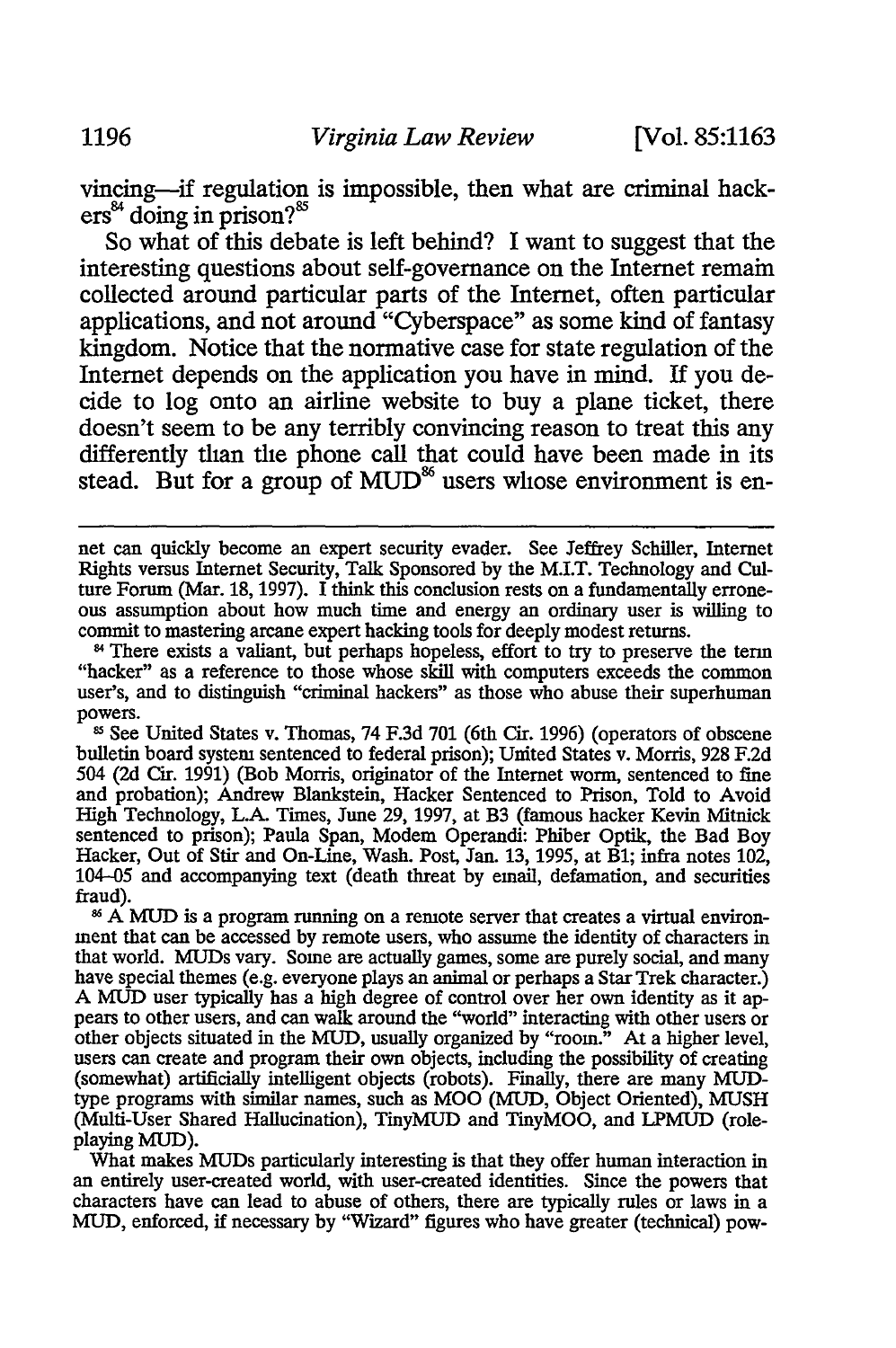tirely virtual and who perhaps see their physical lives as distinctly secondary, allowing this group of people to make their own rules does not seem outrageous. It is the crossover that is outrageous: the suggestion that my online ticket purchase becomes governed by some weird law of Cyberspace because I used a packet instead of a dial tone or the idea that the U.S. Congress ought to enact the membership rules of LambdaMOO (a popular MUD).<sup>87</sup>

But make no mistake about the bottom line. The second, selfcontained type of Internet usage is only a fraction of total usageand, more importantly, a type of Internet usage deeply unlikely to trigger any legal consequence. Much Internet usage, rather, has significant real-space effects, and with such effects comes the normative case for jurisdiction.<sup>88</sup> Even if there were a parallel authority in Cyberspace (beyond that created by contract), the existence of concurrent jurisdiction is nothing particularly surprising to a twentieth century legal system.<sup>89</sup> So only the few applications with

Social scientists have an unsatiable fascination with MUDs, and the literature on the sociology of MUDs is vast-there is even a refereed academic MUD journal. For some of the most famous writings on MUDs, see Sherry Turkle, Life on the Screen: Identity in the Age of the Internet (1995) (providing an excellent introduction); Julian Dibbell, A Rape in Cyberspace, Village Voice, Dec. 21, 1993, at 36. The *Journal of MUD Research* can be found at <http:ljoumal.tinymush.orgl-jomr/> (visited July 13, 1999), and a lengthy collection of MUD-related academic papers can be found in the "Lost Library of MOO" at <http://lucien.berkeley.edu/moo.html> (visited July 13, 1999).

**<sup>17</sup>**The telnet site from which to enter the famous LambdaMOO (running out of Xerox Park) is <telnet://lambda.moo.mud.org> port 8888, and visiting there is definitely a worthwhile experience. It must be warned, however, that the expert users already there have a tendency to be somewhat impatient and abusive with newcomers. As their gateway page itself states:

LambdaMOO is a new kind of society, where thousands of people voluntarily come together from all over the world. What these people say or do may not always be to your liking; as when visiting any international city, it is wise to be careful who you associate with and what you say.

Id.

Cf. Restatement (Third) of the Foreign Relations Law of the United States §§ 402(1)(c), 403, 421(j) (1987) (stating that "substantial effect" is a basis for prescriptive and adjudicatory jurisdiction).

**9** This is not to say that concurrent jurisdiction does not raise tough issues, but it is nonetheless a nearly unavoidable fact of life in a world with more than one legal jurisdiction, and events that implicate more than one state. See Mark W. Janis, An In-

ers to do things such as delete a certain character from the MUD. MUDs also offer the possibility of an environment and identity ultimately customizable to individual preference; for these reasons, a well known MUDism holds that users see their real lives as just another, less interesting window.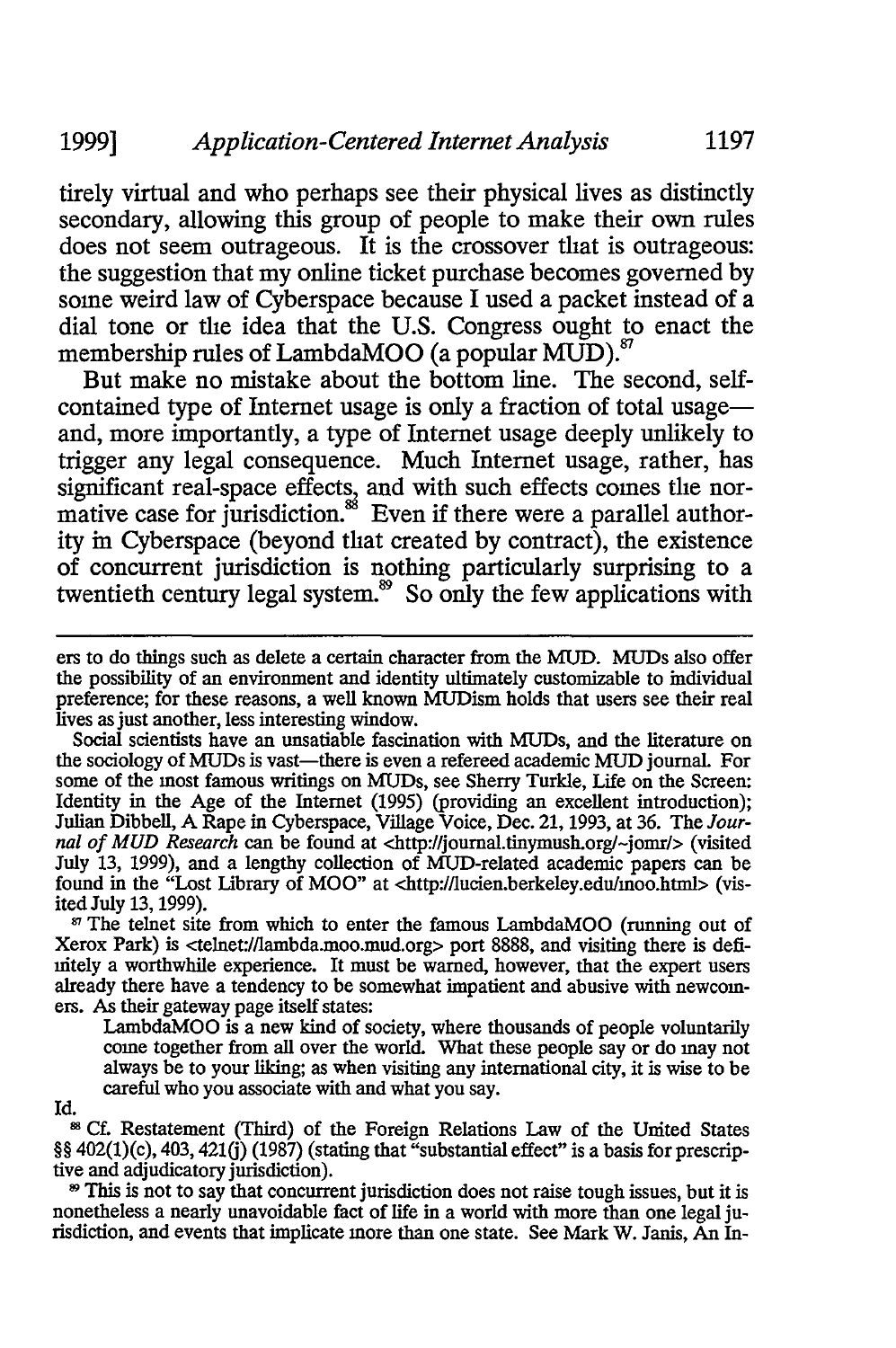basically no real-space effect-mostly, consensual fantasy worlds like MUDs-have any serious normative claim to immunity for things that happen "there." And so we can see that the manipulation of the MUD model into an analogy for all of Cyberspace is what created this fallacious debate in the first place. It makes a perfect example of mistaking the features of an application for those of the entire Internet, and the whole discussion seems destined to become a curious relic of early Internet history.

This is actually an exceedingly generous treatment of the issue, for it makes the kindly assumption that the development of some kind of general Cyberspace regulatory authority is somewhat plausible.<sup>90</sup> It is hard to even consider granting comity to "Cyberspace" lacking anyone to grant comity to. And as it happens, this assumption is more for fun than anything else; *Star Wars* without hyperspace would be a boring movie. But in this galaxy the prospects are remote at best. There will, of course, always be some private ordering-internal rules for web hosting, **MUD** codes of conduct, domain names, and so on. But a Cyberspace-wide authority that regulates every transaction that happens to run through the Internet looks about as likely as a city on the bottom of the ocean. Like the ocean city, the main problem is that somebody has to want it. No one does. Telling is the humorous fate of the "Virtual Magistrate" project: The Virtual Magistrate has apparently retired from Cyberspace adjudication, and ironically has become a font for advice on real-space law.<sup>91</sup>

troduction to International Law 249 (1988) ("There actually are countless such cases of concurrent jurisdiction .... "). Complex rules have evolved to attempt to handle problems of concurrent jurisdiction. See, e.g., Restatement (Third) of the Foreign Relations Law of the United States §§ 401-33 (1987).

**<sup>91</sup>** On the feasibility of a Cyberspace-based legal authority, see Margaret Jane Radin & R. Polk Wagner, The Myth of Private Ordering: Rediscovering Legal Realism in Cyberspace, 74 Chi.-Kent L. Rev. (forthcoming 1999). These authors stress the lack of a realistic mechanism for enforcement of any Cyberspace regime's rules.

**<sup>91</sup>** The Virtual Magistrate is, according to its website, "a specialized, on-line arbitration and fact-finding system for [online] disputes" run by the Villanova Center for Information Law and Policy <http://vmag.vcilp.org/> (visited July 13, 1999). Unfortunately, the Virtual Magistrate appears to have taken an extended recess (three years and counting), with no indication of when he might return. In his more active days the VM did arbitrate one case ordering AOL to remove an advertisement for junk email from its system, yet it is unclear whether AOL ever actually complied with the order, or what the VM would have done if AOL didn't. The site has instead become, for unknown reasons, a forum for terse legal advice on a variety of issues-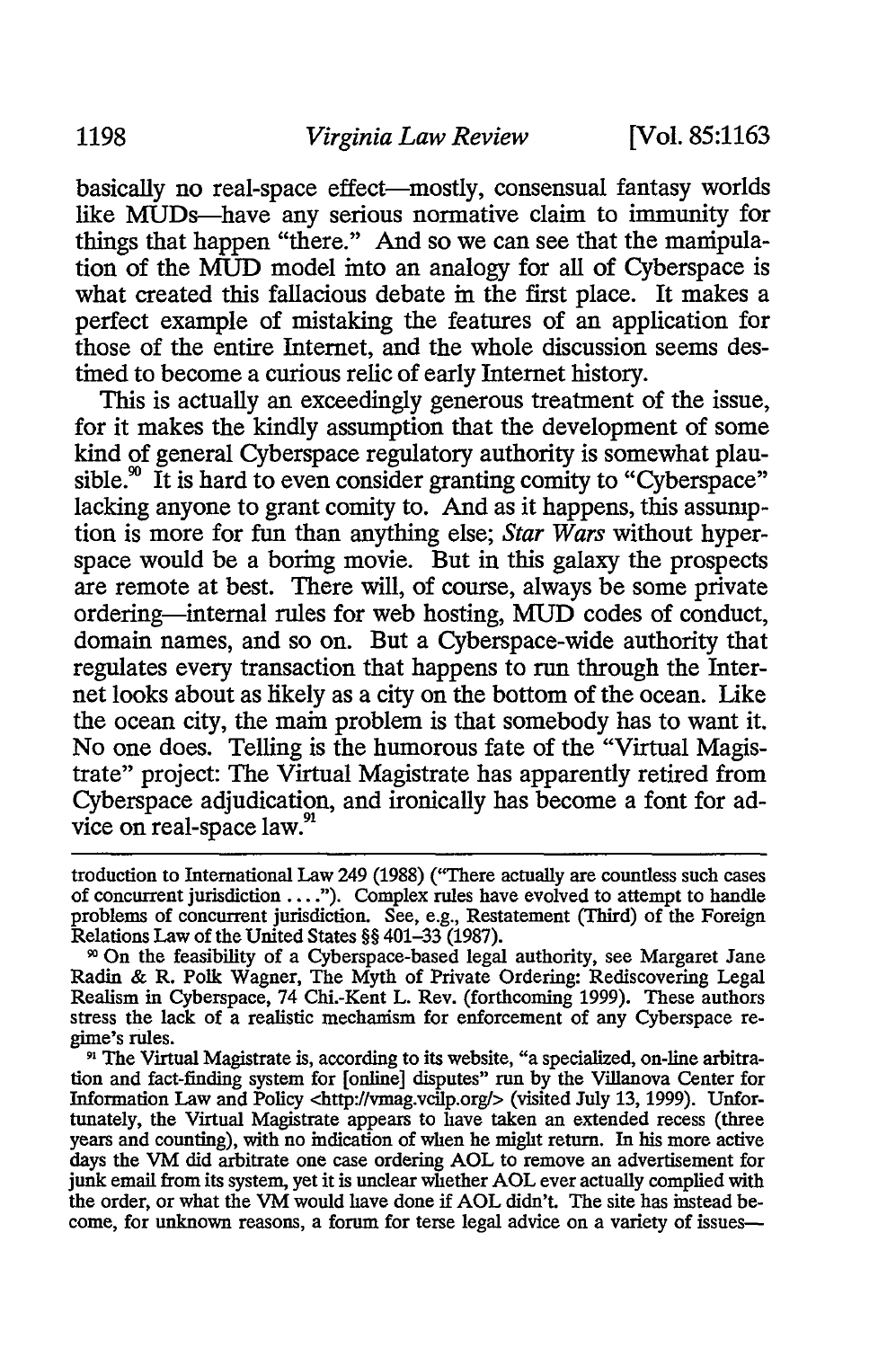So there is no case for deference to Cyberspace as some kind of empire of our imagination. But I think there are nonetheless instances where particular types of Internet usage constitute the kind of private regime, familiar in our world, that can waive all but mandatory regulation by states-in effect, a private contractual order. And in such cases states and courts ought to respect generally the waivers and the rules set up by these private regimes, as they do for any private order set up by any private group. But where, on the Internet, is this appropriate?

The easiest thing to do is to look at the Internet usage in question and ask what, exactly, the parties have agreed to through that usage. But generally, the variation, unsurprisingly, is found between applications. The observed variance in how "contained" an application is suggests a useful guide. It suggests a basic distinction between what can be called the Internet as a means and the Internet as an end.<sup>92</sup>

By the Internet as a means, I have in mind the more mundane use of the Internet to serve as an alternative (perhaps an enhanced alternative) to a preexisting means of achieving a preexisting objective. The crucial issue is the presence of tangible, real-space effect. So you might buy a plane ticket through the World Wide Web, issue a death threat by email, or make an Internet phone call. You happen to use Internet packets to do so instead of using preexisting means; hence, the Internet as a means. By Internet as an end, I mean usage directed towards ends created by the online environment itself. As a result, real-space consequence is minimal. The really "pure" examples of this are the popular online games like Ultima Online<sup>93</sup> or network Quake,<sup>94</sup> which are multi-user versions

from leaseholds to sexual harassment-from parties of unclear associations. See Virtual Magistrate Discussion Area, Conference Room 109 (visited July 13, 1999) <http://www.cilp.org/cgi-secure/confcenter/109/>. For another virtual court proposal, see Henry H. Perritt, Jr., Jurisdiction in Cyberspace, 41 Viii. L. Rev. 1, 100-01 (1996) (proposing a "United States District Court for the District of Cyberspace" but conceding that the Seventh Amendment issues would be troublesome).  $\frac{92}{2}$  An alternative nomenclature might be the distinction between Cyberspace

<sup>(</sup>Internet as an end) and Internet (Internet as a means), but this also might cause more confusion than it cures.

Ultima Online allows thousands of players (currently 90,000) simultaneously to play the same multi-user fantasy based game, all taking place in the same, large world (Britannica). The programmers attempted to write into the Ultima code a complicated social structure that would provide rewards for altruism to maintain social order and to create an online economy (although these attempts, in the first editions,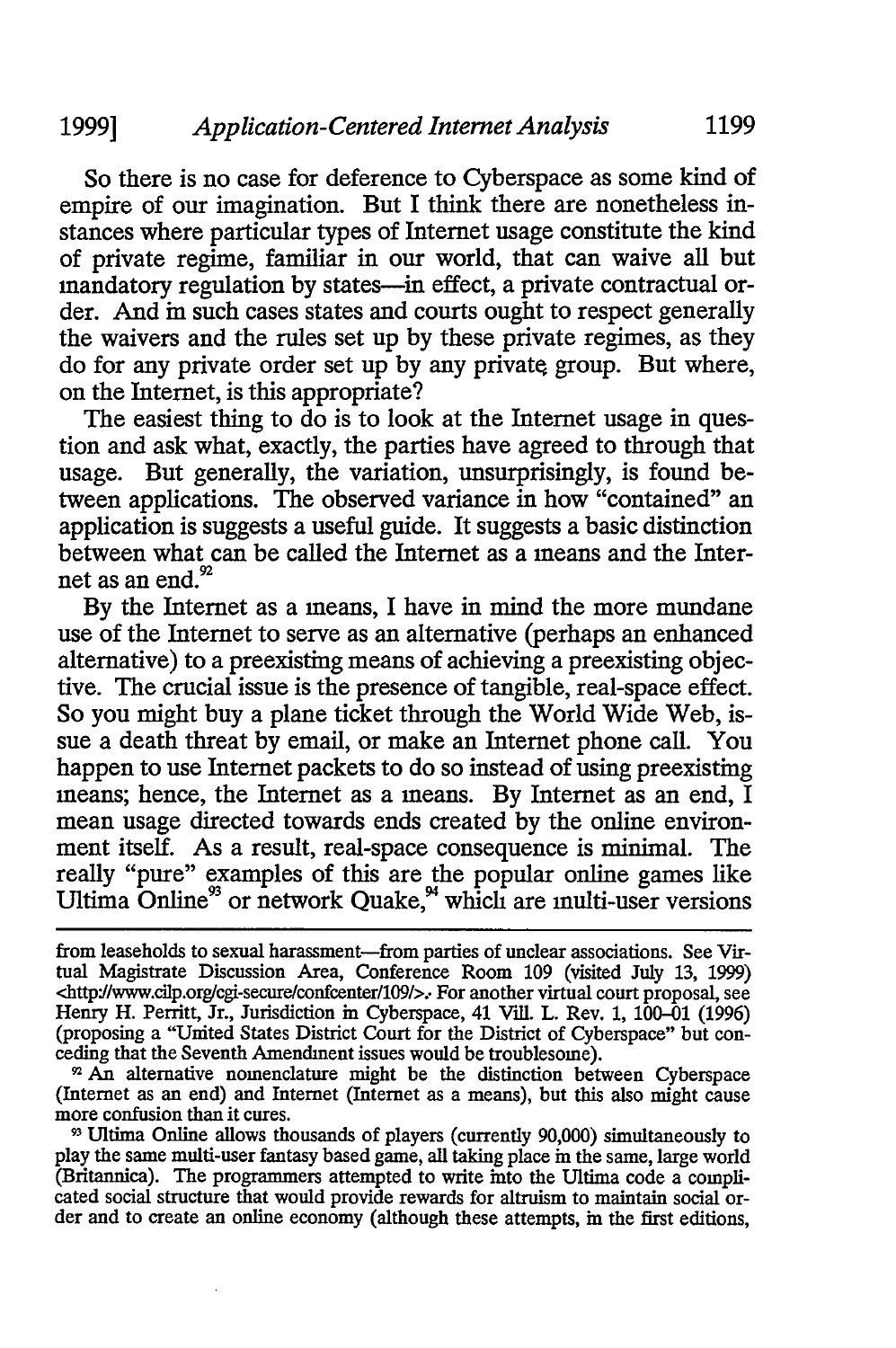of computer video games. Real-world goals aren't terribly important to players of Ultima Online (in that capacity); the goals are created by the game itself, and, for example, no one sues another character if she dies. MUDs are a strong secondary example and are often more interesting because of their highly developed set of social norms and "Wizard"-enforced rules based on repeated interactions. Lesser examples are various types of chatrooms and discussion groups like Usenet. But notice that for all of these types of activities, the moniker "Cyberspace" suddenly has a resonance that just seems lacking when I use email to schedule my dentist appointment.

Obviously this is an imperfect dichotomy. First, of course, even the "Internet as an End" applications have some real-space effects. So long as we retain a physical manifestation, there will be no total escape from real-world consequences. And this helps explain why the normative case for *full* immunity is so weak.

Second, and more interestingly, there is a huge category of Internet usage that achieves preexisting goals in new ways-ways that change the way we think of things and perhaps even the way we need to regulate things.<sup>95</sup> And because laws and other forms of regulation are usually premised on a set of assumptions about the context in which they will operate, a change in a technological

Interestingly, Ultima Online has not been immune to real world law. A group of disgruntled gamers has sued the publisher of Ultima Online for providing a game that allegedly failed to live up to its hype. See Michael Hawash, The UO Lawsuit: Gamers Sue Electronic Arts, Origin Systems, Saying Ultima Online Was Misrepresented, Computer Gaming World, Nov. 1, 1998, at 46. The Ultima Online website is at <http://www.owo.com> (visited July 13, 1999).

 $94$  Quake is a popular and less sophisticated "shoot 'em up" game that can be played over the Internet; it also has online "clans" associated with it and a certain etiquette that prohibits, among other things, using robots to aim for you. See Network Quake Newbie Guide (visited July 13, 1999) <http-//www.gamers.com/features/1997-12/14-quake\_newbie/home.asp>.

**<sup>95</sup>**Lawrence Lessig has explored these issues in great depth. For a representative example, see Lawrence Lessig, Reading the Constitution in Cyberspace, 45 Emory **LJ.** 869 (1996).

have largely been a failure). See Thierry Nguyen, Origin's Epic Online Game Is Snared by Bugs and Design Problems, Computer Gaming World, Feb. 1, 1998, at 162. But the product is making money, and at a recent press conference Origin, the company that created Ultima Online, revealed that usage averages out to 3.5 hours per user per day. See Omar L. Gallaga, Ultima Online's Success Better Than Expected: Origin's Garriott Says He's Comfortable on the Business Side of Gaming, Austin Am.-Statesman, Oct. 8, 1998, at **Cl.**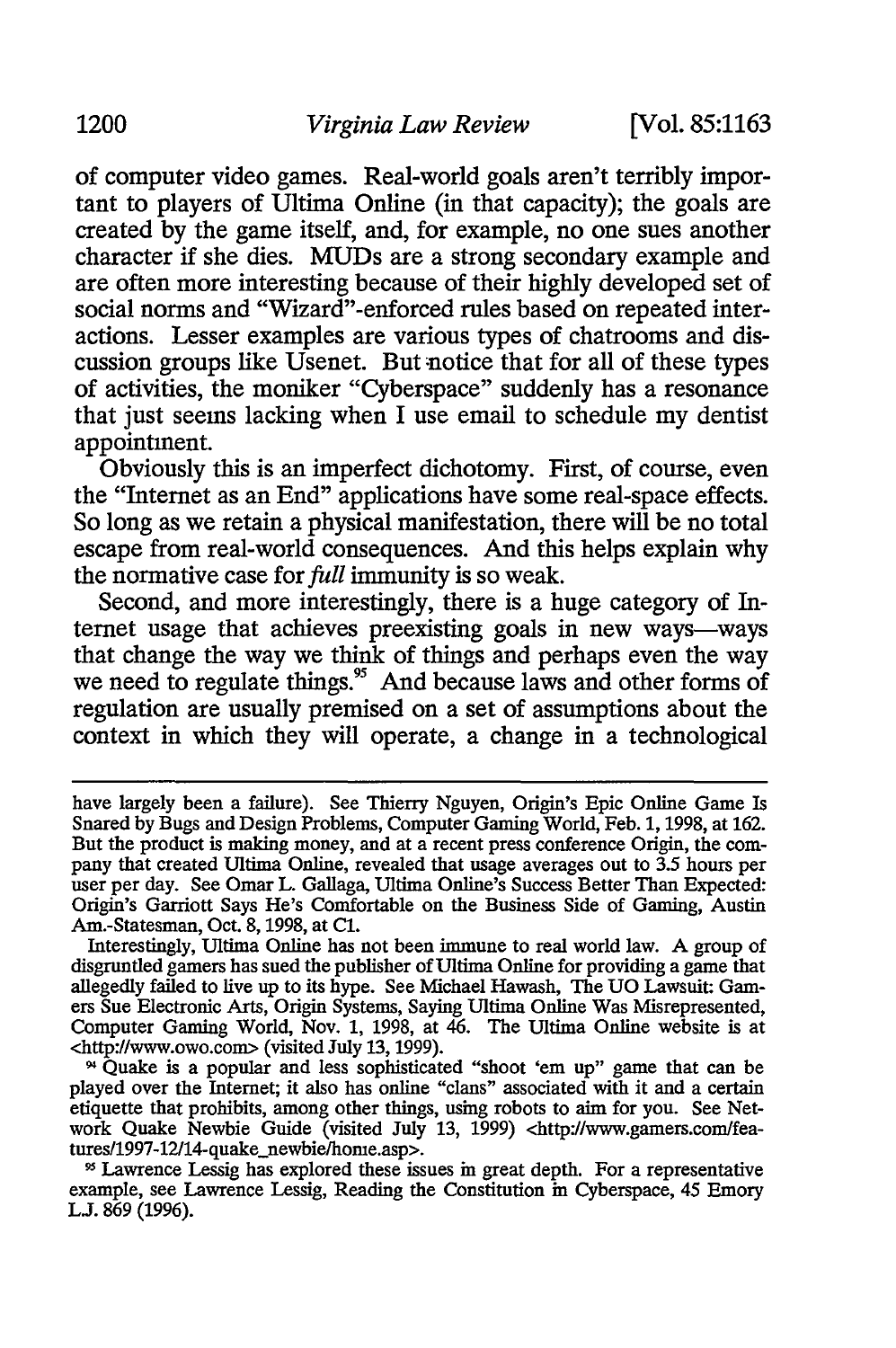"fact," even if apparently unrelated to the law, may nonetheless have large unexpected effects on the operation of that law. "Internetization" typically results in a massive reallocation of transaction costs; this tends to lay bare those laws that (unknowingly) relied heavily on those costs as a kind of regulatory "crutch."<sup>36</sup> This effect has been demonstrated with great clarity by the example of online porn, which we might think of as regular porn minus transaction costs. But although these effects cloud the picture, they still, in my view, do not create any constant normative presumption against "regular" laws, other than for reasons of prudence and ripeness.<sup>97</sup>

So this just suggests that the normative case for a distinct regime of rules depends on what usage or application on the Internet you are talking about. But descriptively, we know that very few existing usages of the Internet have a good normative case for immunity to real-space law. It is true that members of LambdaMOO ought be the ones to set the rules of their world; it makes little sense for the government to try to legislate the law of Lambda because most MUD activity affects only the people involved. Like any group of individuals, they ought be allowed to make their own rules for their activities, just as the National Hockey League, not the Attorney General, sets the penalties for "high-sticking." And, of course, this isn't particularly different from saying that it probably works better if we let any special group set its own rules, be it the member LambdaMOOers or the Shasta County Cattlemen.<sup>98</sup> After all, Robert Ellickson tells us that these group norms will be welfare maximizing.<sup>99</sup> This being said, agreeing that people ought to make their own rules for their own game does not compel any conclusion that participants should gain some shield from mandatory law

As was pointed out earlier, laws usually operate to increase the costs of a given activity rather than to somehow prevent that activity entirely.

**<sup>1</sup>** On this point, see Denver Area Educational Telecommunications Consortium, Inc. v. FCC, 518 U.S. 727,774-78 (1996) (Souter, J., concurring) (arguing for gradualist regulation of new technology); Lessig, The Path, supra note 46, at 1745 (stating that "if we had to decide today **...** just what the First Amendment should mean in cyberspace... we would get it fundamentally wrong").

**<sup>1</sup>** The norms governing the relations of the Shasta County Cattlemen are studied in great depth in Robert Ellickson, Order Without Law (1991).

**<sup>19</sup>** See id. at 167-87.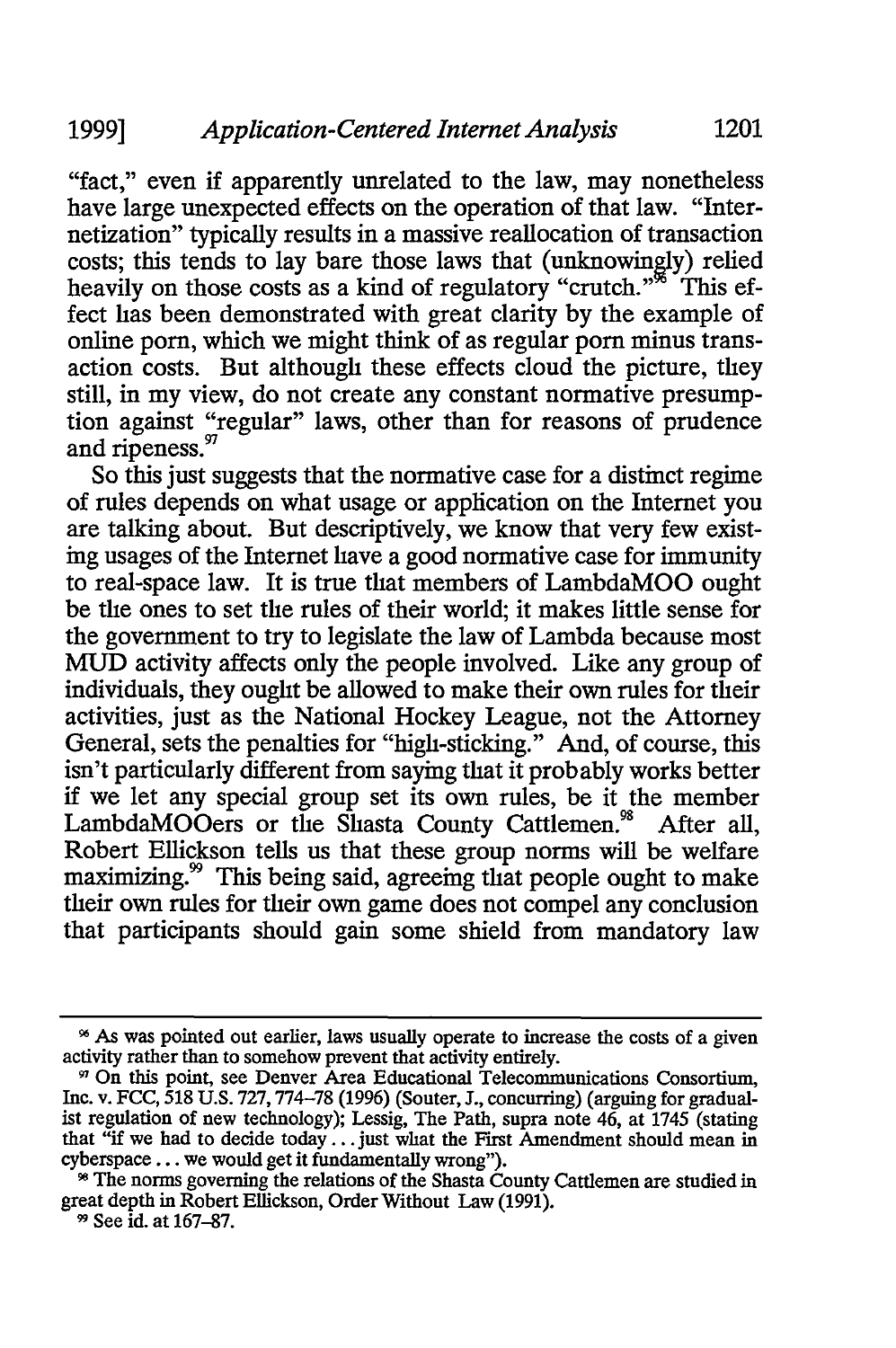(such as the criminal laws), other than from consent.<sup>100</sup> To the extent that, for MUDs, outside effects are a rarity-a function of the application—the presence of mandatory law is barely felt.<sup>101</sup>

But here as there, as soon as signs of real-world consequences begin to show up, the case for any distance from territorial regulation weakens correspondingly. And finally, when a death threat arrives by email instead of by letter $102$  nobody bothers to argue that the Virtual Magistrate ought to jump in and preempt territorial criminal law (or that she is even capable of doing so).

All of this strongly suggests that talk of a thick Cyberspace sovereignty is really convincing only when talking about MUDs, video games, or other exercises of fantasy, because it is only when using these kinds of programs that the Cyberlibertarian point about selfcontained online activity makes any sense. Move along to chat rooms and real-time "talk" applications like  $\text{ICQ}$ ,  $\text{^{103}}$  and the normative argument for private order begins to thin; certainly an antitrust conspiracy made over ICQ has no special shield. Enter discussion groups or anything else that looks like one-to-many communication, and suddenly things like defamation laws<sup>104</sup> or securities

<sup>&</sup>lt;sup>100</sup> Jack Goldsmith, drawing on conflicts law, points out the default law/mandatory law distinction, noting that default laws can be modified to fit the needs of the parties, but mandatory laws cannot. See Goldsmith, Against Cyberanarchy, supra note 78, at 1209-12.

<sup>&</sup>lt;sup>101</sup> For extensive study of the relationships between formal law and informal norms, see the work of Lisa Bernstein. See, e.g., Lisa Bernstein, Merchant Law in a Merchant Court: Rethinking the Code's Search for Immanent Business Norms, 144 U. Pa. L. Rev. 1765 (1996); Lisa Bernstein, Opting Out of the Legal System: Extralegal Contractual Relations in the Diamond Industry, 21 J. Legal Stud. 115 (1992).

**<sup>102</sup>** See, e.g., United States v. Alkhabaz, 104 F.3d 1492 (6th Cir. 1997) (reversing threat conviction but without regard to use of email as means of communication); Thao Hua, Ex-Student Sentenced for Hate E-Mail Courts: Richard Machado is Fined \$1,000, Put on Probation for Threatening Asian American Students, L.A. Times, May 5, 1998, at A24. See generally Brooke A. Masters, When E-Mail is a Weapon, Victims Struggle for Protection, Wash. Post, Nov. 1, 1998, at BI (listing cases of email harassment and threat convictions).

<sup>&</sup>lt;sup>103</sup> ICQ ("I Seek You") is a program that facilitates online chat by allowing users to search for friends and associates online and then chat via a shared window. For more see the materials at <http://www.icq.com> (visited July **13,** 1999).

<sup>104</sup>See, e.g., Blumenthal v. Drudge, 992 F. Supp. 44 (D.D.C. 1998) (lawsuit against Internet columnist Matt Drudge for allegedly defamatory remarks made about Sidney Blumenthal).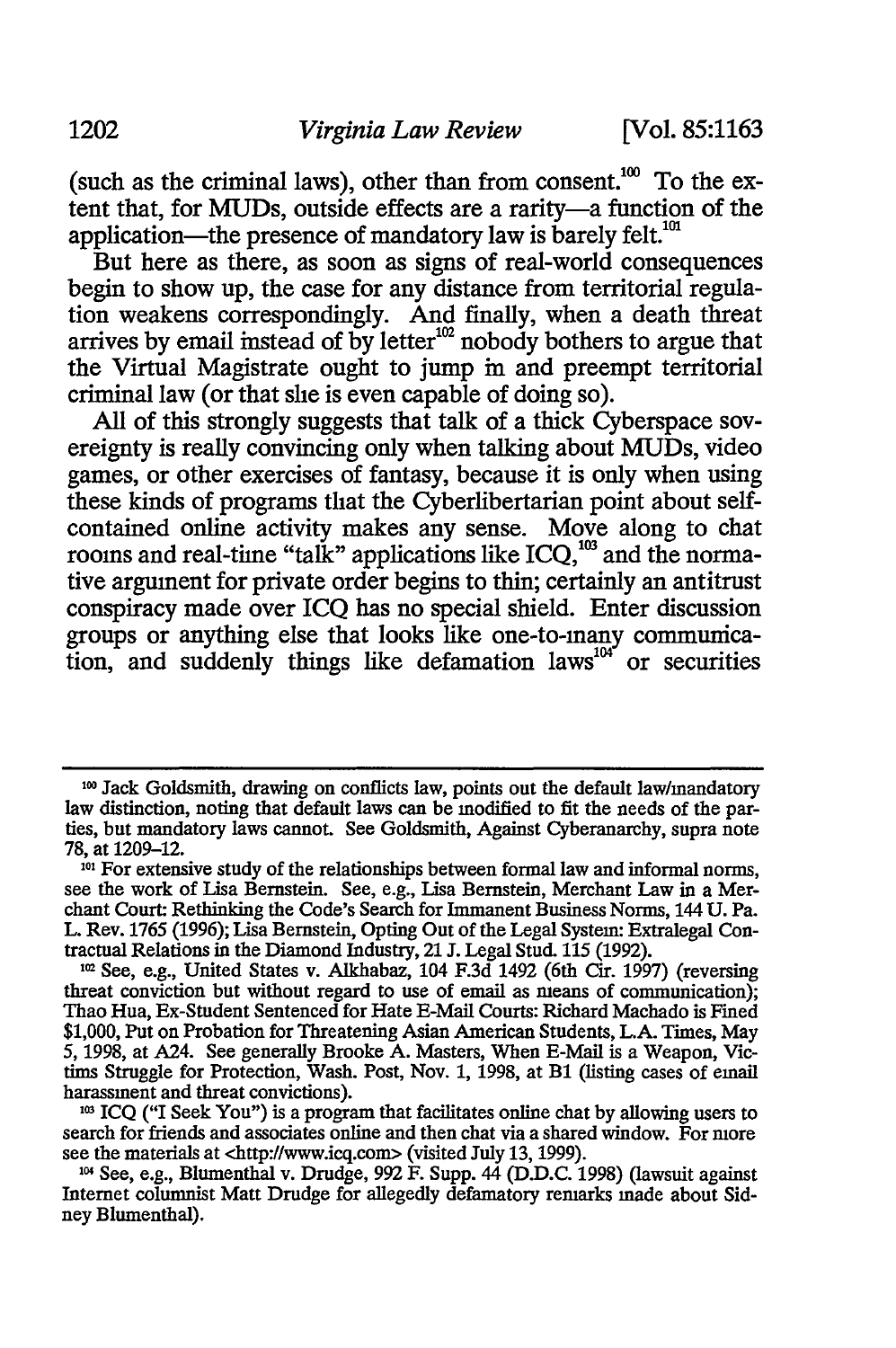laws<sup>105</sup> begin to make their presence felt. When an application has spillover-real-space effects-the jurisdictional questions are all too familiar to the student of international law. $10^{10}$ 

The debate over Cyberspace sovereignty has been swallowed by recent history. Cyberspace, as one unit, is not about to become a sovereign jurisdiction, not in this galaxy at least. But what application-centered analysis tells us is that there are interesting questions about private ordering on the Internet, and that they revolve around particular usages and applications. The application level is where the open architecture of the Internet leaves real room for private regimes. But the overarching lesson from this historical curiosity is that manipulation of analogy; one concept of what the Internet "is" can lead quickly to total nonsense.

#### CONCLUSION

Let me end this Essay with a less serious observation, one that has been expressed before in different ways.<sup>107</sup> The latest rounds of Internet sloganeering have been the talk of a funny kind of vested interest-not the usual suspects, but a kind of Madisonian notable of the computer age best known as the "expert user."<sup>108</sup> The fight over these slogans and over First Amendment scrutiny exposes an interesting running battle between these entrenched expert users (and those who consider themselves such) and newcomer normal users. Expert users like the slogans. Why? Because expert users suffer least and benefit most from an unregulated Internet. Remember, after all, who actually uses encryption software and who still needs help opening attachments; who knows what mp3s are and how to get them and who just pays more for CDs at the store; and,

**I <sup>05</sup>**The Securities and Exchange Commission ("SEC") appears to have become very active in its enforcement of securities laws online. In October 1998 the SEC announced the results of the first nationwide Internet securities fraud sweep, involving charges being filed against 44 people in 23 actions, mostly for stock touting online. See SEC Does a 'Net Sweep and Charges 44, Nat'l **LJ.** Nov. 9, 1998, at A9. For details on these lawsuits, see SEC Litigation Releases <http://www.sec.gov/enforce litig.htm> (visited July 13, 1999).<br><sup>106</sup> See Goldsmith, Against Cyberanarchy, supra note 78, at 1212-39.

**<sup>107</sup>** See, e.g., Jonathan Zittrain, The Rise and Fall of Sysopdom, 10 Harv. J.L. & Tech. 495 (1997).

<sup>&</sup>lt;sup>108</sup> For more on Madisonian notables, see Roberto Mangabeira Unger, What Should Legal Analysis Become? (1996).